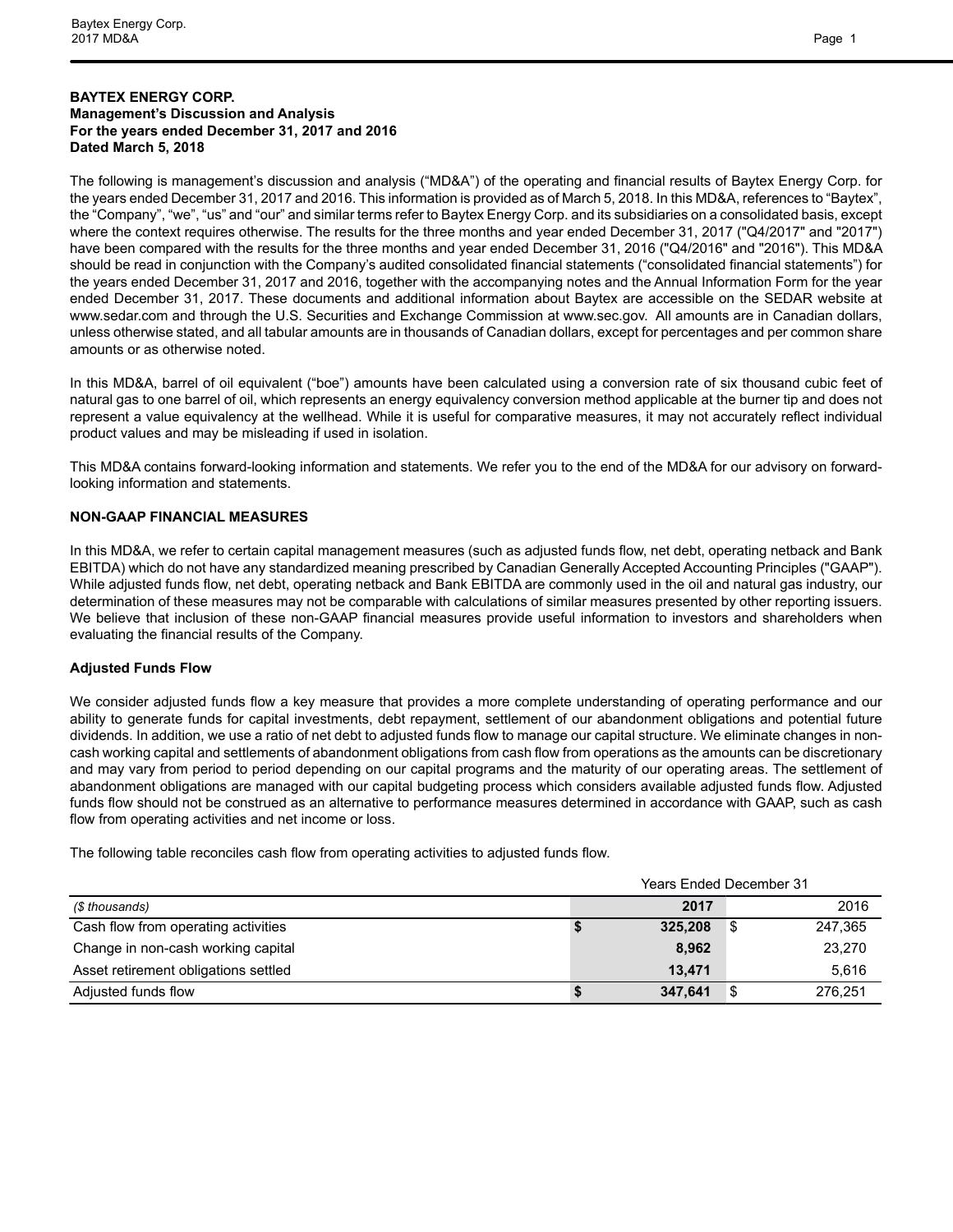## **Net Debt**

We believe that net debt assists in providing a more complete understanding of our financial position and provides a key measure to assess our liquidity.

The following table summarizes our calculation of net debt.

| (\$ thousands)                                      | <b>December 31, 2017</b> | December 31, 2016 |
|-----------------------------------------------------|--------------------------|-------------------|
| Bank loan <sup>(1)</sup>                            | 213.376 \$               | 191.286           |
| Long-term notes $(1)$                               | 1,489,210                | 1.584.158         |
| Working capital (surplus) deficiency <sup>(2)</sup> | 31.698                   | (1,903)           |
| Net debt                                            | 1,734,284                | 1,773,541         |

*(1) Principal amount of instruments expressed in Canadian dollars.* 

*(2) Working capital is current assets less current liabilities (excluding current financial derivatives and onerous contracts).* 

## **Operating Netback**

We define operating netback as petroleum and natural gas sales, less blending expense, royalties, operating expense and transportation expense. Operating netback per boe is the operating netback divided by barrels of oil equivalent production volume for the applicable period. We believe that this measure assists in assessing our ability to generate cash margin on a unit of production basis.

|                                                             | <b>Years Ended December 31</b> |         |
|-------------------------------------------------------------|--------------------------------|---------|
| (\$ thousands)                                              | 2017                           | 2016    |
| Petroleum and natural gas sales                             | 1,091,534 \$                   | 780,095 |
| <b>Blending expense</b>                                     | (51, 012)                      | (9,622) |
| Total sales, net of blending expense                        | 1,040,522                      | 770,473 |
|                                                             |                                |         |
| Royalties                                                   | 241,892                        | 178,116 |
| Operating expense                                           | 269,283                        | 240,705 |
| Transportation expense                                      | 33,985                         | 28,257  |
| Operating netback                                           | 495,362                        | 323,395 |
| Realized financial derivative gain                          | 7,616                          | 96,929  |
| Operating netback after realized financial derivatives gain | $502,978$ \$                   | 420.324 |

## **Bank EBITDA**

Bank EBITDA is used to assess compliance with certain financial covenants. The following table reconciles net income or loss to Bank EBITDA.

|                                               |               |     | Years Ended December 31 |
|-----------------------------------------------|---------------|-----|-------------------------|
| (\$ thousands)                                | 2017          |     | 2016                    |
| Net income (loss)                             | \$<br>87,174  | -\$ | (485, 184)              |
| Plus:                                         |               |     |                         |
| Financing and interest                        | 113,638       |     | 114,199                 |
| Unrealized foreign exchange gain              | (86, 649)     |     | (41, 436)               |
| Unrealized financial derivatives loss         | 2,439         |     | 140,136                 |
| Current income tax recovery                   | (1,085)       |     | (8,042)                 |
| Deferred income tax recovery                  | (155, 343)    |     | (264, 561)              |
| Depletion and depreciation                    | 481,929       |     | 508,309                 |
| Impairment                                    |               |     | 423,176                 |
| Gain on disposition of oil and gas properties | (12,081)      |     | (43,907)                |
| Non-cash items <sup>(1)</sup>                 | 23,762        |     | 29,974                  |
| <b>Bank EBITDA</b>                            | \$<br>453,784 | \$  | 372.664                 |

*(1) Non-cash items include share-based compensation, exploration and evaluation expense and non-cash other expense.*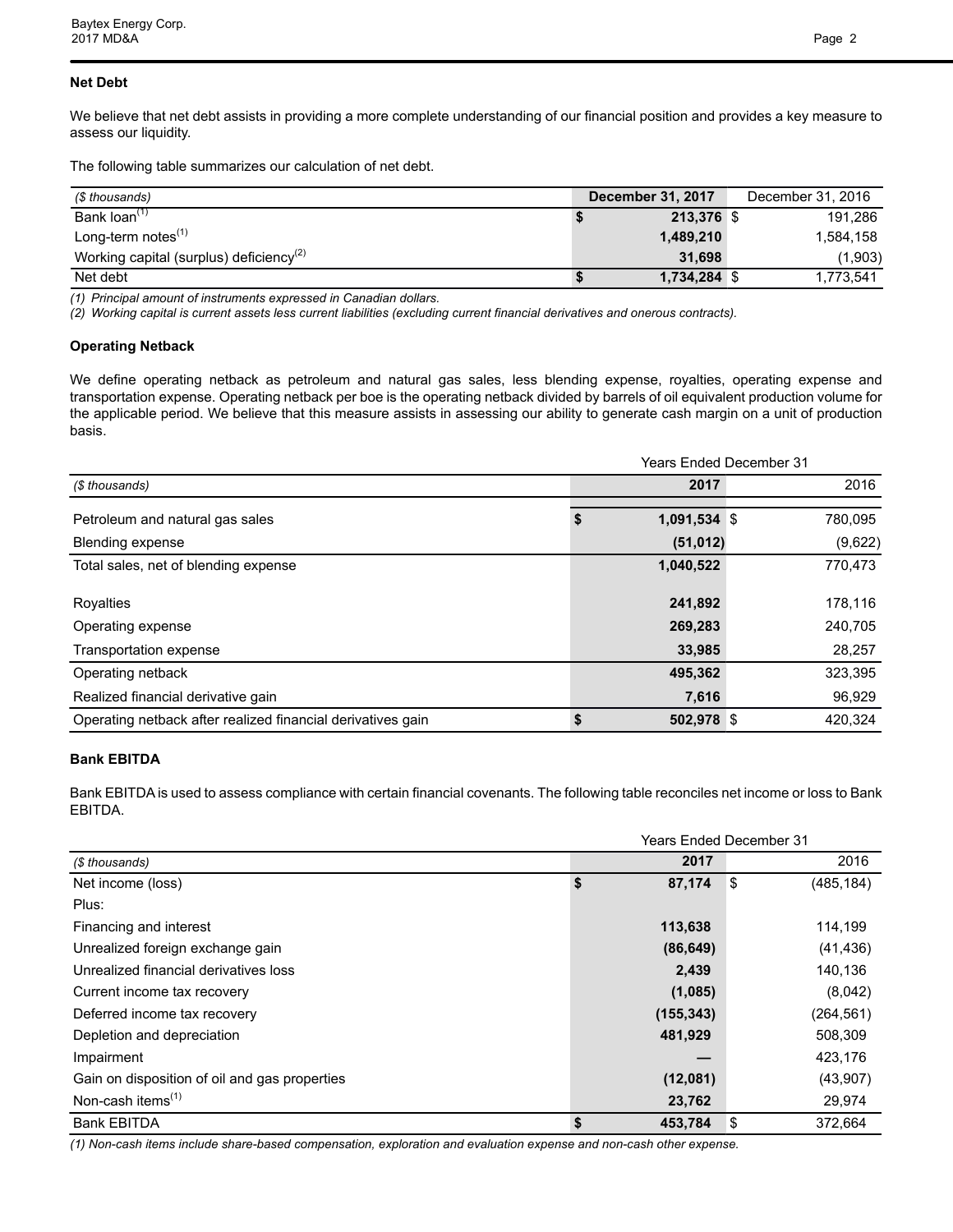## **2017 ANNUAL HIGHLIGHTS**

Baytex delivered solid operating and financial results for 2017. Strong well performance in the U.S. and Canada resulted in average production of 70,242 boe/d which exceeded the high end of our annual guidance range of 69,500 - 70,000 boe/d. The disciplined execution of our 2017 capital program resulted in exploration and development expenditures of \$326.3 million being fully funded by adjusted funds flow of \$347.6 million.

Total production of 70,242 boe/d for 2017 was 8% higher than Q4/2016 exit production of 65,136 boe/d. Strong well performance in the Eagle Ford and new well production from our Canadian capital program, combined with reactivations on the acquired Peace River properties, contributed to the increase in production for 2017 relative to Q4/2016.

In Canada, exploration and development expenditures of \$113.3 million were focused on our Peace River and Lloydminster properties. In total, we drilled 8.0 (8.0 net) wells at Peace River and 65.0 (32.7 net) wells at Lloydminster during 2017. Drilling results in both Peace River and Lloydminster have exceeded expectations after having limited activity on these lands in 2015 and 2016. Production for our Canadian operations averaged 33,564 boe/d for 2017, up from 32,936 boe/d reported for 2016. We closed the Peace River asset acquisition on January 20, 2017 and were able to reactivate certain wells which contributed to a 2% increase in production in Q4/2017 relative to Q4/2016.

In the U.S., exploration and development capital was \$213.0 million for 2017 and we drilled 140 (32.8 net) wells and commenced production from 115 (28.7 net) wells during the year. Drilling and completion activity increased in Q4/2016 and continued at a consistent pace throughout 2017 with approximately 4 drilling rigs and 2 completion crews on our lands. With this increased activity and strong well performance from enhanced completion techniques utilizing higher proppant loading and increased frac stages, production for Q4/2017 increased 12% to 37,362 boe/d from 33,432 boe/d in Q4/2016. Production for 2017 was 36,678 boe/d, relatively consistent with 36,573 boe/d in 2016.

During 2017, strengthening global oil demand combined with the ongoing efforts of the Organization of Petroleum Exporting Countries ("OPEC") to balance the oil market with production curtailments began to stabilize oil pricing at levels above the multi-year lows experienced during 2016. The West Texas Intermediate ("WTI") benchmark oil price averaged US\$50.95/bbl for 2017 which is an increase of 18% from US\$43.33/bbl for 2016. Despite a recent widening of the price differential for Canadian heavy oil in late Q4/2017, the differential narrowed from US\$13.84/bbl in 2016 to US\$11.98/bbl in 2017 due to increased downstream demand combined with higher pipeline capacity available as a result of downtime from other heavy oil producers in Western Canada. The improvement in commodity prices during 2017, combined with tighter heavy oil differentials in Canada and improved contract pricing in the U.S. increased our realized sales price to \$40.58/boe in 2017 from \$30.29/boe in 2016.

We generated adjusted funds flow of \$347.6 million for 2017, an increase of \$71.4 million from adjusted funds flow of \$276.3 million reported for 2016. The increase in adjusted funds flow in 2017 was primarily due to higher realized prices of \$40.58/boe, which increased \$10.29/boe as compared to \$30.29/boe reported for 2016. The increase in realized prices for 2017 was partially offset by higher royalties, operating and transportation expenses and resulted in a \$172.0 million or \$6.60/boe increase in operating netback from 2016. The increase in operating netback was offset by an \$89.3 million decrease in hedging gains as benchmark prices were higher relative to our contract prices in 2017 as compared to 2016.

At December 31, 2017, net debt was \$1,734.3 million, a decrease of \$39.2 million from \$1,773.5 million at December 31, 2016. Adjusted funds flow for 2017 exceeded exploration and development expenditures and settlement of asset retirement obligations by \$7.9 million which contributed to a reduction of net debt. The strengthening of the Canadian dollar reduced the reported amount of our U.S. dollar denominated debt at December 31, 2017 which more than offset the increase in net debt due to the Peace River acquisition that closed on January 20, 2017.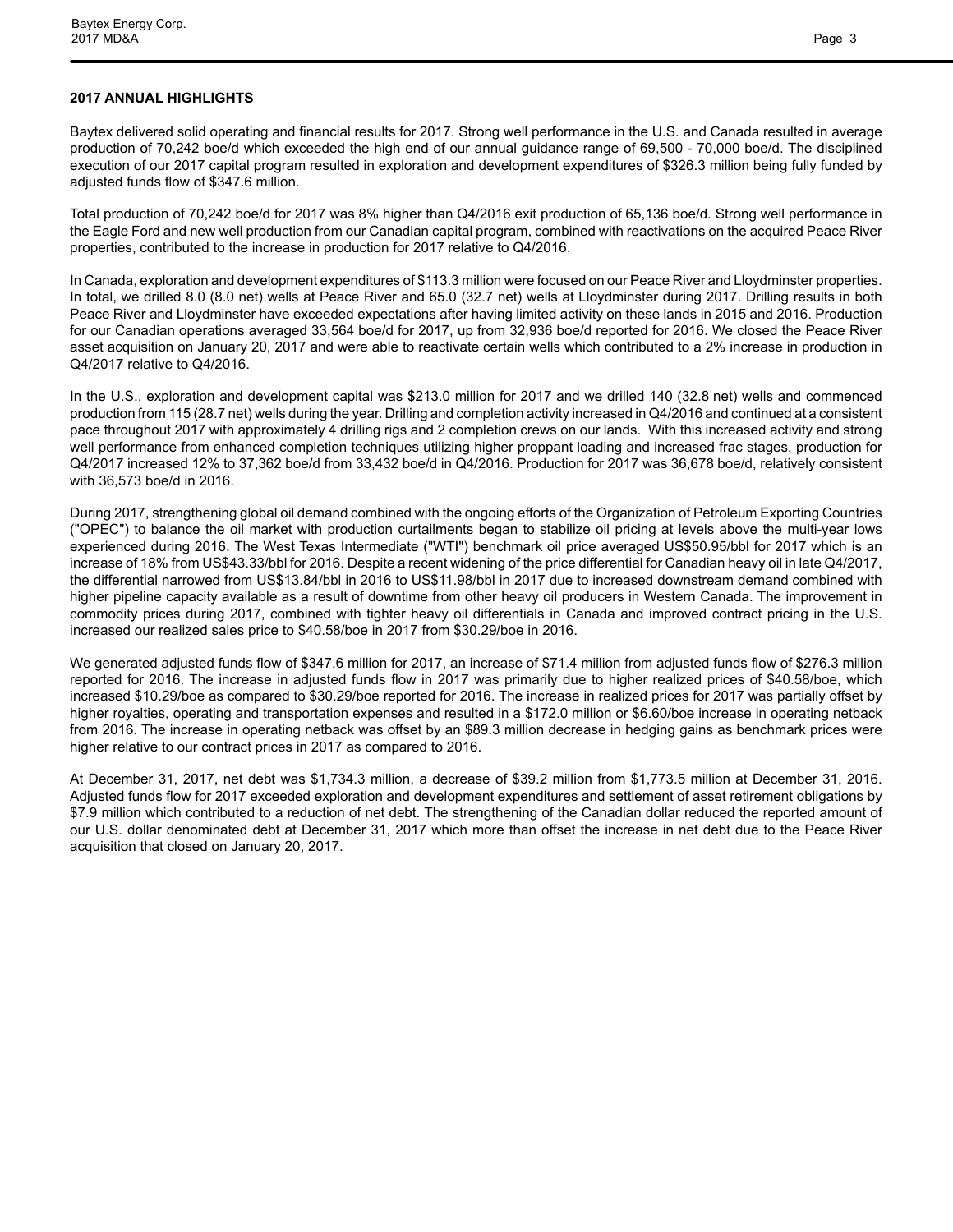# **RESULTS OF OPERATIONS**

The Canadian division includes our heavy oil assets in Peace River and Lloydminster and our conventional oil and natural gas assets in Western Canada. The U.S. division includes our Eagle Ford assets in Texas.

## **Production**

|                             |        | <b>Years Ended December 31</b> |              |        |        |        |  |  |  |  |  |  |  |
|-----------------------------|--------|--------------------------------|--------------|--------|--------|--------|--|--|--|--|--|--|--|
|                             |        | 2017                           |              |        | 2016   |        |  |  |  |  |  |  |  |
| <b>Daily Production</b>     | Canada | U.S.                           | <b>Total</b> | Canada | U.S.   | Total  |  |  |  |  |  |  |  |
| Liquids (bbl/d)             |        |                                |              |        |        |        |  |  |  |  |  |  |  |
| Heavy oil                   | 25,326 |                                | 25,326       | 23,586 |        | 23,586 |  |  |  |  |  |  |  |
| Light oil and condensate    | 1,163  | 20,151                         | 21,314       | 1,407  | 19,970 | 21,377 |  |  |  |  |  |  |  |
| Natural Gas Liquids ("NGL") | 1,044  | 8,162                          | 9,206        | 1,274  | 8,075  | 9,349  |  |  |  |  |  |  |  |
| Total liquids (bbl/d)       | 27,533 | 28,313                         | 55,846       | 26,267 | 28,045 | 54,312 |  |  |  |  |  |  |  |
| Natural gas (mcf/d)         | 36,186 | 50,189                         | 86,375       | 40,015 | 51,167 | 91,182 |  |  |  |  |  |  |  |
| Total production (boe/d)    | 33,564 | 36,678                         | 70,242       | 32,936 | 36,573 | 69,509 |  |  |  |  |  |  |  |
| <b>Production Mix</b>       |        |                                |              |        |        |        |  |  |  |  |  |  |  |
| Heavy oil                   | 76%    | $-\%$                          | 36%          | 72%    | $-\%$  | 34%    |  |  |  |  |  |  |  |
| Light oil and condensate    | 3%     | 55%                            | 30%          | 4%     | 55%    | 31%    |  |  |  |  |  |  |  |
| <b>NGL</b>                  | 3%     | 22%                            | 13%          | 4%     | 22%    | 13%    |  |  |  |  |  |  |  |
| Natural gas                 | 18%    | 23%                            | 21%          | 20%    | 23%    | 22%    |  |  |  |  |  |  |  |

Our average production for 2017 was 70,242 boe/d which is consistent with 69,509 boe/d reported for 2016 and above the high end of our annual guidance range of 69,500 - 70,000 boe/d. Despite annual average production being consistent year over year, Q4/2017 production of 69,556 was up 7% from Q4/2016 due to strong well performance and higher activity levels in Canada and the U.S. relative to 2016 combined with the Peace River acquisition which closed on January 20, 2017.

In Canada, production of 33,564 boe/d for 2017 is consistent with average production of 32,936 boe/d reported for 2016. In Q4/2016, we increased the pace of development at Lloydminster and Peace River after having limited activity on these lands in 2015 and 2016. Positive results from our more active Canadian capital program combined with production from the Q1/2017 Peace River acquisition more than offset natural declines.

Production in the U.S. averaged 36,678 boe/d in 2017 which is consistent with 36,573 boe/d reported for 2016 despite the sale of approximately 1,000 boe/d of operated Eagle Ford production in Q3/2016. Strong performance from wells brought on production in late 2016 and throughout 2017 contributed to slightly higher average production relative to 2016. Enhanced completion techniques utilizing higher proppant loading and increased frac stages resulted in higher initial production rates from wells that commenced production in 2017 and resulted in Q4/2017 production of 37,362 boe/d as compared to 33,432 boe/d in Q4/2016.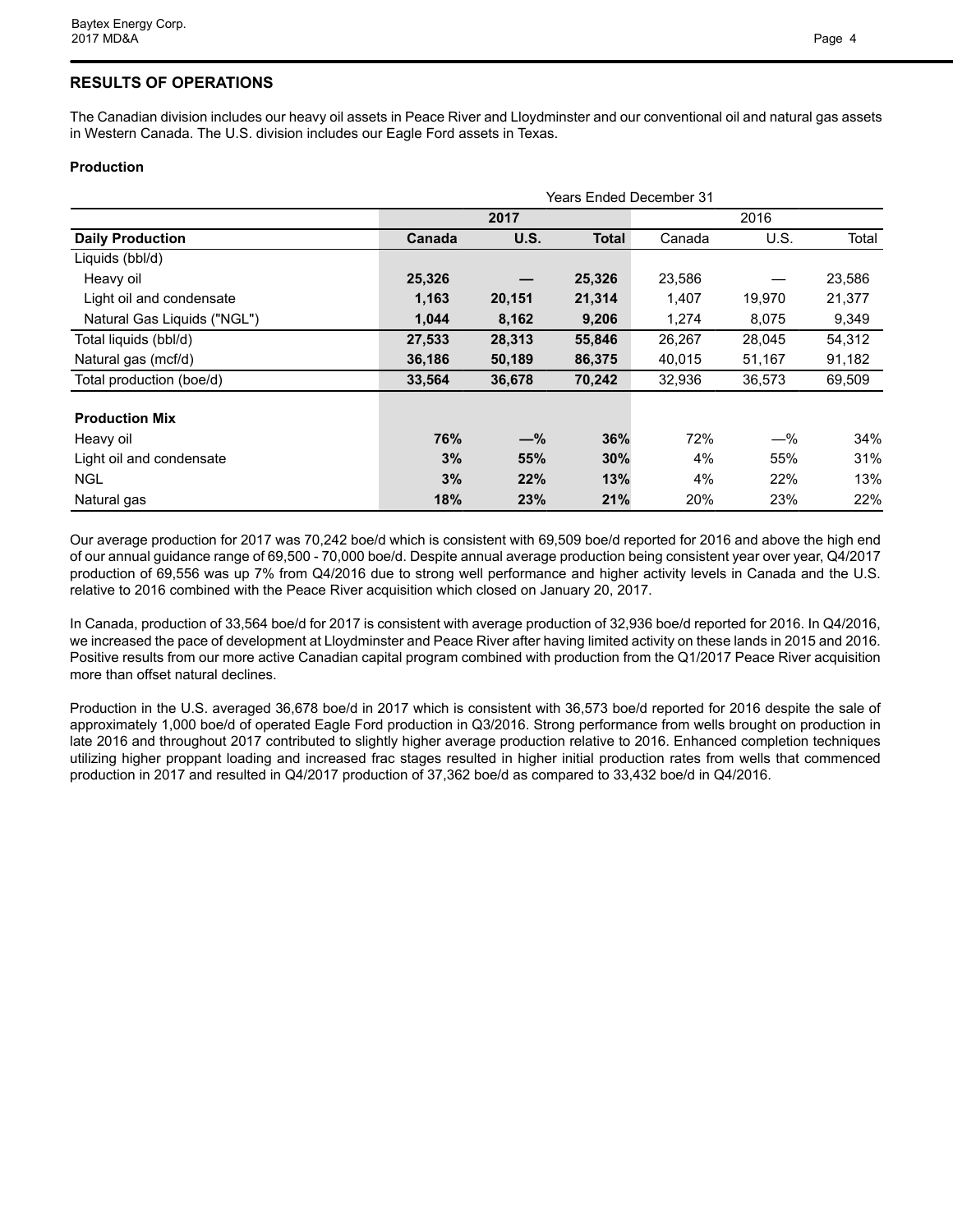## **Commodity Prices**

The prices received for our crude oil and natural gas production directly impact our earnings, adjusted funds flow and our financial position.

## *Crude Oil*

North American crude oil prices were higher in 2017 relative to the multi-year lows experienced during 2016. The WTI benchmark oil price is the representative index for inland North American light oil pricing at Cushing, Oklahoma. WTI pricing ranged between US \$45/bbl and US\$58/bbl during 2017 as strengthening global demand and geopolitical concerns over supply from the Middle East resulted in improved U.S. benchmark prices late in the year. The WTI light oil benchmark averaged US\$50.95/bbl for 2017, an increase of 18% from an average of US\$43.33/bbl during 2016.

Our U.S. crude oil production is primarily priced off the Louisiana Light Sweet ("LLS") stream at St. James, Louisiana, which is the representative benchmark for light oil pricing at the U.S. Gulf coast. Increases in U.S. crude oil exports combined with an increase in global benchmark pricing has resulted in LLS trading at a premium to WTI for 2017. The LLS benchmark was US\$53.26/bbl or a US \$2.31/bbl premium to WTI for 2017 compared to US\$43.82/bbl or a US\$0.49/bbl premium to WTI in 2016.

The price received for our heavy oil sales in Canada is based on the Western Canadian Select ("WCS") benchmark price which trades at a discount to WTI due to the quality and lack of egress for Canadian grades of crude oil. The WCS heavy oil differential averaged US\$11.98/bbl in 2017, narrower than US\$13.84/bbl in 2016 as a result of an increase in demand and available pipeline capacity due to production downtime for other heavy oil producers. Pipeline outages in late 2017 have compounded existing transportation constraints and have resulted in increased crude inventories in Western Canada and a widening of the WCS heavy oil differential in Q4/2017.

## *Natural Gas*

Natural gas prices were higher in 2017 relative to 2016 as increased exports to Mexico and increasing North American liquefied natural gas sales have resulted in lower storage levels. Canadian natural gas prices remain challenged as higher maintenance downtime on the Western Canadian pipeline system has created transportation bottlenecks and a lower AECO benchmark during the second half of 2017 as compared to 2016.

Our U.S. natural gas production is priced in reference to the New York Mercantile Exchange ("NYMEX") natural gas index. During 2017, the NYMEX natural gas benchmark averaged US\$3.11/mmbtu, an increase of 26% from US\$2.46/mmbtu for 2016.

In Canada, we received natural gas pricing based on the AECO benchmark which averaged \$2.43/mcf during 2017. The AECO benchmark continues to trade at a significant discount to NYMEX as a result of increasing supply and limited market access for Canadian natural gas production.

The following tables compare selected benchmark prices and our average realized selling prices for the years ended December 31, 2017 and 2016.

|                                                        |        | <b>Years Ended December 31</b> |         |
|--------------------------------------------------------|--------|--------------------------------|---------|
|                                                        | 2017   | 2016                           | Change  |
| <b>Benchmark Averages</b>                              |        |                                |         |
| WTI oil (US\$/bbl) <sup>(1)</sup>                      | 50.95  | 43.33                          | 18 %    |
| WTI oil (CAD\$/bbl)                                    | 66.13  | 57.44                          | 15 %    |
| WCS heavy oil $(US$/bbI)^{(2)}$                        | 38.97  | 29.49                          | 32%     |
| WCS heavy oil (CAD\$/bbl)                              | 50.59  | 39.09                          | 29 %    |
| LLS oil $(US$/bbI)^{(3)}$                              | 53.26  | 43.82                          | 22 %    |
| LLS oil (CAD\$/bbl)                                    | 69.12  | 58.08                          | 19 %    |
| CAD/USD average exchange rate                          | 1.2979 | 1.3256                         | $(2)\%$ |
| Edmonton par oil (\$/bbl)                              | 62.92  | 53.01                          | 19 %    |
| AECO natural gas price $(\text{$\text{S/mcf}$})^{(4)}$ | 2.43   | 2.09                           | 16 %    |
| NYMEX natural gas price (US\$/mmbtu) <sup>(5)</sup>    | 3.11   | 2.46                           | 26 %    |

*(1) WTI refers to the arithmetic average of NYMEX prompt month WTI for the applicable period.* 

*(2) WCS refers to the average posting price for the benchmark WCS heavy oil.* 

*(3) LLS refers to the Argus trade month average for Louisiana Light Sweet oil.*

*(4) AECO refers to the AECO arithmetic average month-ahead index price published by the Canadian Gas Price Reporter ("CGPR").*

*(5) NYMEX refers to the NYMEX last day average index price as published by the CGPR.*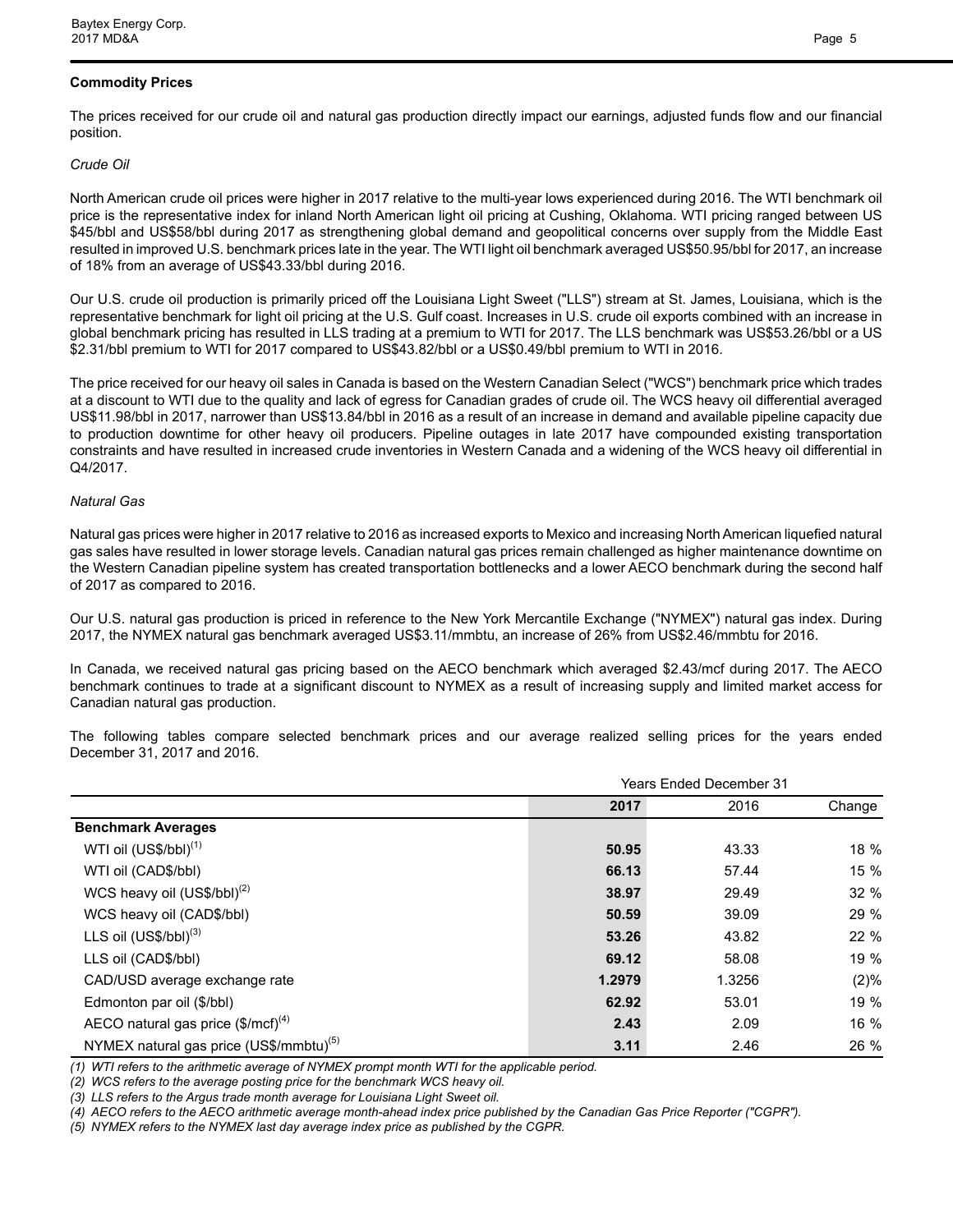|                                              |                  |          | <b>Years Ended December 31</b> |          |          |       |  |  |  |  |  |
|----------------------------------------------|------------------|----------|--------------------------------|----------|----------|-------|--|--|--|--|--|
|                                              |                  | 2017     |                                | 2016     |          |       |  |  |  |  |  |
|                                              | Canada           | U.S.     | <b>Total</b>                   | Canada   | U.S.     | Total |  |  |  |  |  |
| Average Realized Sales Prices <sup>(1)</sup> |                  |          |                                |          |          |       |  |  |  |  |  |
| Heavy oil $(\$/bbl)^{(2)}$                   | \$<br>$38.46$ \$ | $-s$     | 38.46 \$                       | 26.46 \$ | $-$ \$   | 26.46 |  |  |  |  |  |
| Light oil and condensate (\$/bbl)            | 56.24            | 64.17    | 63.74                          | 46.21    | 50.60    | 50.32 |  |  |  |  |  |
| NGL (\$/bbl)                                 | 27.98            | 25.59    | 25.86                          | 17.77    | 17.06    | 17.16 |  |  |  |  |  |
| Natural gas (\$/mcf)                         | 2.21             | 3.99     | 3.24                           | 2.01     | 3.21     | 2.69  |  |  |  |  |  |
| Weighted average $(\$/boe)^{(2)}$            | $34.22$ \$       | 46.41 \$ | 40.58 \$                       | 24.06 \$ | 35.89 \$ | 30.29 |  |  |  |  |  |

*(1) Baytex's risk management strategy employs both oil and natural gas financial and physical forward contracts (fixed price forward sales and collars)*  and heavy oil differential physical delivery contracts (fixed price and percentage of WTI). The pricing information in this table excludes the impact *of financial derivatives.* 

*(2) Realized heavy oil prices are calculated based on sales volumes and sales dollars, net of blending costs.* 

#### *Average Realized Sales Prices*

Our weighted average sales price was \$40.58/boe for 2017, up \$10.29/boe from \$30.29/boe reported for the year ended December 31, 2016. The increase in our weighted average sales price reflects improved benchmark pricing received for our sales volumes during 2017 relative to 2016.

In Canada, our realized heavy oil sales price averaged \$38.46/bbl which is \$12.00/bbl higher than realized pricing of \$26.46/bbl for 2016. Our Canadian heavy oil production requires blending with diluent in order to meet pipeline transportation specifications. The price received for the blended product is recorded as heavy oil sales revenue. We include the cost of blending diluent in our realized heavy oil sales price in order to compare our realized pricing on our produced volumes to the WCS benchmark. The increase in our realized heavy oil sales price for 2017 is a result of the increase in WCS benchmark pricing (expressed in Canadian dollars) which increased by \$11.50/bbl in 2017 relative to 2016.

Our realized Canadian light oil and condensate price averaged \$56.24/bbl for 2017, an increase of \$10.03/bbl from \$46.21/bbl for 2016. The price received for Canadian light oil and condensate sales is discounted to benchmark oil prices with adjustments for quality and is net of fees and differentials that do not fluctuate with prices. The increase in realized light oil and condensate pricing relative to 2016 is consistent with a \$9.91/bbl increase in Edmonton par pricing in 2017.

In the U.S., our realized light oil and condensate price was \$64.17/bbl for the year ended December 31, 2017. This represents an increase of \$13.57/bbl from \$50.60/bbl reported for 2016, slightly higher than a \$11.04/bbl increase in LLS benchmark pricing in 2017 as compared to 2016. Improved contract pricing following the re-negotiation of certain marketing arrangements along with increased pipeline capacity has tightened the pricing differential on our U.S. light oil and condensate realized price relative to the LLS benchmark for 2017. These factors more than offset the impact that a stronger Canadian dollar had on the LLS benchmark expressed in Canadian dollars and our realized pricing in 2017 relative to 2016.

For 2017, our realized NGL price was \$25.86/bbl or 39% of WTI (expressed in Canadian dollars) compared to \$17.16/bbl or 30% of WTI in 2016. Our realized price as a percentage of WTI can vary from period to period based on the product mix of our NGL volumes and changes in the market prices of the underlying products. The increase in our realized price is consistent with an increase in the market prices for propane and butane which have increased relative to WTI in 2017 as compared to 2016.

Our realized natural gas price in Canada was \$2.21/mcf for 2017 compared to realized pricing of \$2.01/mcf in 2016. The increase is a result of higher AECO benchmark pricing in 2017 relative to the comparative year. A portion of our Canadian natural gas sales are referenced to the AECO daily index which was lower throughout 2017 relative to the AECO monthly average index. Accordingly, our realized sales price for 2017 increased by \$0.20/mcf from 2016 relative to a \$0.34/mcf increase in the AECO monthly average over the same periods.

Our U.S. realized natural gas price was \$3.99/mcf in 2017, up from \$3.21/mcf reported for the year ended December 31, 2016. This represents an increase of \$0.78/mcf which is consistent with the increase in the NYMEX natural gas benchmark (expressed in Canadian dollars) in 2017 relative to 2016.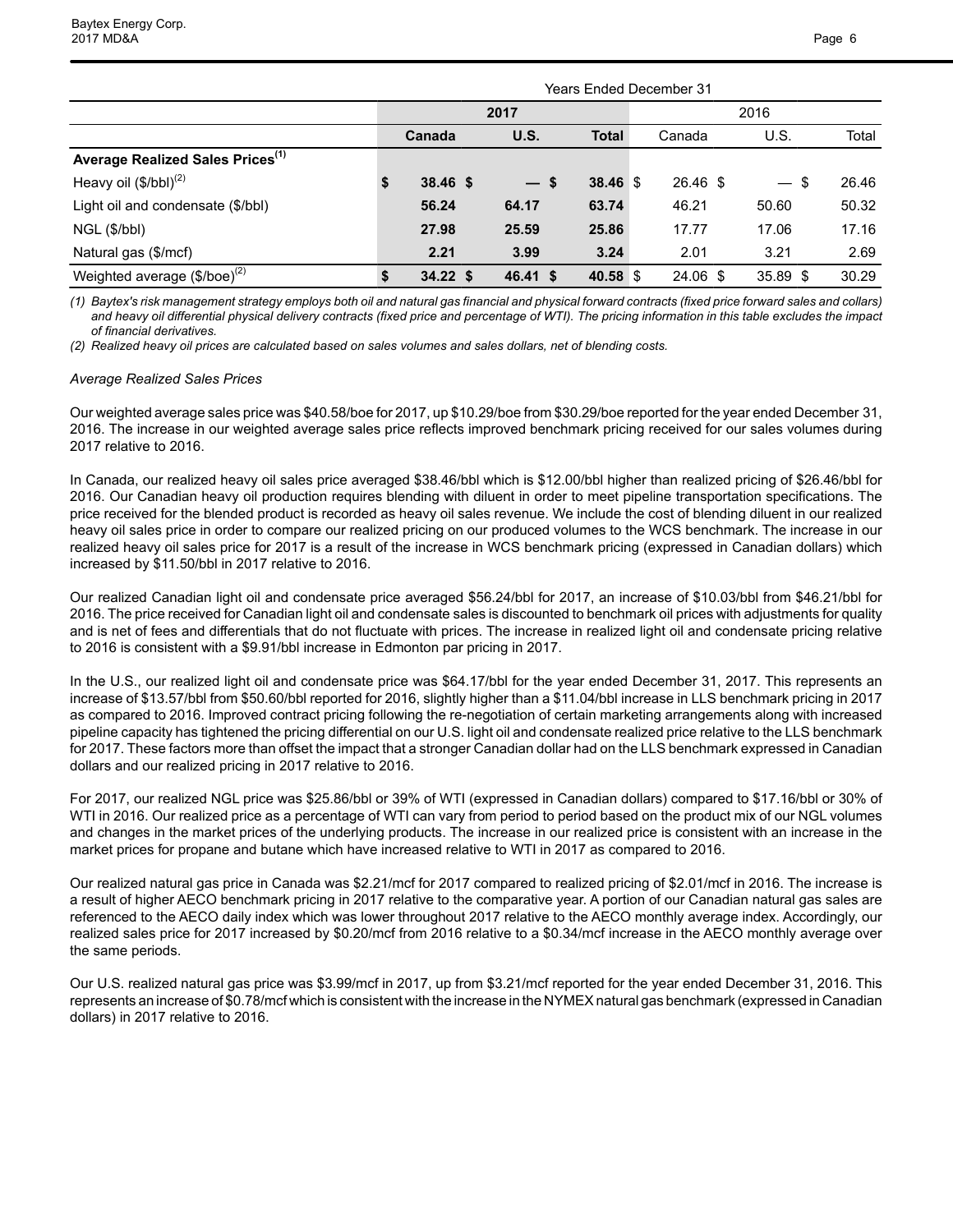## **Petroleum and Natural Gas Sales**

|                                       | Years Ended December 31 |            |                 |    |                 |  |            |            |         |  |  |
|---------------------------------------|-------------------------|------------|-----------------|----|-----------------|--|------------|------------|---------|--|--|
|                                       |                         |            | 2017            |    |                 |  |            |            |         |  |  |
| (\$ thousands)                        |                         | Canada     | U.S.            |    | <b>Total</b>    |  | Canada     | U.S.       | Total   |  |  |
| Oil sales                             |                         |            |                 |    |                 |  |            |            |         |  |  |
| Heavy oil                             | S                       | 406,569 \$ | $\qquad \qquad$ | \$ | 406,569 \$      |  | 238.047 \$ | \$         | 238,047 |  |  |
| Light oil and condensate              |                         | 23,876     | 471,997         |    | 495,873         |  | 23,792     | 369.869    | 393,661 |  |  |
| <b>NGL</b>                            |                         | 10,664     | 76.234          |    | 86,898          |  | 8.287      | 50.416     | 58,703  |  |  |
| Total liquids sales                   |                         | 441,109    | 548,231         |    | 989,340         |  | 270,126    | 420,285    | 690,411 |  |  |
| Natural gas sales                     |                         | 29,130     | 73,064          |    | 102,194         |  | 29,506     | 60,178     | 89,684  |  |  |
| Total petroleum and natural gas sales |                         | 470.239    | 621,295         |    | 1,091,534       |  | 299.632    | 480.463    | 780,095 |  |  |
| Heavy oil blending expense            |                         | (51, 012)  |                 |    | (51, 012)       |  | (9,622)    |            | (9,622) |  |  |
| Total sales, net of blending expense  | \$                      | 419.227 \$ | 621.295         |    | $$1.040.522$ \$ |  | 290.010 \$ | 480.463 \$ | 770.473 |  |  |

Total petroleum and natural gas sales of \$1.1 billion increased \$311.4 million from \$780.1 million reported for 2016. The increase was driven by higher realized pricing in 2017 as production was consistent with the prior year.

In Canada, petroleum and natural gas sales were \$470.2 million for 2017, up 57% from \$299.6 million in 2016. Sales increased as our weighted average realized price in Canada increased 42% from \$24.06/boe in 2016 to \$34.22/boe in 2017, primarily due to the increase in benchmark prices. Annual production of 33,564 boe/d for 2017 is slightly higher than 32,936 boe/d in 2016. The increase in oil and NGL production is a result of the Peace River acquisition and heavy oil drilling in 2017.

Petroleum and natural gas sales of \$621.3 million in the U.S. increased 29% or \$140.8 million from \$480.5 million reported for the year ended December 31, 2016. The increase was driven primarily by a 29% increase in realized pricing of \$46.41/boe for 2017 compared to \$35.89/boe in 2016. Our active capital program and strong well performance more than offset the impact of the sale of our operated Eagle Ford properties in Q3/2016 and weather related downtime in Q3/2017, resulting in average production for 2017 which was relatively consistent with the prior year.

## **Royalties**

Royalties are paid to various government entities and to land and mineral rights owners. Royalties are calculated based on gross revenues or on operating netbacks less capital investment for specific heavy oil projects, and are generally expressed as a percentage of gross revenue. The actual royalty rates can vary for a number of reasons, including the commodity produced, royalty contract terms, commodity price level, royalty incentives and the area or jurisdiction. The following table summarizes our royalties and royalty rates for the years ended December 31, 2017 and 2016.

|                                         | <b>Years Ended December 31</b> |        |      |           |      |               |     |          |  |                   |  |           |
|-----------------------------------------|--------------------------------|--------|------|-----------|------|---------------|-----|----------|--|-------------------|--|-----------|
|                                         |                                |        | 2017 |           | 2016 |               |     |          |  |                   |  |           |
| (\$ thousands except for % and per boe) |                                | Canada |      | U.S.      |      | Total         |     | Canada   |  | U.S.              |  | Total     |
| Rovalties                               |                                | 58.672 |      | \$183,220 |      | $$241,892$ \$ |     |          |  | 37,720 \$ 140,396 |  | \$178.116 |
| Average royalty rate <sup>(1)</sup>     |                                | 14.0%  |      | 29.5%     |      | 23.2%         |     | $13.0\%$ |  | 29.2%             |  | 23.1%     |
| Royalty rate per boe                    |                                | 4.79   |      | 13.69     |      | 9.43          | ∣\$ | 3.13     |  | 10.49             |  | 7.00      |

*(1) Average royalty rate is calculated as royalties divided by total sales, net of blending expense.* 

Total royalties for 2017 were \$241.9 million and averaged 23.2% of petroleum and natural gas sales which is consistent with our annual guidance of approximately 23% of revenue. Our Canadian royalty rate averaged 14.0% of oil and natural gas sales for 2017, up from 13.0% in 2016 as a result of higher commodity prices. In the U.S., royalties for 2017 averaged 29.5% of petroleum and natural gas sales which is fairly consistent with 29.2% for 2016 as the royalty rate on our U.S. production does not vary with price but can vary across our acreage. Total royalties of \$241.9 million for 2017 increased \$63.8 million from 2016 as a result of higher realized pricing in combination with a slight increase in our Canadian royalty rate.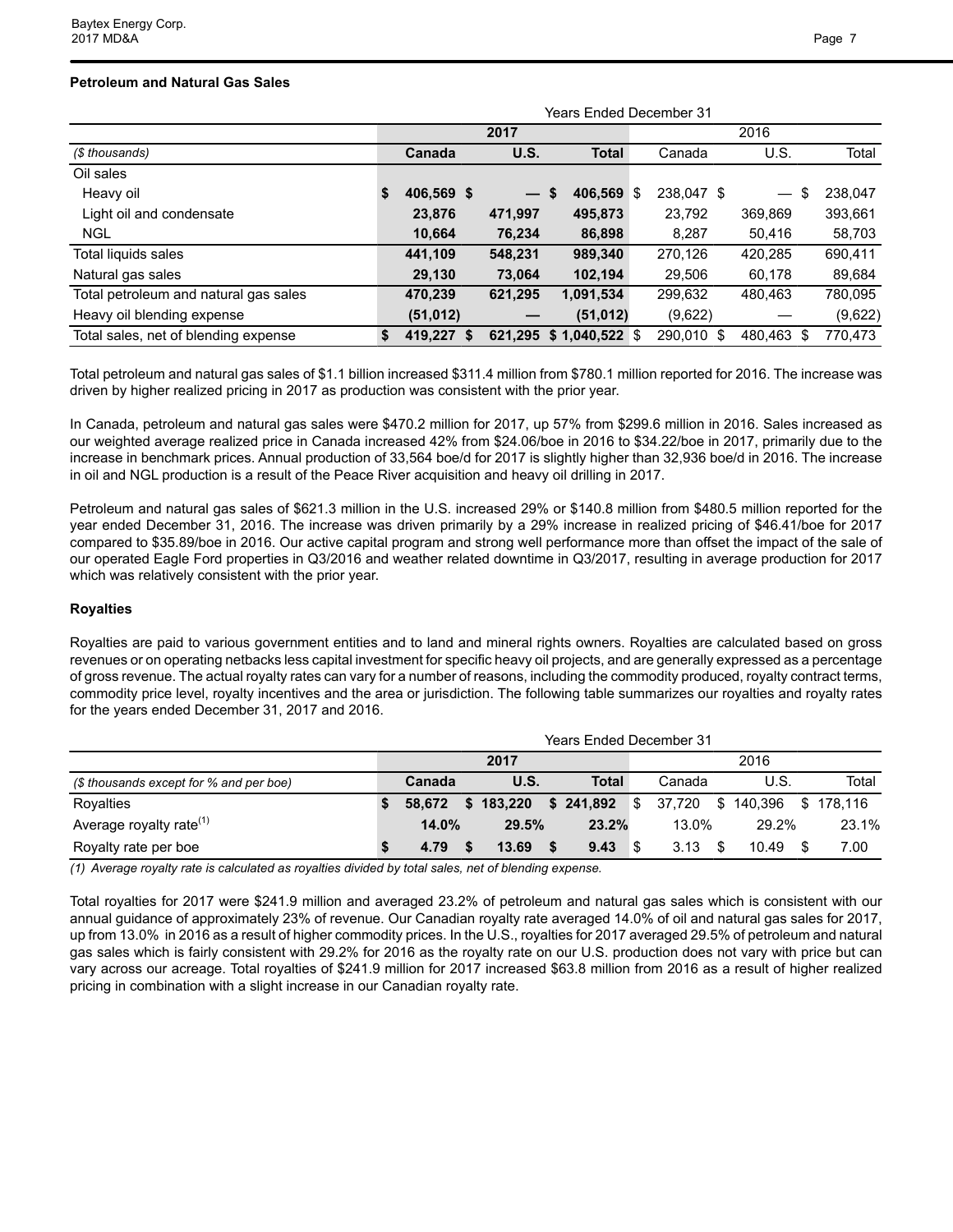|                                   | <b>Years Ended December 31</b> |            |      |                     |  |              |  |            |  |                     |         |
|-----------------------------------|--------------------------------|------------|------|---------------------|--|--------------|--|------------|--|---------------------|---------|
|                                   |                                |            | 2017 |                     |  | 2016         |  |            |  |                     |         |
| (\$ thousands except for per boe) |                                | Canada     |      | U.S. <sup>(1)</sup> |  | <b>Total</b> |  | Canada     |  | U.S. <sup>(1)</sup> | Total   |
| Operating expense                 |                                | 181.995 \$ |      | 87.288 \$           |  | 269.283 \$   |  | 142.242 \$ |  | 98.463 \$           | 240.705 |
| Operating expense per boe         |                                | $14.86$ \$ |      | 6.52 <sup>5</sup>   |  | 10.50 S      |  | $11.80$ \$ |  | 7.36 \$             | 9.46    |

*(1) Operating expense related to the Eagle Ford assets includes transportation expense.* 

Total operating expense was \$269.3 million (\$10.50/boe) for 2017 as compared to \$240.7 million (\$9.46/boe) for 2016 and was in line with our annual guidance of approximately \$10.50/boe for 2017. The increase in operating expense in 2017 was anticipated with higher operating expense in Canada due to the Peace River acquisition in Q1/2017 and with the reactivation of higher operating cost wells that were shut-in for a portion of 2016. Strong production results in Canada and the U.S. along with operating expense reductions on the acquired Peace River properties resulted in reduction to our per unit guidance in 2017 to approximately \$10.50/boe from our original guidance range of \$11.00 - \$12.00/boe.

U.S. operating expense of \$87.3 million (\$6.52/boe) for 2017 was \$11.2 million or \$0.84/boe lower than \$98.5 million (\$7.36/boe) reported for 2016. A general reduction in costs on our non-operated properties combined with the disposition of our operated U.S. properties, which had higher per unit operating costs, resulted in the decrease in U.S. operating expense in 2017 compared to 2016. In 2017, the Canadian dollar strengthened against the U.S. dollar which further reduced our U.S. operating costs expressed in Canadian dollars relative to the prior year.

In Canada, operating expense was \$182.0 million (\$14.86/boe) for 2017, up \$39.8 million or \$3.06/boe from \$142.2 million (\$11.80/ boe) from 2016. We anticipated an increase to Canadian operating costs following the Q1/2017 acquisition of Peace River properties which have higher per unit operating costs than our other properties combined with the reactivation of higher cost production that was shut-in for a portion of 2016. We have been able to mitigate some of these expected increases by reducing costs on the acquired Peace River properties and from continued cost saving initiatives.

## **Transportation Expense**

Transportation expense includes the costs to move production from the field to the sales point. The largest component of transportation expense relates to the trucking of heavy oil in Canada to pipeline and rail terminals. The following table compares our transportation expense for the years ended December 31, 2017 and 2016.

|                                   | <b>Years Ended December 31</b> |           |  |                     |                    |      |                    |  |                                  |        |  |  |
|-----------------------------------|--------------------------------|-----------|--|---------------------|--------------------|------|--------------------|--|----------------------------------|--------|--|--|
|                                   |                                |           |  | 2017                |                    | 2016 |                    |  |                                  |        |  |  |
| (\$ thousands except for per boe) |                                | Canada    |  | U.S. <sup>(1)</sup> | <b>Total</b>       |      | Canada             |  | U.S. <sup>(1)</sup>              | Total  |  |  |
| Transportation expense            |                                | 33,985 \$ |  | $-s$                | 33.985 \$          |      | 28.257 \$          |  |                                  | 28.257 |  |  |
| Transportation expense per boe    |                                | 2.77S     |  | $-s$                | $1.33 \text{ } $s$ |      | $2.34 \text{ } $s$ |  | - SS<br>$\overline{\phantom{0}}$ | 1.11   |  |  |

*(1) Transportation expense related to the Eagle Ford assets have been included in operating expenses.* 

Transportation expense was \$34.0 million (\$2.77/boe) for 2017, up by \$5.7 million or 20.3% as compared to \$28.3 million (\$2.34/boe) for 2016. An increase in trucking volumes and distances along with the Q1/2017 Peace River acquisition has resulted in higher transportation expense in 2017 relative to 2016. Transportation expense of \$1.33/boe for 2017 was slightly below our annual guidance of approximately \$1.40/boe.

## **Blending Expense**

Our heavy oil transported through pipelines requires blending to reduce its viscosity in order to meet pipeline specifications. We purchase blending diluent to reduce the viscosity and record a blending expense. The sales price received for the blended product is recorded as heavy oil revenue. Our heavy oil blending expense is netted against our heavy oil revenue to compare the realized price on our produced volumes to benchmark pricing. Accordingly, our heavy oil sales price realization can fluctuate depending on the quantities and price of blending diluent required to meet pipeline specifications.

Blending expense for 2017 was \$51.0 million compared to \$9.6 million for 2016. The \$41.4 million increase in blending expense during 2017 is due to additional blending diluent purchases associated with the acquired Peace River properties combined with higher diluent prices relative to 2016. The increase is also a result of higher pipeline blending activities at our Lloydminster properties during 2017 as a third party pipeline outage impacted these activities during 2016.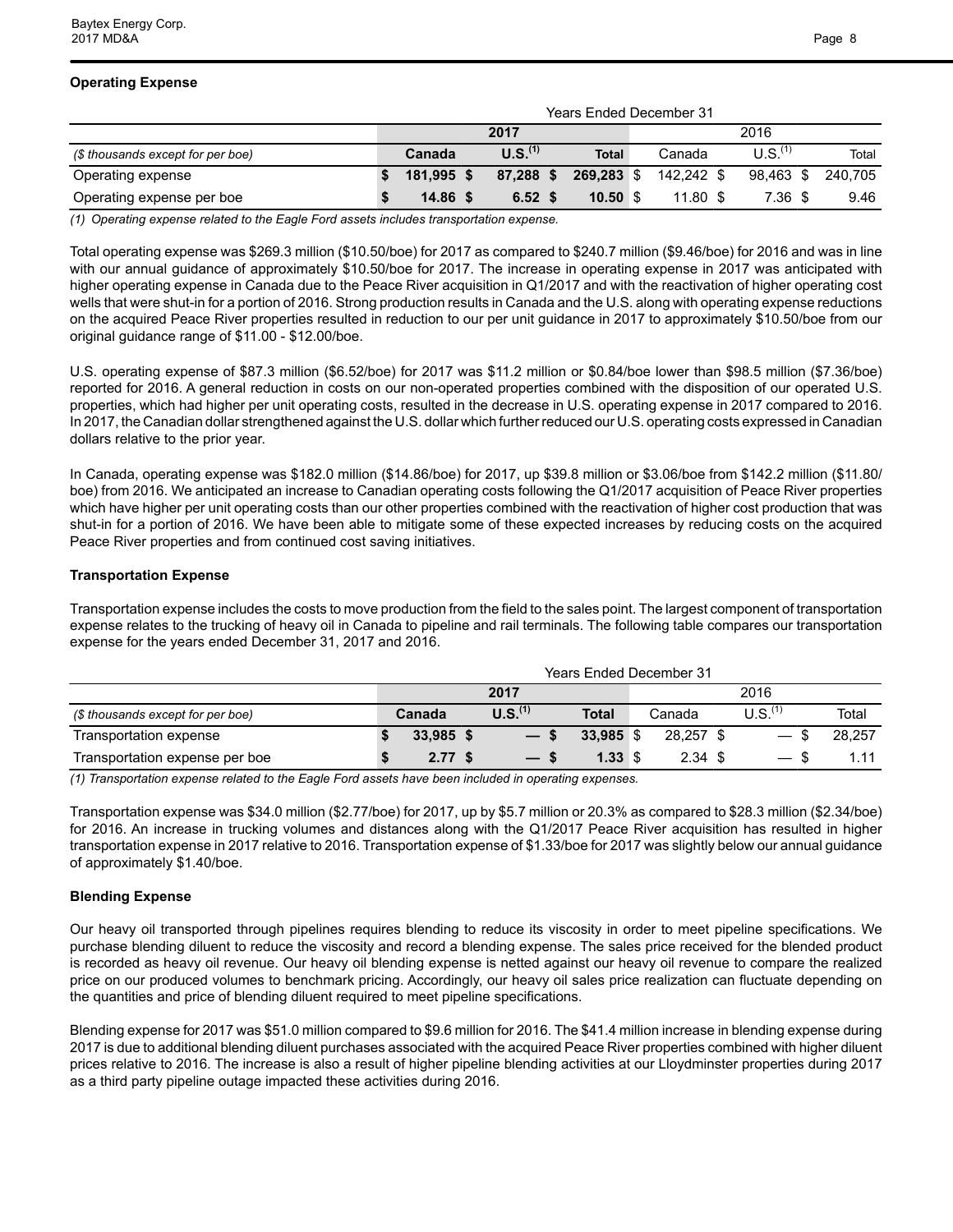## **Financial Derivatives**

As part of our normal operations, we are exposed to movements in commodity prices, foreign exchange rates and interest rates. In an effort to manage these exposures, we utilize various financial derivative contracts which are intended to partially reduce the volatility in our adjusted funds flow. Contracts settled in the period result in realized gains or losses based on the market price compared to the contract price and the notional volume outstanding. Changes in the fair value of unsettled contracts are reported as unrealized gains or losses in the period as the forward markets for commodities and currencies fluctuate and as new contracts are executed. The following table summarizes the results of our financial derivative contracts for the year ended December 31, 2017 and 2016.

|                                              | <b>Years Ended December 31</b> |                |  |                 |           |  |  |  |  |  |  |  |
|----------------------------------------------|--------------------------------|----------------|--|-----------------|-----------|--|--|--|--|--|--|--|
| (\$ thousands)                               |                                | 2017           |  | 2016            | Change    |  |  |  |  |  |  |  |
| Realized financial derivatives gain (loss)   |                                |                |  |                 |           |  |  |  |  |  |  |  |
| Crude oil                                    | \$                             | 4,552 \$       |  | 88,860 \$       | (84, 308) |  |  |  |  |  |  |  |
| Natural gas                                  |                                | 3,064          |  | 8.069           | (5,005)   |  |  |  |  |  |  |  |
| Total                                        | \$                             | 7,616 \$       |  | 96,929 \$       | (89, 313) |  |  |  |  |  |  |  |
| Unrealized financial derivatives gain (loss) |                                |                |  |                 |           |  |  |  |  |  |  |  |
| Crude oil                                    | \$                             | $(16, 841)$ \$ |  | $(122, 249)$ \$ | 105,408   |  |  |  |  |  |  |  |
| Natural gas                                  |                                | 14,402         |  | (17, 887)       | 32,289    |  |  |  |  |  |  |  |
| Total                                        | S                              | $(2,439)$ \$   |  | $(140, 136)$ \$ | 137,697   |  |  |  |  |  |  |  |
| Total financial derivatives gain (loss)      |                                |                |  |                 |           |  |  |  |  |  |  |  |
| Crude oil                                    | \$                             | $(12, 289)$ \$ |  | $(33,389)$ \$   | 21,100    |  |  |  |  |  |  |  |
| Natural gas                                  |                                | 17,466         |  | (9,818)         | 27,284    |  |  |  |  |  |  |  |
| Total                                        | \$                             | $5,177$ \$     |  | $(43,207)$ \$   | 48.384    |  |  |  |  |  |  |  |

The realized financial derivatives gain of \$7.6 million for 2017 is a result of crude oil and natural gas market price indexes settling at levels below those set in our fixed price contracts. During 2017, we recorded realized gains of \$3.1 million on our natural gas financial derivatives. These gains were primarily a result of the AECO price index for 2017 averaging lower than the fixed price of \$2.85/GJ on 22,500 GJ/d of AECO contracts in place for 2017. Realized gains of \$4.6 million related to our crude oil financial derivatives in place for 2017 were driven by \$5.8 million of gains on 3,500 bbl/d of swap contracts with a fixed price of US\$54.46/bbl and \$2.5 million of gains on outstanding 3-way options where the market price of WTI settled below the purchased put price in certain months. These gains on WTI-based crude oil hedges were offset by \$3.7 million of realized losses on WCS differential financial derivatives as the index settled below the prices set in our contracts throughout the year.

At December 31, 2017, the fair value of our financial derivative contracts represent a net liability of \$31.6 million compared to a net liability of \$29.1 million at December 31, 2016. The net liability of \$31.6 million as at December 31, 2017 is primarily a result of futures pricing for crude oil indexes being higher than the prices set in our fixed price crude oil financial derivatives in place for 2018.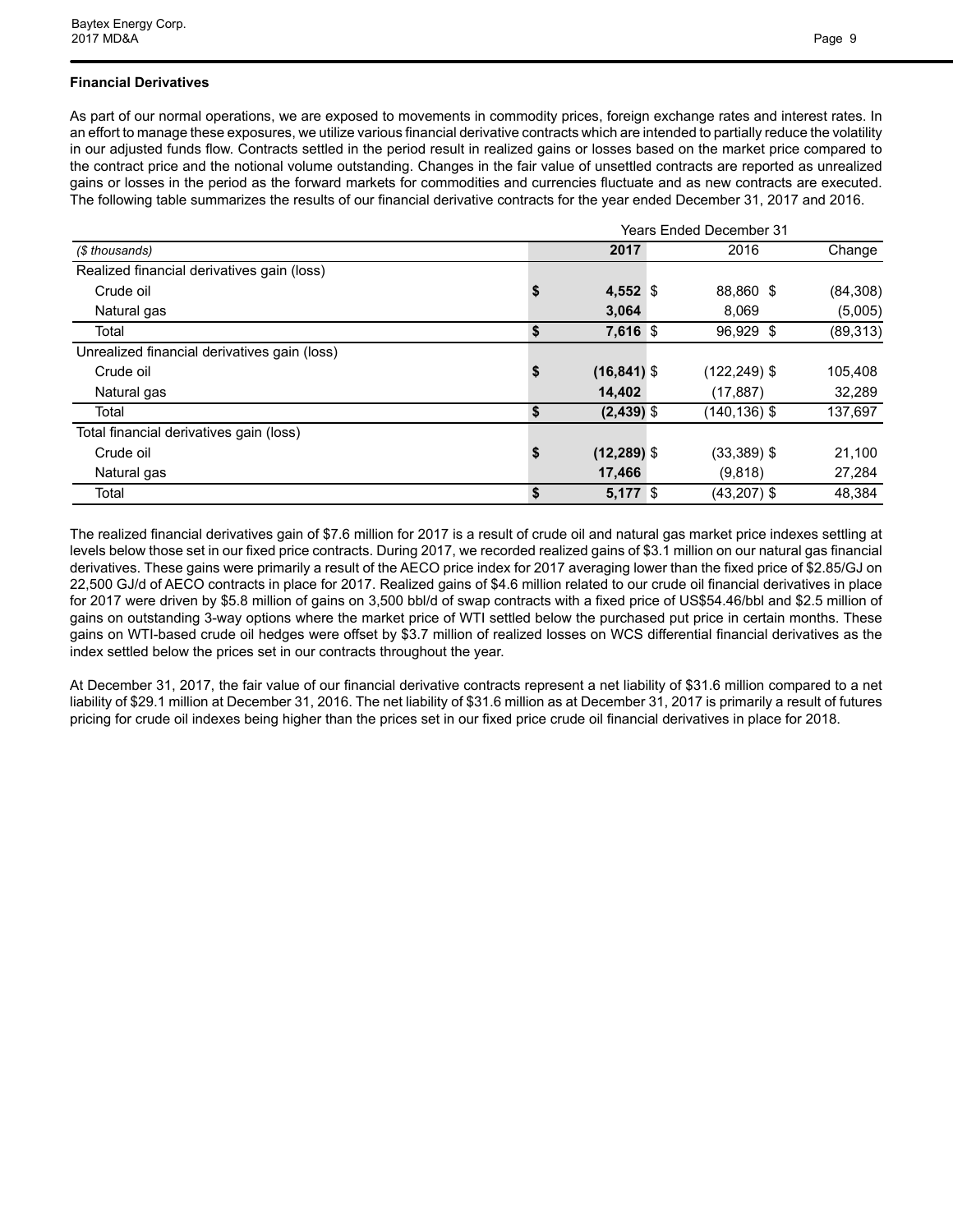We had the following commodity financial derivative contracts as at March 5, 2018.

|                             | Period               | Volume         | Price/Unit <sup>(1)</sup>     | Index        |
|-----------------------------|----------------------|----------------|-------------------------------|--------------|
| Oil                         |                      |                |                               |              |
| Basis swap                  | Jan 2018 to Jun 2018 | 2,000 bbl/d    | WTI less US\$14.23/bbl        | <b>WCS</b>   |
| Basis swap                  | Jan 2018 to Dec 2018 | 6,000 bbl/d    | WTI less US\$14.24/bbl        | <b>WCS</b>   |
| Fixed - Sell                | Jan 2018 to Dec 2018 | 13,000 bbl/d   | US\$51.64/bbl                 | WTI          |
| 3-way option $(2)$          | Jan 2018 to Dec 2018 | 2,000 bbl/d    | US\$60.00/US\$54.40/US\$40.00 | WTI          |
| Fixed - Sell                | Jan 2018 to Dec 2018 | 4,000 bbl/d    | US\$61.31/bbl                 | <b>Brent</b> |
| Fixed - Sell                | Feb 2018 to Dec 2018 | 1,000 bbl/d    | US\$61.04/bbl                 | WTI          |
| Swaption <sup>(3)</sup>     | Jan 2019 to Dec 2019 | 2,000 bbl/d    | US\$59.60/bbl                 | WTI          |
| 3-way option $(2)$          | Jan 2019 to Dec 2019 | 2,000 bbl/d    | US\$70.00/US\$60.00/US\$50.00 | WTI          |
| 3-way option <sup>(2)</sup> | Jan 2019 to Dec 2019 | 1,000 bbl/d    | US\$75.50/US\$65.50/US\$55.50 | <b>Brent</b> |
| <b>Natural Gas</b>          |                      |                |                               |              |
| Fixed - Sell                | Jan 2018 to Dec 2018 | 10,000 mmbtu/d | US\$3.03                      | <b>NYMEX</b> |
| Fixed - Sell                | Jan 2018 to Dec 2018 | 5,000 GJ/d     | \$2.67                        | <b>AECO</b>  |
| Fixed - Sell                | Feb 2018 to Dec 2018 | 5,000 mmbtu/d  | US\$2.99                      | <b>NYMEX</b> |

*(1) Based on the weighted average price per unit for the period.* 

*(2) Producer 3-way option consists of a sold call, a bought put and a sold put. To illustrate, in a US\$60/US\$54.40/US\$40 contract, Baytex receives WTI plus US\$14.40/bbl when WTI is at or below US\$40/bbl; Baytex receives US\$54.40/bbl when WTI is between US\$40/bbl and US\$54.40/bbl; Baytex receives the market price when WTI is between US\$54.40/bbl and US\$60/bbl; and Baytex receives US\$60/bbl when WTI is above US \$60/bbl.*

*(3) For these contracts, the counterparty has the right, if exercised on December 31, 2018, to enter a swap transaction for the remaining term, notional volume and fixed price per unit indicated above.*

#### **Operating Netback**

The following table summarizes our operating netback on a per boe basis for our Canadian and U.S. operations for the years ended December 31, 2017 and 2016.

|                                                       | Years Ended December 31 |            |  |                    |  |              |      |           |  |            |  |        |  |  |
|-------------------------------------------------------|-------------------------|------------|--|--------------------|--|--------------|------|-----------|--|------------|--|--------|--|--|
|                                                       |                         |            |  | 2017               |  |              | 2016 |           |  |            |  |        |  |  |
| (\$ per boe except for volume)                        |                         | Canada     |  | U.S.               |  | <b>Total</b> |      | Canada    |  | U.S.       |  | Total  |  |  |
| Sales volume (boe/d)                                  |                         | 33,564     |  | 36,678             |  | 70,242       |      | 32,936    |  | 36,573     |  | 69,509 |  |  |
| Operating netback:                                    |                         |            |  |                    |  |              |      |           |  |            |  |        |  |  |
| Total sales, net of blending expense                  | \$                      | 34.22 S    |  | 46.41 \$           |  | 40.58 \$     |      | 24.06 \$  |  | 35.89 \$   |  | 30.29  |  |  |
| Less:                                                 |                         |            |  |                    |  |              |      |           |  |            |  |        |  |  |
| Royalties                                             |                         | 4.79       |  | 13.69              |  | 9.43         |      | 3.13      |  | 10.49      |  | 7.00   |  |  |
| Operating expenses                                    |                         | 14.86      |  | 6.52               |  | 10.50        |      | 11.80     |  | 7.36       |  | 9.46   |  |  |
| Transportation expenses                               |                         | 2.77       |  |                    |  | 1.33         |      | 2.34      |  |            |  | 1.11   |  |  |
| Operating netback                                     | \$                      | $11.80$ \$ |  | $26.20$ \$         |  | 19.32 \$     |      | $6.79$ \$ |  | $18.04$ \$ |  | 12.72  |  |  |
| Realized financial derivatives gain                   |                         |            |  |                    |  | 0.30         |      |           |  |            |  | 3.81   |  |  |
| Operating netback after financial derivatives<br>gain | \$                      | $11.80$ \$ |  | 26.20 <sup>5</sup> |  | 19.62 \$     |      | 6.79 \$   |  | $18.04$ \$ |  | 16.53  |  |  |

Operating netback after financial derivatives increased by \$3.09/boe to \$19.62/boe reported for 2017 from \$16.53/boe for 2016. The increase in our realized sales price per boe during 2017 was offset partially by higher royalties, operating expenses and transportation expenses compared to 2016. The increase in operating and transportation expenses per boe in the current period was driven by higher operating cost properties which were shut-in for a portion of 2016 combined with the Q1/2017 Peace River acquisition, which has higher per unit operating and transportation expenses than our other properties. Realized gains on financial derivatives were lower in 2017 as index pricing for the year was higher relative to the price set in our fixed price contracts as compared to 2016.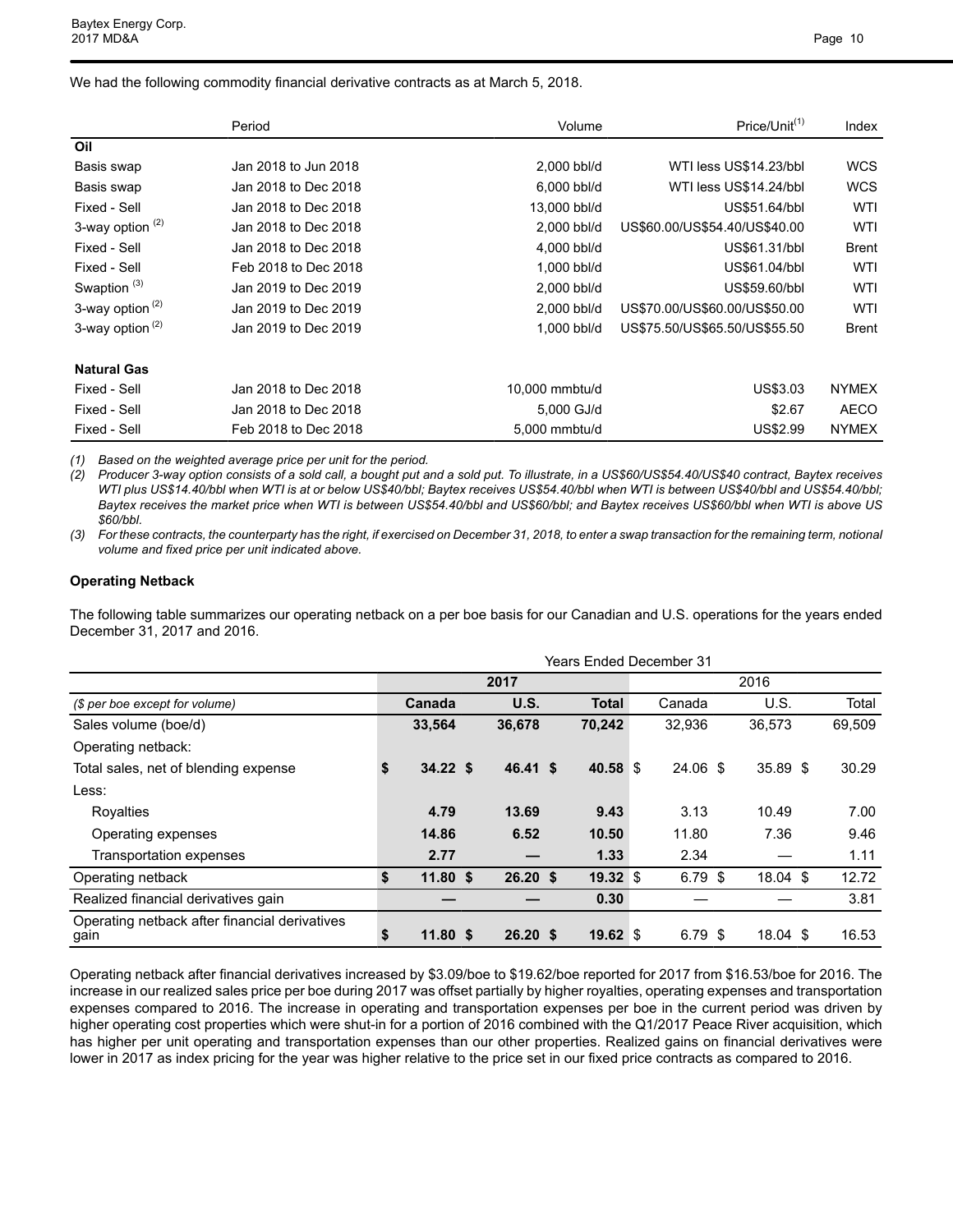## **Exploration and Evaluation Expense**

Exploration and evaluation ("E&E") expense is related to the expiry of leases and the derecognition of costs for exploration programs that have not demonstrated commercial viability and technical feasibility. E&E expense will vary depending on the timing of lease expiries, the accumulated costs of expiring leases, and the economic facts and circumstances related to the Company's exploration programs. Exploration and evaluation expense was \$8.3 million for 2017 compared to \$6.0 million for 2016.

## **Depletion and Depreciation**

Depletion and depreciation expense varies with the carrying amount of the Company's oil and gas properties, the amount of proved plus probable reserves volumes, and the rate of production for the period. The following table summarizes depletion and depreciation expense for the years ended December 31, 2017 and 2016.

|                                           | <b>Years Ended December 31</b> |            |  |            |  |            |  |            |  |            |  |         |
|-------------------------------------------|--------------------------------|------------|--|------------|--|------------|--|------------|--|------------|--|---------|
|                                           | 2017<br>2016                   |            |  |            |  |            |  |            |  |            |  |         |
| (\$ thousands except for per boe)         |                                | Canada     |  | U.S.       |  | Total      |  | Canada     |  | U.S.       |  | Total   |
| Depletion and depreciation <sup>(1)</sup> |                                | 200.996 \$ |  | 280,933 \$ |  | 481,929 \$ |  | 215.078 \$ |  | 293.231 \$ |  | 508.309 |
| Depletion and depreciation per boe        |                                | 16.41 S    |  | 20.98 S    |  | 18.80 S    |  | $17.49$ \$ |  | $22.03$ \$ |  | 20.04   |

*(1) Canada includes corporate depreciation.*

Depletion and depreciation expense was \$481.9 million (\$18.80/boe) for 2017 compared to \$508.3 million (\$20.04/boe) reported for 2016. In Canada, depletion expense was lower in 2017 compared to 2016 primarily due to impairments recorded in Q4/2016 which reduced the carrying value and the depletion rate for certain Canadian properties. The U.S. depletion rate for 2017 is lower than the comparative period due to a lower average CAD/USD exchange rate in 2017 relative to 2016 combined with higher proved plus probable reserve volumes in 2017.

## **Impairment**

In 2017, we did not identify any indicators of impairment or impairment reversal on any of our cash generating units ("CGU") and therefore did not record any impairment expense or reversals of previously recorded impairments during the year.

During 2016, we recorded total impairment expense of \$423.3 million related to the de-recognition of E&E assets in the Eagle Ford and the write-down of oil and gas properties in Peace River and Lloydminster. An impairment charge of \$166.6 million was recorded for the de-recognition of E&E assets in the Eagle Ford after changes in our development plan resulted in possible reserves being reclassified to contingent resources. We also recorded a \$230.0 million impairment of oil and gas properties in our Peace River CGU associated with a decline in proved plus probable reserves due to the lower commodity price environment combined with reduced activity levels throughout 2016. In Q3/2016, we recorded a \$26.6 million write-down on certain oil and gas properties in our Lloydminster CGU prior to their disposition in Q4/2016.

## **General and Administrative Expense**

General and administrative ("G&A") expense includes head office and corporate costs such as salaries and employee benefits, public company costs, and administrative recoveries earned for operating capital and production activities on behalf of our working interest partners. G&A expense fluctuates with head office staffing levels and the level of operated capital and production activity during the period.

The following table summarizes our G&A expenses for the years ended December 31, 2017 and 2016.

|                                            | <b>Years Ended December 31</b> |           |  |                   |  |          |  |  |  |  |
|--------------------------------------------|--------------------------------|-----------|--|-------------------|--|----------|--|--|--|--|
| (\$ thousands except for per boe)          |                                | 2017      |  | 2016              |  | Change   |  |  |  |  |
| General and administrative expense         |                                | 47.389 \$ |  | 50.866 \$         |  | (3, 477) |  |  |  |  |
| General and administrative expense per boe |                                | $1.85$ \$ |  | 2.00 <sub>1</sub> |  | (0.15)   |  |  |  |  |

We reported G&A expense of \$47.4 million or \$1.85/boe for the year ended December 31, 2017 compared to \$50.9 million or \$2.00/ boe for 2016. Reduced staffing levels and our ongoing cost savings efforts have resulted in lower G&A expense in 2017 relative to the comparative period. Overhead recoveries were also higher during 2017 due to increased capital activity in Canada relative to 2016, which helped reduce G&A expense compared to 2016. When combined with average production that exceeded the high end of our annual guidance range, per unit G&A expense for the year ended December 31, 2017 was below our annual guidance of approximately \$2.00/boe.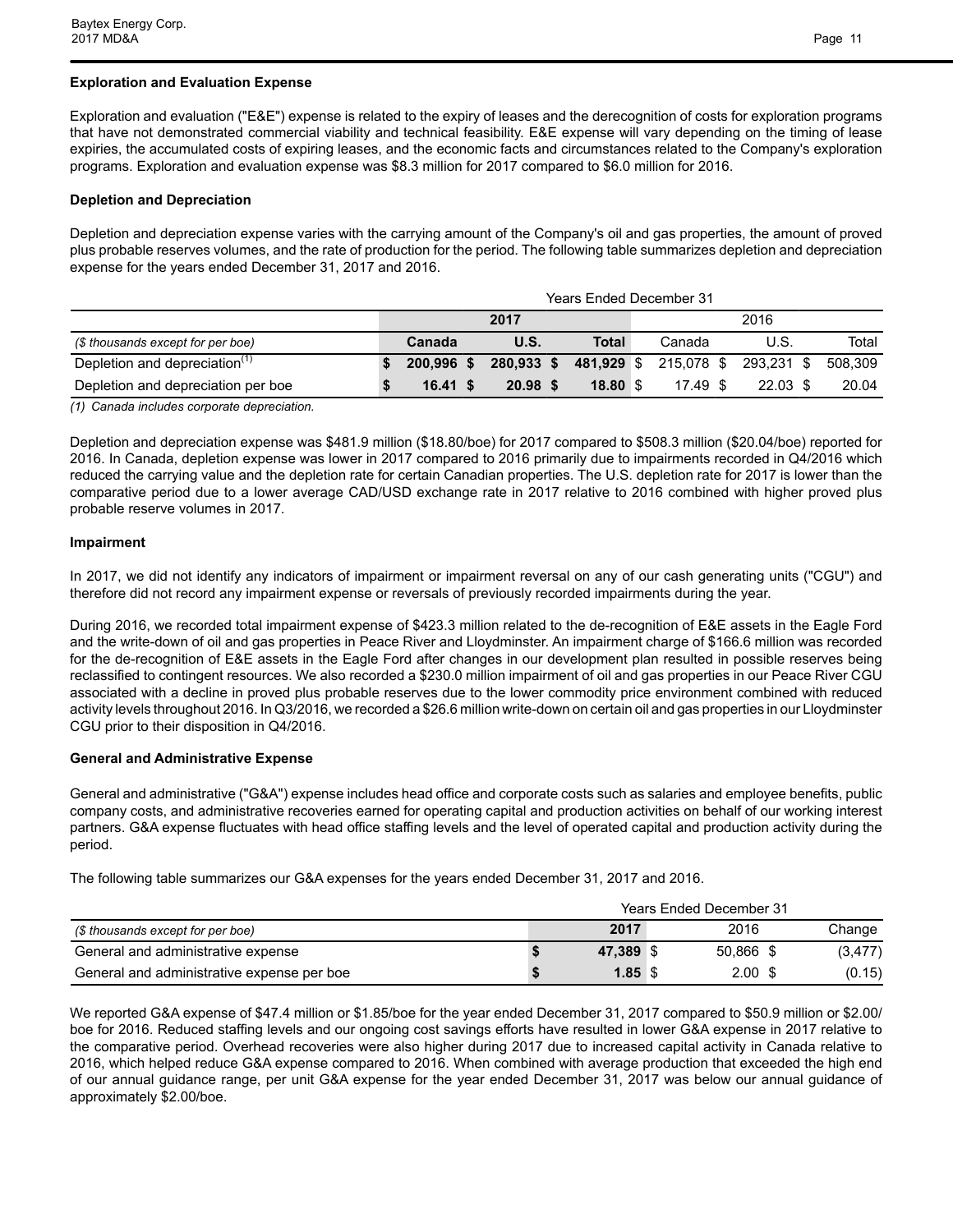## **Share-Based Compensation Expense**

Share-based compensation ("SBC") expense associated with the Share Award Incentive Plan is recognized in net income or loss over the vesting period of the share awards with a corresponding increase in contributed surplus. The issuance of common shares upon the conversion of share awards is recorded as an increase in shareholders' capital with a corresponding reduction in contributed surplus. SBC expense varies with the quantity of unvested share awards outstanding and the grant date fair value assigned to the share awards.

We recorded SBC expense of \$15.5 million for 2017 which is up from \$13.9 million reported for 2016. SBC expense is higher in 2017 due to a higher grant date fair value assigned to share awards granted in 2017 as compared to units granted in 2016.

## **Financing and Interest Expense**

Financing and interest expense includes interest on our bank loan and long-term notes, non-cash financing costs and the accretion on our asset retirement obligations. Financing and interest expense varies depending on debt levels outstanding during the period and the applicable borrowing rates, CAD/USD foreign exchange rates, along with the carrying amount of asset retirement obligations and discount rates used to present value the obligations.

Financing and interest expense was \$113.6 million for 2017 which is consistent with \$114.2 million reported for 2016. Cash interest expense of \$100.5 million was down \$3.2 million from 2016 due to lower interest on our long-term notes due to a strengthening Canadian dollar which reduced the amount of interest reported in Canadian dollars. This was offset by a \$2.6 million increase in our non-cash interest primarily due to an increase in accretion expense related to our asset retirement obligations.

## **Foreign Exchange**

Unrealized foreign exchange gains and losses represent the change in value of the long-term notes and bank loan denominated in U.S. dollars. The long-term notes and bank loan are translated to Canadian dollars on the balance sheet date. When the Canadian dollar strengthens against the U.S. dollar at the end of the current period compared to the previous period an unrealized gain is recorded and conversely when the Canadian dollar weakens at the end of the current period compared to the previous period an unrealized loss is recorded. Realized foreign exchange gains and losses are due to day-to-day U.S. dollar denominated transactions occurring in the Canadian operations.

|                                          | <b>Years Ended December 31</b> |                |           |           |  |  |  |  |  |  |  |
|------------------------------------------|--------------------------------|----------------|-----------|-----------|--|--|--|--|--|--|--|
| (\$ thousands except for exchange rates) |                                | 2017           | 2016      | Change    |  |  |  |  |  |  |  |
| Unrealized foreign exchange gain         |                                | $(86, 649)$ \$ | (41, 436) | (45, 213) |  |  |  |  |  |  |  |
| Realized foreign exchange gain           |                                | (411)          | (1,242)   | 831       |  |  |  |  |  |  |  |
| Foreign exchange gain                    |                                | $(87,060)$ \$  | (42, 678) | (44, 382) |  |  |  |  |  |  |  |
| CAD/USD exchange rates:                  |                                |                |           |           |  |  |  |  |  |  |  |
| At beginning of period                   |                                | 1.3427         | 1.3840    |           |  |  |  |  |  |  |  |
| At end of period                         |                                | 1.2518         | 1.3427    |           |  |  |  |  |  |  |  |

We recorded an unrealized foreign exchange gain of \$86.6 million for 2017 due to a strengthening of the Canadian dollar relative to the U.S. dollar. The CAD/USD exchange rate was 1.2518 as at December 31, 2017 compared to 1.3427 as at December 31, 2016.

Realized foreign exchange gains and losses will fluctuate depending on the amount and timing of day-to-day U.S dollar denominated transactions for our Canadian operations. We recorded realized foreign exchange gains of \$0.4 million for the year ended December 31, 2017 compared to gains of \$1.2 million for 2016.

## **Income Taxes**

|                              | <b>Years Ended December 31</b> |                 |                |         |  |  |  |  |
|------------------------------|--------------------------------|-----------------|----------------|---------|--|--|--|--|
| (\$ thousands)               |                                | 2017            | 2016           | Change  |  |  |  |  |
| Current income tax recovery  |                                | $(1,085)$ \$    | $(8.042)$ \$   | 6,957   |  |  |  |  |
| Deferred income tax recovery |                                | (155, 343)      | (264.561)      | 109,218 |  |  |  |  |
| Total income tax recovery    |                                | $(156, 428)$ \$ | $(272,603)$ \$ | 116.175 |  |  |  |  |

The current income tax recovery was \$1.1 million for 2017, as compared to \$8.0 million for 2016. These current income tax recoveries relate to income tax losses that were incurred in 2017 and 2016, which have been used to recover a portion of income taxes paid in previous years.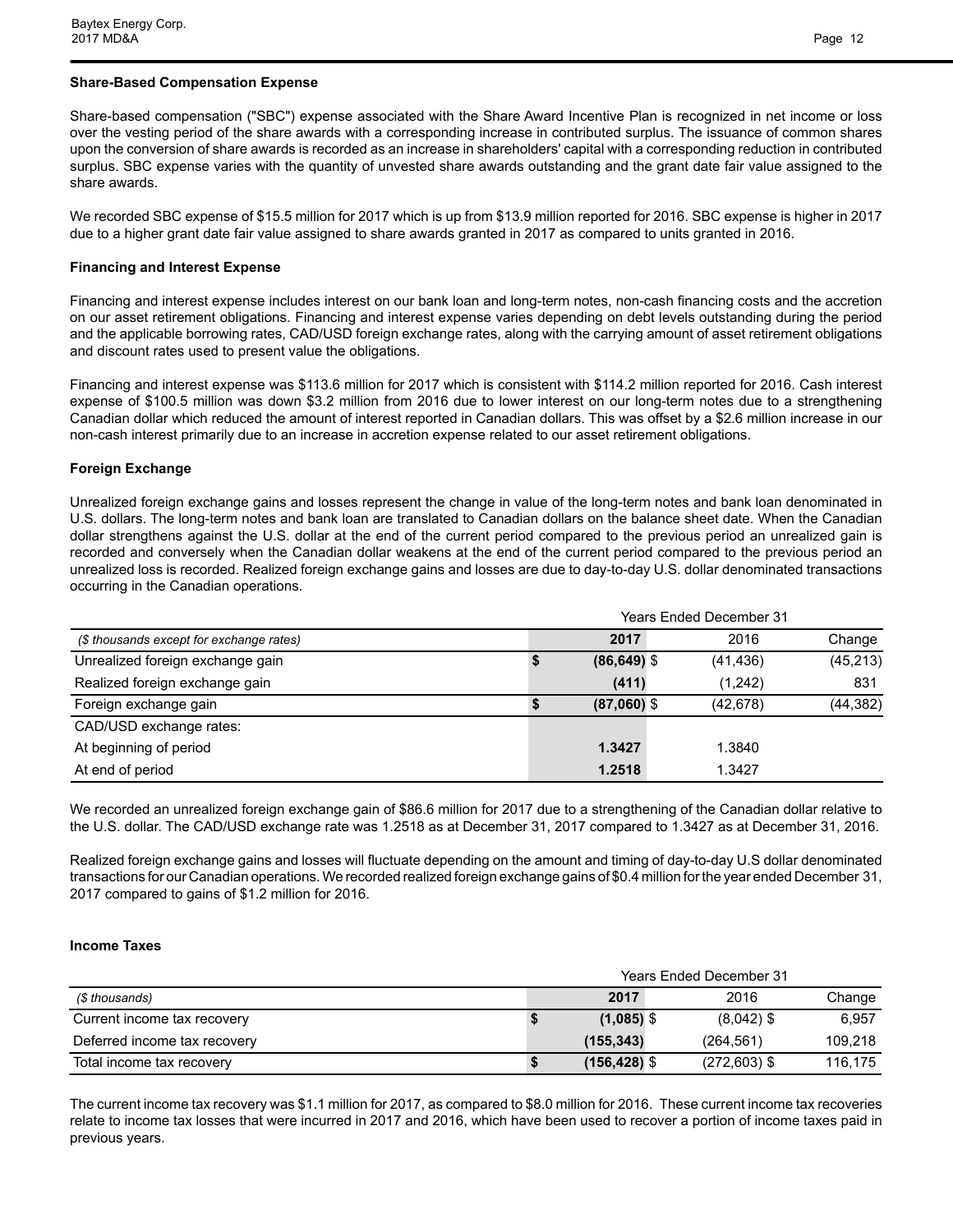The 2017 deferred income tax recovery of \$155.3 million decreased \$109.2 million from \$264.6 million in 2016. The deferred income tax recovery for 2017 is lower compared to 2016 primarily due to lower deferred tax recoveries related to impairment of our Canadian and U.S. properties recorded in 2016. Deferred taxes for 2017 was also impacted by lower unrealized losses recorded on our financial derivatives contracts along with U.S. tax reform. On December 22, 2017, the United States of America enacted the Tax Cuts and Jobs Act which altered the federal income tax law that applies to our U.S. subsidiary. The most significant changes include a reduction of the statutory income tax rate to 21% from 35%, which resulted in a \$91.8 million deferred tax recovery recorded for the year ended December 31, 2017.

In June 2016, certain indirect subsidiary entities received reassessments from the Canada Revenue Agency (the "CRA") that deny non-capital loss deductions relevant to the calculation of income taxes for the years 2011 through 2015. These reassessments follow the previously disclosed letter which we received in November 2014 from the CRA, proposing to issue such reassessments.

We remain confident that the tax filings of the affected entities are correct and are defending our tax filing positions. The reassessments do not require us to pay any amounts in order to participate in the appeals process.

In September 2016, we filed a notice of objection for each notice of reassessment received. These notices of objection will be reviewed by the Appeals Division of the CRA; a process that we estimate could take up to two years. If the Appeals Division upholds the notices of reassessment, we have the right to appeal to the Tax Court of Canada; a process that we estimate could take a further two years. Should we be unsuccessful at the Tax Court of Canada, additional appeals are available; a process that we estimate could take another two years and potentially longer.

By way of background, we acquired several privately held commercial trusts in 2010 with accumulated non-capital losses of \$591 million (the "Losses"). The Losses were subsequently used to reduce the taxable income of those trusts. The reassessments disallow the deduction of the Losses under the general anti-avoidance rule of the Income Tax Act (Canada). If, after exhausting available appeals, the deduction of Losses continues to be disallowed, we will owe cash taxes for the years 2012 through 2015 and an additional amount for late payment interest. The amount of cash taxes owing and the late payment interest are dependent upon the amount of unused tax shelter available to offset the reassessed income, including tax shelter from future years available to recover taxes paid in the years 2012 through 2015.

## **Tax Pools**

The Company has Canadian and U.S. tax pools, which are available to reduce future taxable income. Our cash income tax liability is dependent upon many factors, including the prices at which we sell our production, available income tax deductions and the legislative environment in place during the taxation year. Based upon the current forward commodity price outlook, projected production and cost levels, and currently enacted tax laws in Canada and the United States, we do not expect to pay material amounts of cash income taxes prior to 2022.

The income tax pools detailed below are deductible at various rates as prescribed by law.

| (\$ thousands)                                     | <b>December 31, 2017</b> | December 31, 2016 |
|----------------------------------------------------|--------------------------|-------------------|
| <b>Canadian Tax Pools</b>                          |                          |                   |
| Canadian oil and natural gas property expenditures | \$<br>308,366 \$         | 198,525           |
| Canadian development expenditures                  | 176,188                  | 250,239           |
| Canadian exploration expenditures                  | 1,343                    | 210               |
| Undepreciated capital costs                        | 228,739                  | 256,549           |
| Non-capital losses                                 | 337,808                  | 151,959           |
| Financing costs and other                          | 46,986                   | 69,025            |
| Total Canadian tax pools                           | \$<br>1,099,430 \$       | 926,507           |
|                                                    |                          |                   |
| <b>U.S. Tax Pools</b>                              |                          |                   |
| Depletion                                          | \$<br>183,406 \$         | 297,252           |
| Intangible drilling costs                          | 204,857                  | 388,727           |
| Tangibles                                          | 108,631                  | 136,969           |
| Non-capital losses                                 | 1,140,673                | 1,039,782         |
| Other                                              | 303,357                  | 201,896           |
| Total U.S. tax pools                               | \$<br>1,940,924 \$       | 2,064,626         |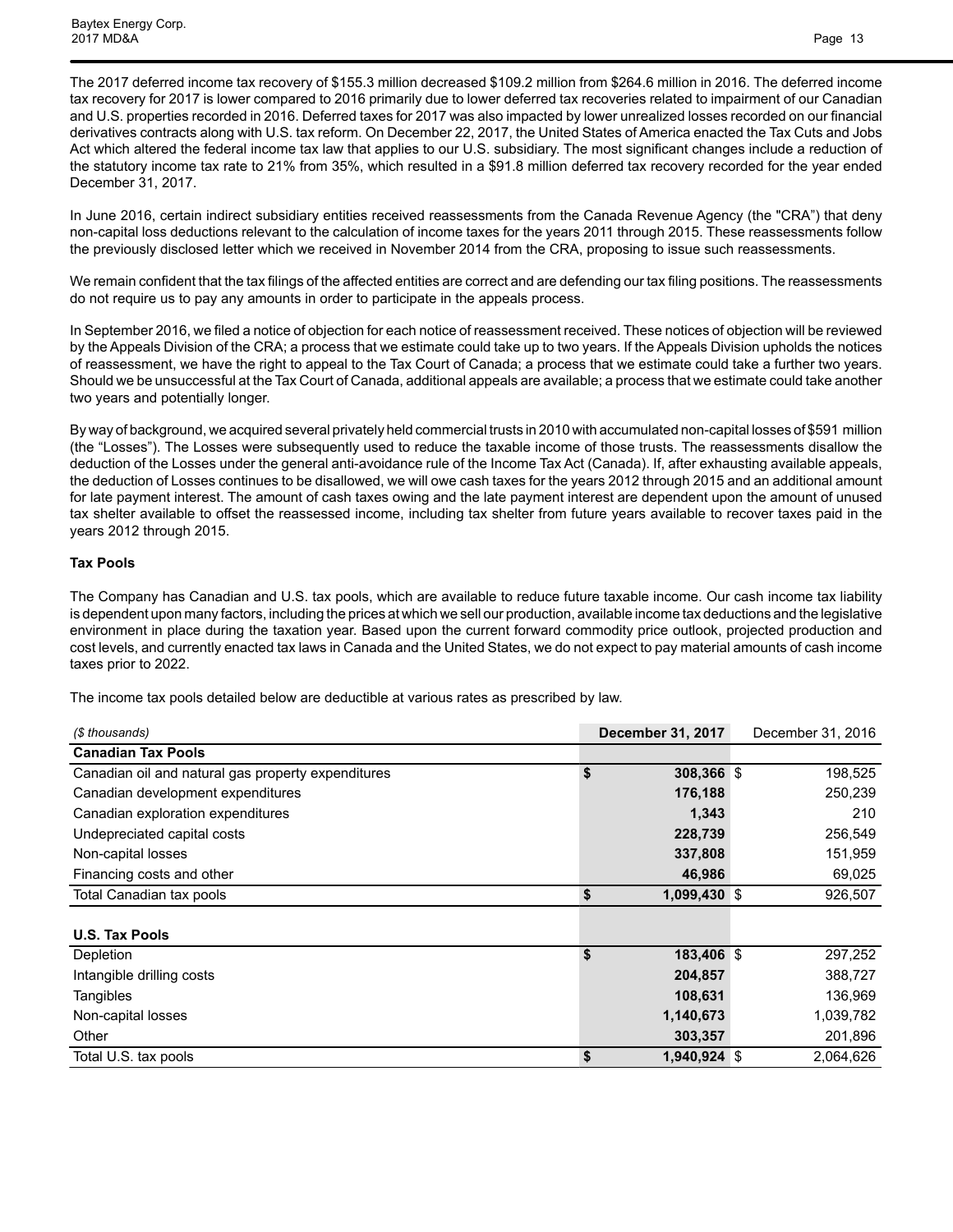## **Net Income (Loss) and Adjusted Funds Flow**

The components of adjusted funds flow and net income (loss) for the years ended December 31, 2017 and 2016 are set forth in the following table.

|                                               | <b>Years Ended December 31</b> |  |                 |            |  |  |  |  |  |  |
|-----------------------------------------------|--------------------------------|--|-----------------|------------|--|--|--|--|--|--|
| (\$ thousands)                                | 2017                           |  | 2016            | Change     |  |  |  |  |  |  |
| Petroleum and natural gas sales               | \$<br>$1,091,534$ \$           |  | 780,095 \$      | 311,439    |  |  |  |  |  |  |
| Royalties                                     | (241, 892)                     |  | (178, 116)      | (63, 776)  |  |  |  |  |  |  |
| Revenue, net of royalties                     | 849,642                        |  | 601,979         | 247,663    |  |  |  |  |  |  |
| <b>Expenses</b>                               |                                |  |                 |            |  |  |  |  |  |  |
| Operating                                     | (269, 283)                     |  | (240, 705)      | (28, 578)  |  |  |  |  |  |  |
| Transportation                                | (33,985)                       |  | (28, 257)       | (5, 728)   |  |  |  |  |  |  |
| Blending                                      | (51, 012)                      |  | (9,622)         | (41, 390)  |  |  |  |  |  |  |
| <b>Operating netback</b>                      | \$<br>495,362 \$               |  | 323,395 \$      | 171,967    |  |  |  |  |  |  |
| General and administrative                    | (47, 389)                      |  | (50, 866)       | 3,477      |  |  |  |  |  |  |
| Financing and interest                        | (100, 482)                     |  | (103, 685)      | 3,203      |  |  |  |  |  |  |
| Realized financial derivatives gain           | 7,616                          |  | 96,929          | (89, 313)  |  |  |  |  |  |  |
| Realized foreign exchange gain                | 411                            |  | 1,242           | (831)      |  |  |  |  |  |  |
| Other (expense) income                        | (2, 216)                       |  | 1,964           | (4, 180)   |  |  |  |  |  |  |
| Current income tax recovery                   | 1,085                          |  | 8,042           | (6,957)    |  |  |  |  |  |  |
| Payments on onerous contracts                 | (6, 746)                       |  | (770)           | (5,976)    |  |  |  |  |  |  |
| <b>Adjusted funds flow</b>                    | \$<br>347,641 \$               |  | 276,251 \$      | 71,390     |  |  |  |  |  |  |
| Exploration and evaluation                    | (8, 253)                       |  | (5,976)         | (2,277)    |  |  |  |  |  |  |
| Depletion and depreciation                    | (481, 929)                     |  | (508, 309)      | 26,380     |  |  |  |  |  |  |
| Share based compensation                      | (15, 509)                      |  | (13, 882)       | (1,627)    |  |  |  |  |  |  |
| Non-cash financing and accretion              | (13, 156)                      |  | (10, 514)       | (2,642)    |  |  |  |  |  |  |
| Unrealized financial derivatives loss         | (2, 439)                       |  | (140, 136)      | 137,697    |  |  |  |  |  |  |
| Unrealized foreign exchange gain              | 86,649                         |  | 41,436          | 45,213     |  |  |  |  |  |  |
| Gain on disposition of oil and gas properties | 12,081                         |  | 43,907          | (31, 826)  |  |  |  |  |  |  |
| Impairment                                    |                                |  | (423, 176)      | 423,176    |  |  |  |  |  |  |
| Deferred income tax recovery                  | 155,343                        |  | 264,561         | (109, 218) |  |  |  |  |  |  |
| Non-cash other expense                        |                                |  | (10, 116)       | 10,116     |  |  |  |  |  |  |
| Payments on onerous contracts                 | 6,746                          |  | 770             | 5,976      |  |  |  |  |  |  |
| Net income (loss) for the period              | \$<br>87,174 \$                |  | $(485, 184)$ \$ | 572,358    |  |  |  |  |  |  |

We generated adjusted funds flow of \$347.6 million for 2017, an increase of \$71.4 million from adjusted funds flow of \$276.3 million reported for 2016. The increase in adjusted funds flow in 2017 was primarily due to higher operating netback which increased \$172.0 million from 2016 due to higher commodity prices which increased revenues, slightly offset by higher royalties, operating and transportation expenses. The increase in operating netback was offset by a decrease in hedging gains of \$89.3 million along with a reduction of approximately \$17.1 million in adjusted funds flow from a combination of increased payments on onerous contracts, other expenses and a smaller tax recovery.

In 2017, net income was \$87.2 million compared to a net loss of \$485.2 million in 2016. Net income increased \$572.4 million in 2017 compared to 2016 mainly due to impairment of \$423.2 million reported in 2016 compared to no impairment being recorded in 2017. Our unrealized financial derivative losses decreased \$137.7 million and our unrealized gain on foreign exchange was \$45.2 million higher in 2017 compared to 2016. This was offset by a reduction of \$109.2 million in the deferred income tax recovery in 2017, which was larger in 2016 due to the impairment losses recorded.

## **Other Comprehensive Income (Loss)**

Other comprehensive income or loss is comprised of the foreign currency translation adjustment on U.S. net assets not recognized in profit or loss. The \$166.8 million foreign currency translation loss for 2017 relates to the change in value of our U.S. net assets expressed in Canadian dollars and is due to the strengthening of the Canadian dollar against the U.S. dollar. The CAD/USD exchange rate was 1.2518 as at December 31, 2017 compared to 1.3427 as at December 31, 2016.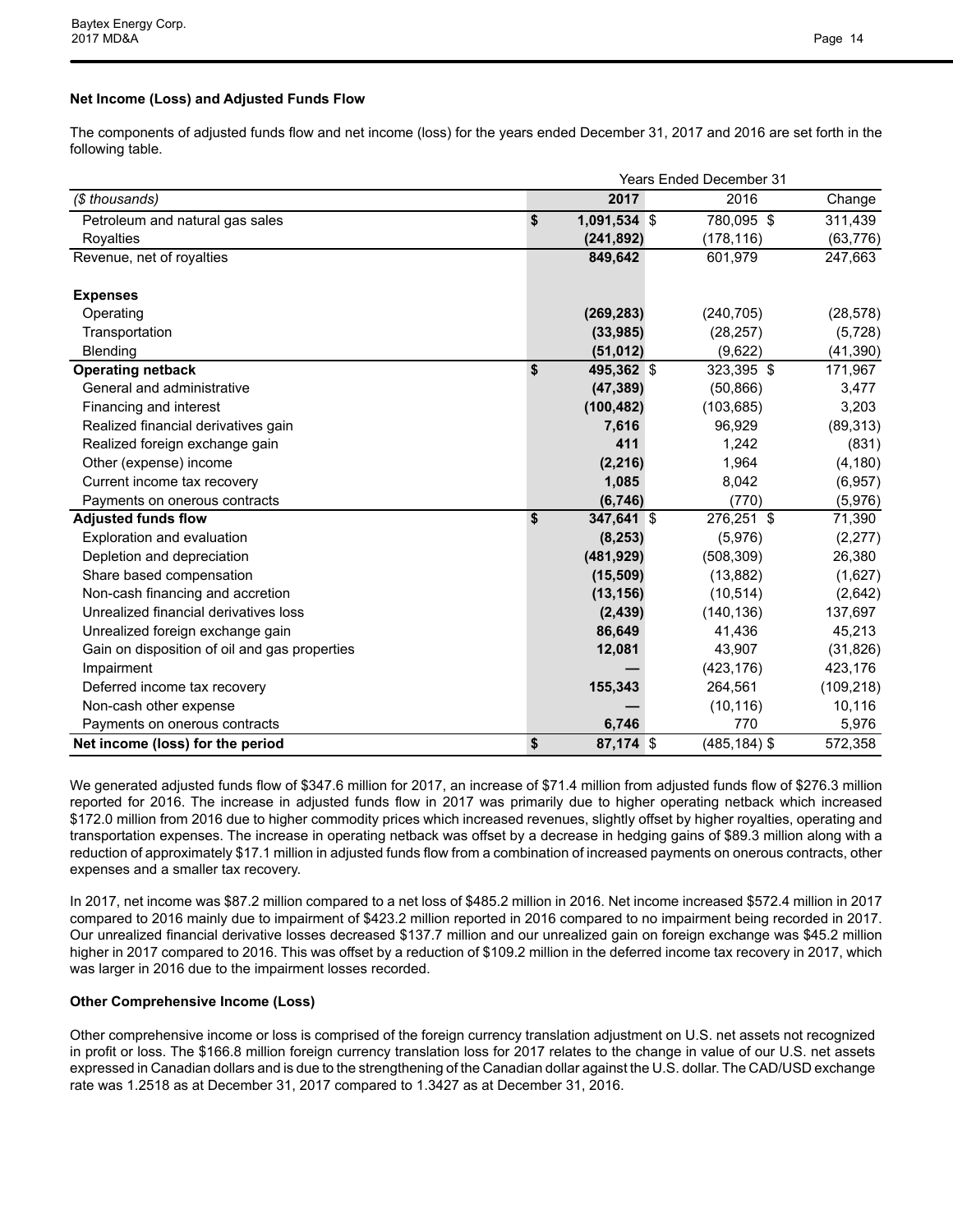## **Capital Expenditures**

Capital expenditures for the years ended December 31, 2017 and 2016 are summarized as follows.

|                                                          | Years Ended December 31 |  |            |  |              |  |            |  |            |           |  |
|----------------------------------------------------------|-------------------------|--|------------|--|--------------|--|------------|--|------------|-----------|--|
|                                                          |                         |  | 2017       |  |              |  |            |  | 2016       |           |  |
| (\$ thousands except for # of wells drilled)             | Canada                  |  | U.S.       |  | <b>Total</b> |  | Canada     |  | U.S.       | Total     |  |
| Land and seismic                                         | $4,613$ \$              |  | $1,153$ \$ |  | 5,766 \$     |  | $4,691$ \$ |  | $6,098$ \$ | 10,789    |  |
| Drilling, completion and equipping                       | 81,564                  |  | 199,849    |  | 281,413      |  | 13,618     |  | 178.412    | 192,030   |  |
| <b>Facilities</b>                                        | 27.097                  |  | 11.990     |  | 39,087       |  | 7.564      |  | 14.400     | 21,964    |  |
| Total exploration and development                        | \$<br>$113,274$ \$      |  | 212,992 \$ |  | $326,266$ \$ |  | 25,873 \$  |  | 198,910 \$ | 224,783   |  |
| Total acquisitions, net of proceeds<br>from divestitures | 59,857                  |  |            |  | 59,857       |  | (8,883)    |  | (54, 237)  | (63, 120) |  |
| Total oil and natural gas expenditures                   | \$<br>$173,131$ \$      |  | 212,992 \$ |  | 386,123 \$   |  | 16,990 \$  |  | 144,673 \$ | 161,663   |  |
| Wells drilled (net)                                      | 53.8                    |  | 32.8       |  | 86.6         |  | 4.0        |  | 36.9       | 40.9      |  |

We invested \$326.3 million on exploration and development activities during 2017 which is \$101.5 million higher than exploration and development expenditures of \$224.8 million for 2016. Our capital program was focused on our high return assets in the Eagle Ford and accelerating activity on our heavy oil properties in Canada after an improvement in commodity prices from 2017.

In Canada, we initiated an operated drilling program in Q4/2016 and adjusted the pace of development as the outlook for commodity prices fluctuated throughout 2017. Total exploration and development expenditures in Canada were \$113.3 million, up from \$25.9 million in 2016 reflecting the deferral of all operated heavy oil drilling activity during the first nine months of 2016. We drilled 86 (53.8 net) wells and incurred drilling, completion and equipping costs of \$81.6 million during 2017 compared to drilling 15 (4.0 net) wells during 2016 for \$13.6 million. In Peace River, our cost savings initiatives have resulted in drill, completion and equipping costs of \$2.5 million for operated wells drilled during 2017. Applying multi-lateral drilling and production techniques to our operated wells in Lloydminster has resulted in average drill, completion and equipping costs of \$0.8 million per well in 2017. During 2017, we initiate the construction of a gas plant and invested in strategic infrastructure projects including pipeline expansions which will support growth in our expanded position in Peace River.

In the U.S., capital spending increased to \$213.0 million in 2017 from \$198.9 million in 2016 due to higher drilling and completion activity levels relative to 2016. In Q4/2016, we increased the pace of development on our Eagle Ford property and averaged 4 drilling crews and 2 completion crews on our lands throughout the year. We participated in the drilling of 140 (32.8 net) wells and initiated production from 115 (28.7 net) wells during 2017 compared to 36.9 net wells drilled and 36.3 net wells on production in 2016.

Acquisitions, net of divestitures, totaled \$59.9 million for the year ended December 31, 2017 compared to net dispositions of \$63.1 million in 2016. The acquisitions in 2017 includes the Q1/2017 Peace River acquisition for consideration of \$66.1 million, net of minor dispositions throughout the year. Disposition activity in 2016 included the \$54.2 million disposition of our operated assets in the Eagle Ford along with minor non-core dispositions in Canada.

## **CAPITAL RESOURCES AND LIQUIDITY**

Our capital management objective is to maintain a flexible capital structure and sufficient sources of liquidity to execute our capital programs, while meeting our short and long-term commitments. We strive to actively manage our capital structure in response to changes in economic conditions and the risk characteristics of our oil and gas properties. At December 31, 2017, our capital structure was comprised of shareholders' capital, long-term debt, working capital and our bank loan.

The capital intensive nature of our operations requires the Company to maintain adequate sources of liquidity to fund ongoing exploration and development. Our capital resources consist primarily of adjusted funds flow, available credit facilities and proceeds received from the divestiture of oil and gas properties. We believe that our internally generated adjusted funds flow and our existing undrawn credit facilities will provide sufficient liquidity to sustain our operations and planned capital expenditures. The Company's adjusted funds flow depends on a number of factors, including commodity prices, production and sales volumes, royalties, operating expenses, taxes and foreign exchange rates. In order to manage our capital structure and liquidity, we may from time to time issue equity or debt securities, enter into business transactions including the sale of assets or adjust capital spending to manage current and projected debt levels. There is no certainty that any of these additional sources of capital would be available if required.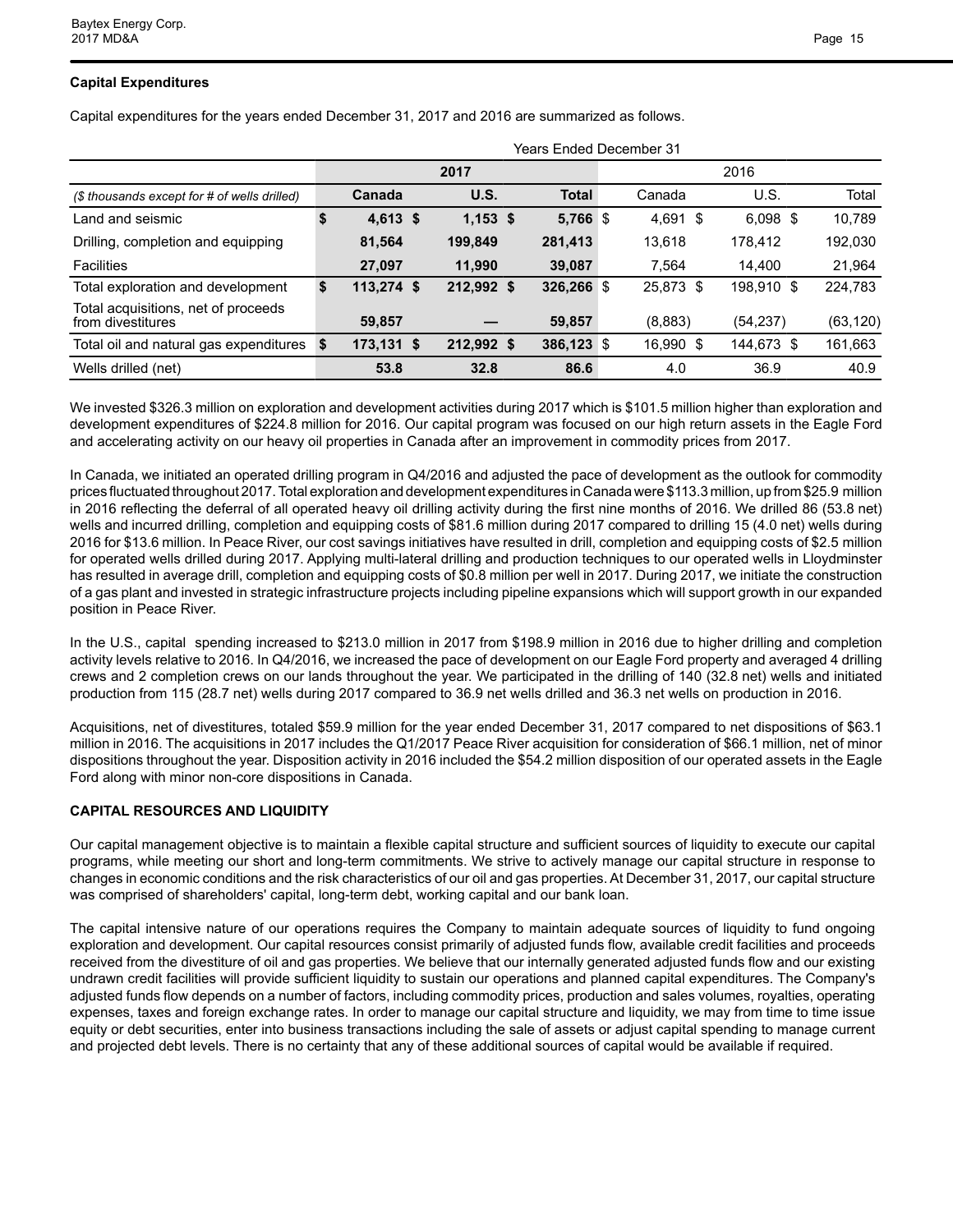Baytex Energy Corp. 2017 MD&A Page 16

Management of debt levels is a priority for Baytex in order to sustain operations and support our plans for long-term growth. At December 31, 2017, net debt was \$1,734.3 million, a decrease of \$39.2 million from \$1,773.5 million at December 31, 2016. Adjusted funds flow for 2017 exceeded exploration and development expenditures and settlements of asset retirement obligations by \$7.9 million which resulted in a reduction of net debt. The strengthening of the Canadian dollar reduced the reported amount of our U.S. dollar denominated debt at December 31, 2017 which more than offset the increase in net debt due to the \$66.1 million Peace River acquisition which closed on January 20, 2017.

We monitor our capital structure and liquidity requirements using a net debt to adjusted funds flow ratio. At December 31, 2017, our net debt to adjusted funds flow ratio was 5.0 compared to a ratio of 6.4 as at December 31, 2016. The decrease in the net debt to adjusted funds flow ratio relative to December 31, 2016 is attributed to higher adjusted funds flow from improved commodity prices and higher annual production in 2017, along with a decrease in net debt as at December 31, 2017.

#### **Bank Loan**

The revolving extendible secured credit facilities are comprised of a US\$25 million operating loan, a US\$350 million syndicated loan and a US\$200 million syndicated loan for our wholly-owned subsidiary, Baytex Energy USA, Inc. (collectively, the "Revolving Facilities").

The Revolving Facilities are not borrowing base facilities and do not require annual or semi-annual reviews. The facilities contain standard commercial covenants including the financial covenants detailed below and do not require any mandatory principal payments prior to maturity on June 4, 2019. We may request an extension under the Revolving Facilities which could extend the revolving period for up to four years (subject to a maximum four-year term at any time). The agreement relating to the Revolving Facilities is accessible on the SEDAR website at www.sedar.com (filed under the category "Material contracts - Credit agreements" on April 13, 2016).

The weighted average interest rate on the credit facilities for 2017 was 4.1% as compared to 3.5% for 2016.

#### **Covenants**

On March 31, 2016, we amended our credit facilities and restructured the financial covenants applicable to the Revolving Facilities. The following table summarizes the financial covenants contained in the amended credit agreement and our compliance therewith as at December 31, 2017.

**Ratio for the Quarter(s) ending:**

|                                                                                        |                                            | Ratio for the Quarter(S) entimy. |                                                          |                   |                   |  |  |  |  |  |  |
|----------------------------------------------------------------------------------------|--------------------------------------------|----------------------------------|----------------------------------------------------------|-------------------|-------------------|--|--|--|--|--|--|
| <b>Covenant Description</b>                                                            | <b>Position as at</b><br>December 31, 2017 | December 31, 2017                | June 30, 2018 to<br>to March 31, 2018 September 30, 2018 | December 31, 2018 | <b>Thereafter</b> |  |  |  |  |  |  |
| Senior Secured Debt <sup>(1)</sup> to<br>Bank EBITDA <sup>(2)</sup><br>(Maximum Ratio) | 0.50:1.00                                  | 5.00:1.00                        | 4.50:1.00                                                | 4.00:1.00         | 3.50:1.00         |  |  |  |  |  |  |
| Interest Coverage <sup>(3)</sup><br>(Minimum Ratio)                                    | 4.54:1.00                                  | 1.25:1.00                        | 1.50:1.00                                                | 1.75:1.00         | 2.00:1.00         |  |  |  |  |  |  |

*(1) "Senior Secured Debt" is defined as the principal amount of the bank loan and other secured obligations identified in the credit agreement. As at December 31, 2017, the Company's Senior Secured Debt totaled \$228 million.*

*(2) Bank EBITDA is calculated based on terms and definitions set out in the credit agreement which adjusts net income or loss for financing and interest expenses, income tax, certain specific unrealized and non-cash transactions (including depletion, depreciation, exploration and evaluation expenses, unrealized gains and losses on financial derivatives and foreign exchange and share-based compensation) and is calculated based on a trailing twelve month basis. Bank EBITDA for the twelve months ended December 31, 2017 was \$454 million.*

*(3) Interest coverage is computed as the ratio of Bank EBITDA to financing and interest expenses excluding non-cash interest and accretion on asset retirement obligations, and is calculated on a trailing twelve month basis. Financing and interest expenses for the twelve months ended December 31, 2017 were \$100 million.* 

If we exceed or breach any of the covenants under the Revolving Facilities or our long-term notes, we may be required to repay, refinance or renegotiate the loan terms and may be restricted from taking on further debt or paying dividends to our shareholders.

#### **Long-Term Notes**

We have four series of long-term notes outstanding that total \$1.49 billion as at December 31, 2017. The long-term notes do not contain any significant financial maintenance covenants. The long-term notes contain a debt incurrence covenant that restricts our ability to raise additional debt beyond existing credit facilities and long-term notes unless we maintain a minimum fixed charge coverage ratio (computed as the ratio of Bank EBITDA to financing and interest expenses on a trailing twelve month basis) of 2.5:1. As at December 31, 2017, the fixed charge coverage ratio was 4.54:1.00.

On February 17, 2011, we issued US\$150 million principal amount of senior unsecured notes bearing interest at 6.75% payable semi-annually with principal repayable on February 17, 2021. As of February 17, 2016, these notes are redeemable at our option, in whole or in part, at specified redemption prices.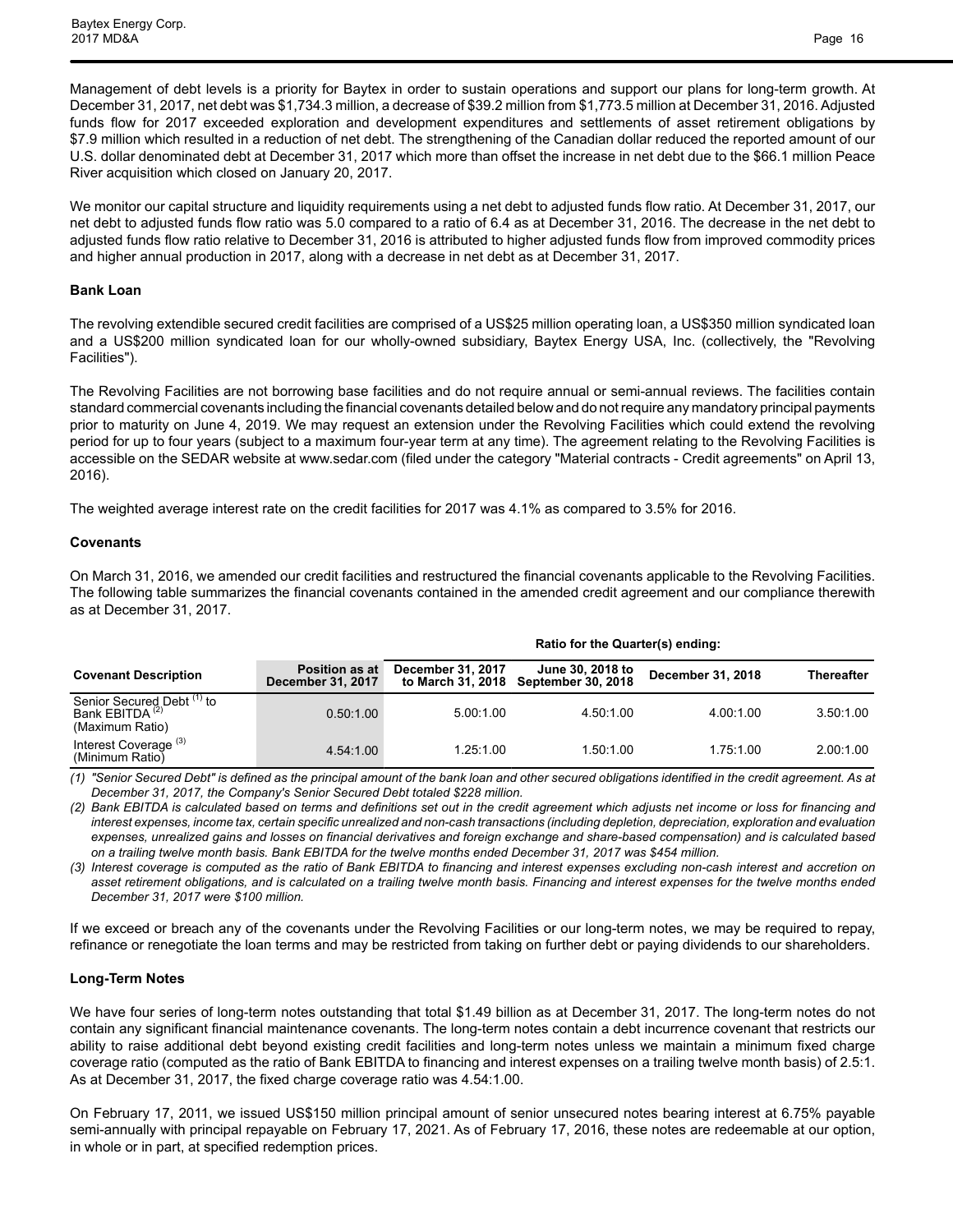On July 19, 2012, we issued \$300 million principal amount of senior unsecured notes bearing interest at 6.625% payable semiannually with principal repayable on July 19, 2022. As of July 19, 2017, these notes are redeemable at our option, in whole or in part, at specified redemption prices.

On June 6, 2014, we issued US\$800 million of senior unsecured notes, comprised of US\$400 million of 5.125% notes due June 1, 2021 (the "5.125% Notes") and US\$400 million of 5.625% notes due June 1, 2024 (the "5.625% Notes"). The 5.125% Notes and the 5.625% Notes pay interest semi-annually with the principal amount repayable at maturity. As of June 1, 2017, the 5.125% Notes are redeemable at our option, in whole or in part, at specified redemption prices. The 5.625% Notes are redeemable at our option, in whole or in part, commencing on June 1, 2019 at specified redemption prices.

On July 13, 2017, we redeemed the remaining US\$6.4 million principal amount of 7.5% senior unsecured notes assumed pursuant to the acquisition of Aurora Oil & Gas Limited on June 11, 2014.

## **Shareholders' Capital**

We are authorized to issue an unlimited number of common shares and 10,000,000 preferred shares. The rights and terms of preferred shares are determined upon issuance. During the year ended December 31, 2017, we issued 2.0 million common shares pursuant to our share-based compensation program. As at March 5, 2018, we had 236.6 million common shares issued and outstanding and no preferred shares issued and outstanding.

## **Contractual Obligations**

We have a number of financial obligations that are incurred in the ordinary course of business. These obligations are of a recurring nature and impact our adjusted funds flow in an ongoing manner. A significant portion of these obligations will be funded by adjusted funds flow. These obligations as of December 31, 2017 and the expected timing for funding these obligations are noted in the table below.

| (\$ thousands)                       |   | <b>Total</b> | Less than<br>year | 1-3 years  | 3-5 years    | Beyond<br>5 years |
|--------------------------------------|---|--------------|-------------------|------------|--------------|-------------------|
| Trade and other payables             | S | 144.542 \$   | 144,542 \$        | $-$ \$     | $-$ \$       |                   |
| Bank loan <sup>(1) (2)</sup>         |   | 213,376      |                   | 213,376    |              |                   |
| Long-term notes $(2)$                |   | 1,489,210    |                   |            | 988.490      | 500,720           |
| Interest on long-term notes $^{(3)}$ |   | 398,635      | 86,377            | 172.754    | 99.609       | 39,895            |
| Operating leases                     |   | 29.926       | 7.727             | 13.510     | 8,689        |                   |
| Processing agreements                |   | 41,845       | 6,993             | 9.164      | 9.004        | 16,684            |
| Transportation agreements            |   | 31.948       | 2,602             | 14.635     | 13.661       | 1.050             |
| Total                                |   | 2,349,482 \$ | 248,241 \$        | 423,439 \$ | 1,119,453 \$ | 558,349           |

*(1) The bank loan is covenant-based with a revolving period that is extendible annually for up to a four-year term. Unless extended, the revolving period will end on June 4, 2019, with all amounts to be repaid on such date.* 

*(2) Principal amount of instruments.* 

*(3) Excludes interest on bank loan as interest payments on bank loans fluctuate based on interest rate and bank loan balance.*

We also have ongoing obligations related to the abandonment and reclamation of well sites and facilities when they reach the end of their economic lives. Programs to abandon and reclaim well sites and facilities are undertaken regularly in accordance with applicable legislative requirements.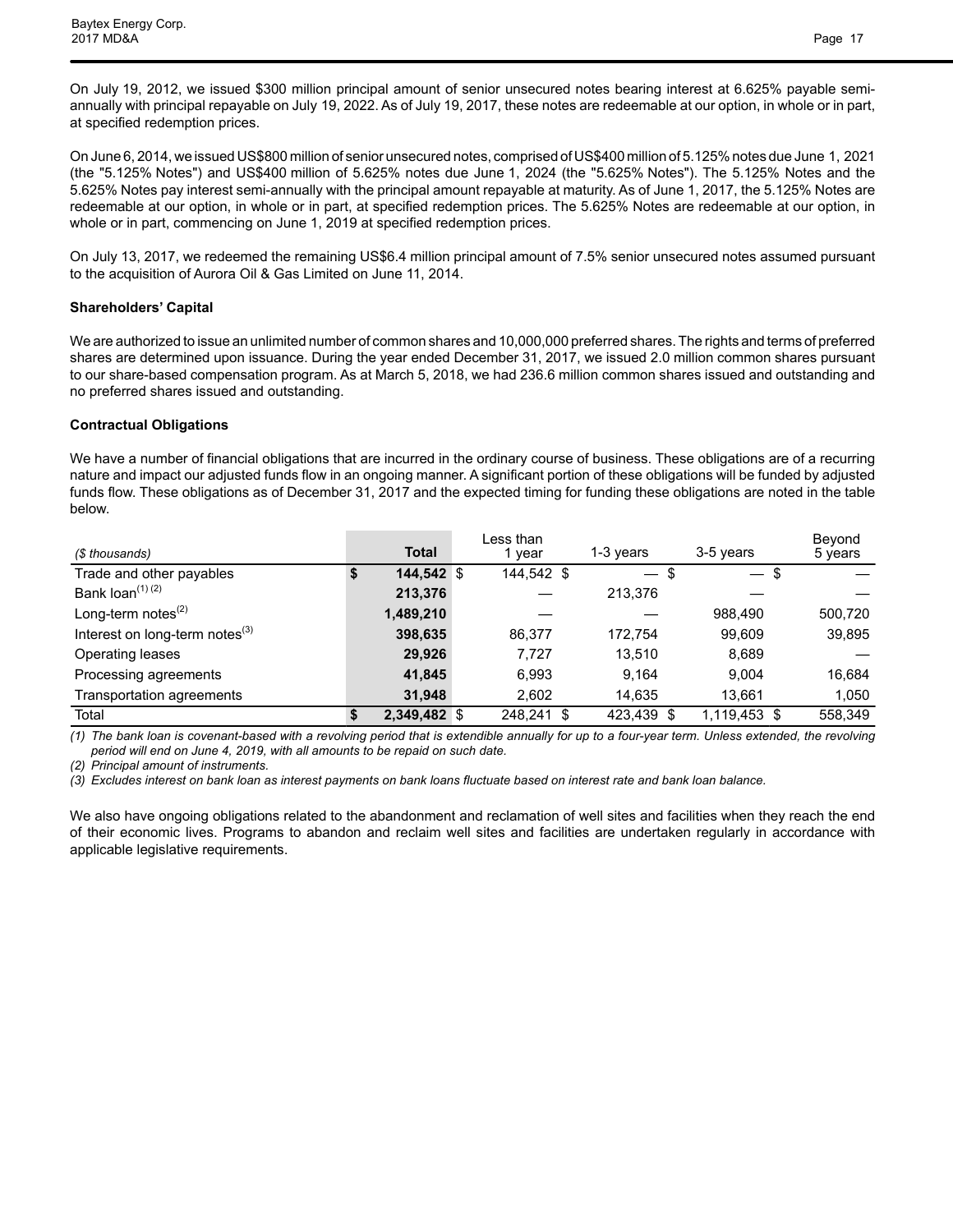## **SELECTED ANNUAL INFORMATION**

The following table summarizes key annual financial and operating information over the three most recently completed financial years.

| (\$ thousands, except per common share amounts)           | 2017                     |     | 2016               | 2015          |
|-----------------------------------------------------------|--------------------------|-----|--------------------|---------------|
| Revenues, net of royalties                                | \$<br>849,642 \$         |     | 601,979 \$         | 879,999       |
| Adjusted funds flow                                       | 347,641 \$               |     | 276,251 \$         | 516,417       |
| Per common share - basic                                  | $1.48 \text{ }$ \$       |     | 1.30S              | 2.67          |
| Per common share - diluted                                | 1.47S                    |     | $1.30 \text{ }$ \$ | 2.67          |
| Net income (loss)                                         | 87,174 \$                |     | $(485, 184)$ \$    | (1, 142, 880) |
| Per common share - basic                                  | 0.37 <sup>5</sup>        |     | $(2.29)$ \$        | (5.77)        |
| Per common share - diluted                                | 0.37S                    |     | $(2.29)$ \$        | (5.77)        |
| Total assets                                              | 4,372,111 \$             |     | 4,594,085 \$       | 5,488,498     |
| Bank loan - principal                                     | 213,376 \$               |     | 191,286 \$         | 256,749       |
| Long term notes - principal                               | 1,489,210 \$             |     | 1,584,158 \$       | 1,623,658     |
| Cash dividends or distributions declared per common share | $\overline{\phantom{0}}$ | ∣\$ | $-$ \$             | 0.80          |
| Average wellhead prices, net of blending costs (\$/boe)   | 40.58 \$                 |     | $30.29$ \$         | 35.40         |
| Total production (boe/d)                                  | 70,242                   |     | 69,509             | 84,648        |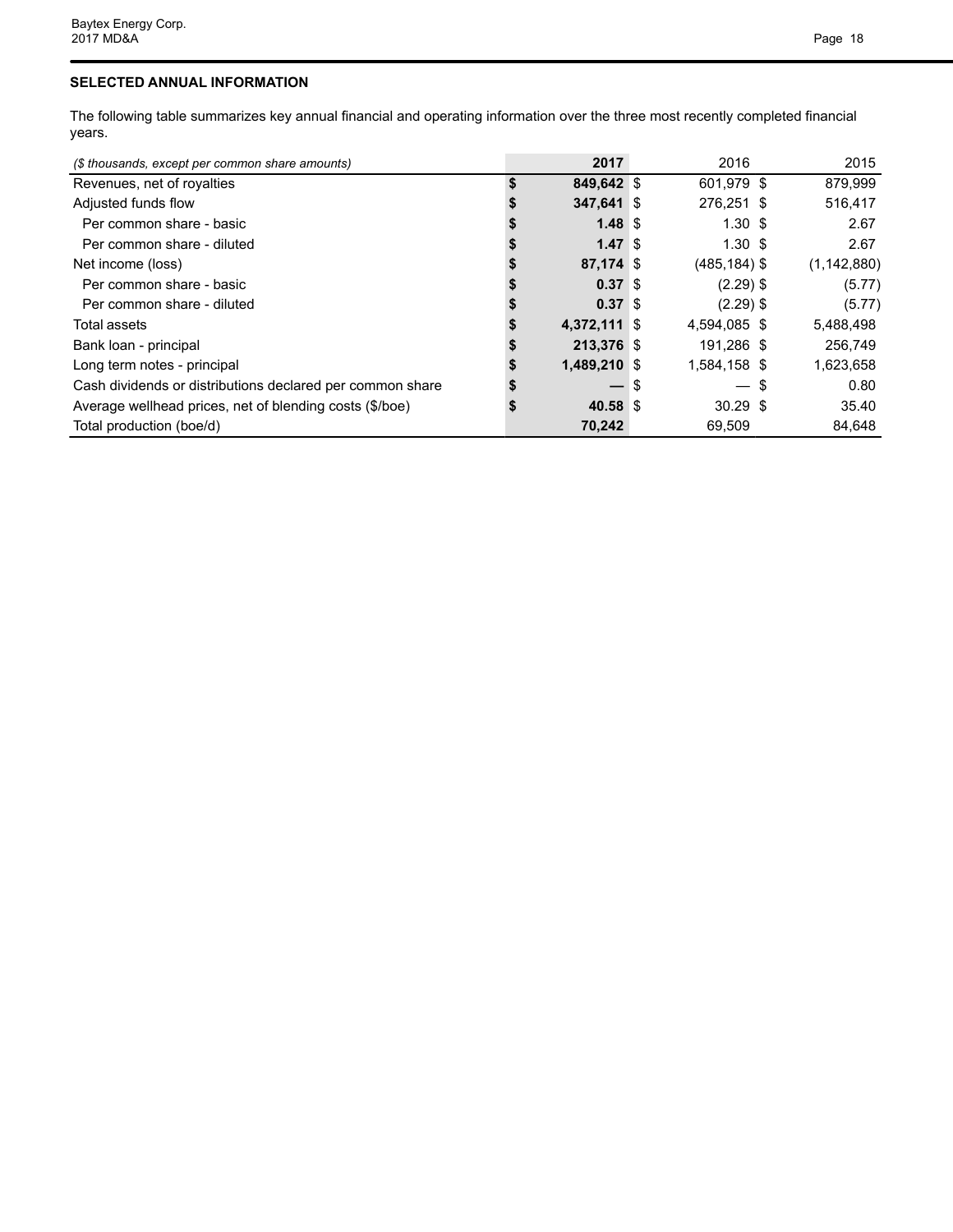## **QUARTERLY FINANCIAL INFORMATION**

|                                                           |           | 2017           |           |                | 2016       |                |           |           |  |  |  |
|-----------------------------------------------------------|-----------|----------------|-----------|----------------|------------|----------------|-----------|-----------|--|--|--|
| (\$ thousands, except per common<br>share amounts)        | Q4        | Q <sub>3</sub> | Q2        | Q <sub>1</sub> | Q4         | Q <sub>3</sub> | Q2        | Q1        |  |  |  |
| Petroleum and natural gas sales                           | 302,186   | 254,430        | 274,369   | 260,549        | 233,116    | 197,648        | 195,733   | 153,598   |  |  |  |
| Net income (loss)                                         | 76,038    | (9,228)        | 9,268     | 11,096         | (359, 424) | (39, 430)      | (86, 937) | 607       |  |  |  |
| Per common share - basic                                  | 0.32      | (0.04)         | 0.04      | 0.05           | (1.66)     | (0.19)         | (0.41)    |           |  |  |  |
| Per common share - diluted                                | 0.32      | (0.04)         | 0.04      | 0.05           | (1.66)     | (0.19)         | (0.41)    |           |  |  |  |
| Adjusted funds flow                                       | 105,796   | 77,340         | 83,136    | 81,369         | 77,239     | 72,106         | 81,261    | 45,645    |  |  |  |
| Per common share - basic                                  | 0.45      | 0.33           | 0.35      | 0.35           | 0.36       | 0.34           | 0.39      | 0.22      |  |  |  |
| Per common share - diluted                                | 0.44      | 0.33           | 0.35      | 0.34           | 0.36       | 0.34           | 0.39      | 0.22      |  |  |  |
| Exploration and development                               | 90,156    | 61,544         | 78,007    | 96,559         | 68,029     | 39,579         | 35,490    | 81,685    |  |  |  |
| Canada                                                    | 41,864    | 14,487         | 18,439    | 38,484         | 12,151     | 6,120          | 2,747     | 4,855     |  |  |  |
| U.S.                                                      | 48,292    | 47,057         | 59,568    | 58,075         | 55,878     | 33,459         | 32,743    | 76,830    |  |  |  |
| Acquisitions, net of divestitures                         | (3,937)   | (7, 436)       | 5,226     | 66,004         | (322)      | (62, 752)      | (37)      | (9)       |  |  |  |
| Net debt                                                  | 1,734,284 | 1,748,805      | 1,819,387 | 1,850,909      | 1,773,541  | 1,864,022      | 1,942,538 | 1,981,343 |  |  |  |
| Total assets                                              | 4,372,111 | 4,353,637      | 4,582,049 | 4,702,423      | 4,594,085  | 4,995,876      | 5,089,280 | 5,197,913 |  |  |  |
| Common shares outstanding                                 | 235,451   | 235,451        | 234,204   | 234,203        | 233,449    | 211,542        | 210,715   | 210,689   |  |  |  |
| Daily production                                          |           |                |           |                |            |                |           |           |  |  |  |
| Total production (boe/d)                                  | 69,556    | 69,310         | 72,812    | 69,298         | 65,136     | 67,167         | 70,031    | 75,776    |  |  |  |
| Canada (boe/d)                                            | 32,194    | 34,560         | 34,284    | 33,217         | 31,704     | 33,615         | 31,722    | 34,709    |  |  |  |
| $U.S.$ (boe/d)                                            | 37,362    | 34,750         | 38,528    | 36,081         | 33,432     | 33,552         | 38,309    | 41,067    |  |  |  |
| <b>Benchmark prices</b>                                   |           |                |           |                |            |                |           |           |  |  |  |
| WTI oil (US\$/bbl)                                        | 55.40     | 48.20          | 48.28     | 51.91          | 49.29      | 44.94          | 45.60     | 33.45     |  |  |  |
| WCS heavy (US\$/bbl)                                      | 43.14     | 38.26          | 37.16     | 37.34          | 34.97      | 31.44          | 32.29     | 19.22     |  |  |  |
| CAD/USD avg exchange rate                                 | 1.2717    | 1.2524         | 1.3447    | 1.3229         | 1.3339     | 1.3051         | 1.2885    | 1.3748    |  |  |  |
| AECO gas (\$/mcf)                                         | 1.96      | 2.04           | 2.77      | 2.94           | 2.81       | 2.20           | 1.25      | 2.11      |  |  |  |
| NYMEX gas (US\$/mmbtu)                                    | 2.93      | 3.00           | 3.18      | 3.32           | 2.98       | 2.81           | 1.95      | 2.09      |  |  |  |
| Sales price (\$/boe)                                      | 44.75     | 38.04          | 39.41     | 40.16          | 38.16      | 31.73          | 30.52     | 21.93     |  |  |  |
| Royalties (\$/boe)                                        | 10.86     | 8.65           | 9.06      | 9.17           | 9.28       | 7.37           | 6.65      | 5.02      |  |  |  |
| Operating expense (\$/boe)                                | 10.91     | 10.10          | 10.70     | 10.28          | 9.96       | 9.07           | 8.67      | 10.11     |  |  |  |
| Transportation expense (\$/boe)                           | 1.20      | 1.46           | 1.35      | 1.29           | 1.30       | 1.38           | 0.81      | 0.98      |  |  |  |
| Operating netback (\$/boe)                                | 21.78     | 17.83          | 18.30     | 19.42          | 17.62      | 13.91          | 14.39     | 5.82      |  |  |  |
| Financial derivatives gain (\$/boe)                       | 0.30      | 0.44           | 0.40      | 0.04           | 1.62       | 3.04           | 3.74      | 6.47      |  |  |  |
| Operating netback after<br>financial derivatives (\$/boe) | 22.08     | 18.27          | 18.70     | 19.46          | 19.24      | 16.95          | 18.13     | 12.29     |  |  |  |

Our operating and financial results have improved as oil prices continue to recover from the multi-year lows experienced in early 2016. Compliance with OPEC's production quotas and increased global demand for crude oil have resulted in the WTI benchmark gradually increasing from US\$33.45/bbl in Q1/2016 to US\$55.40/bbl in Q4/2017. We increased our capital activity in Canada and the U.S. in Q4/2016 as the outlook for oil price improved after reducing capital activity in response to the low commodity price environment. Our exploration and development expenditures continue to be focused on our Eagle Ford properties as these assets generate our highest netbacks and rates of return. In Canada, exploration and development activity was higher in 2017 after deferring operated heavy oil drilling during the first nine months of 2016. The increased level of activity has increased production in 2017 from, after dispositions completed in 2016 and lower capital investment resulted in declining quarterly production through the end of 2016. Adjusted funds flow is directly impact by our average daily production and changes in benchmark commodity prices which are the basis for our realized sales price. Adjusted funds flow improved in 2017 as commodity prices recovered and our daily production increased from 2016. Net debt has decreased from \$2.0 billion at Q1/2016 to \$1.7 billion at Q4/2017 primarily due to the strengthening of the Canadian dollar relative to the U.S. dollar which has decreased the reported amount of our U.S. dollar denominated debt.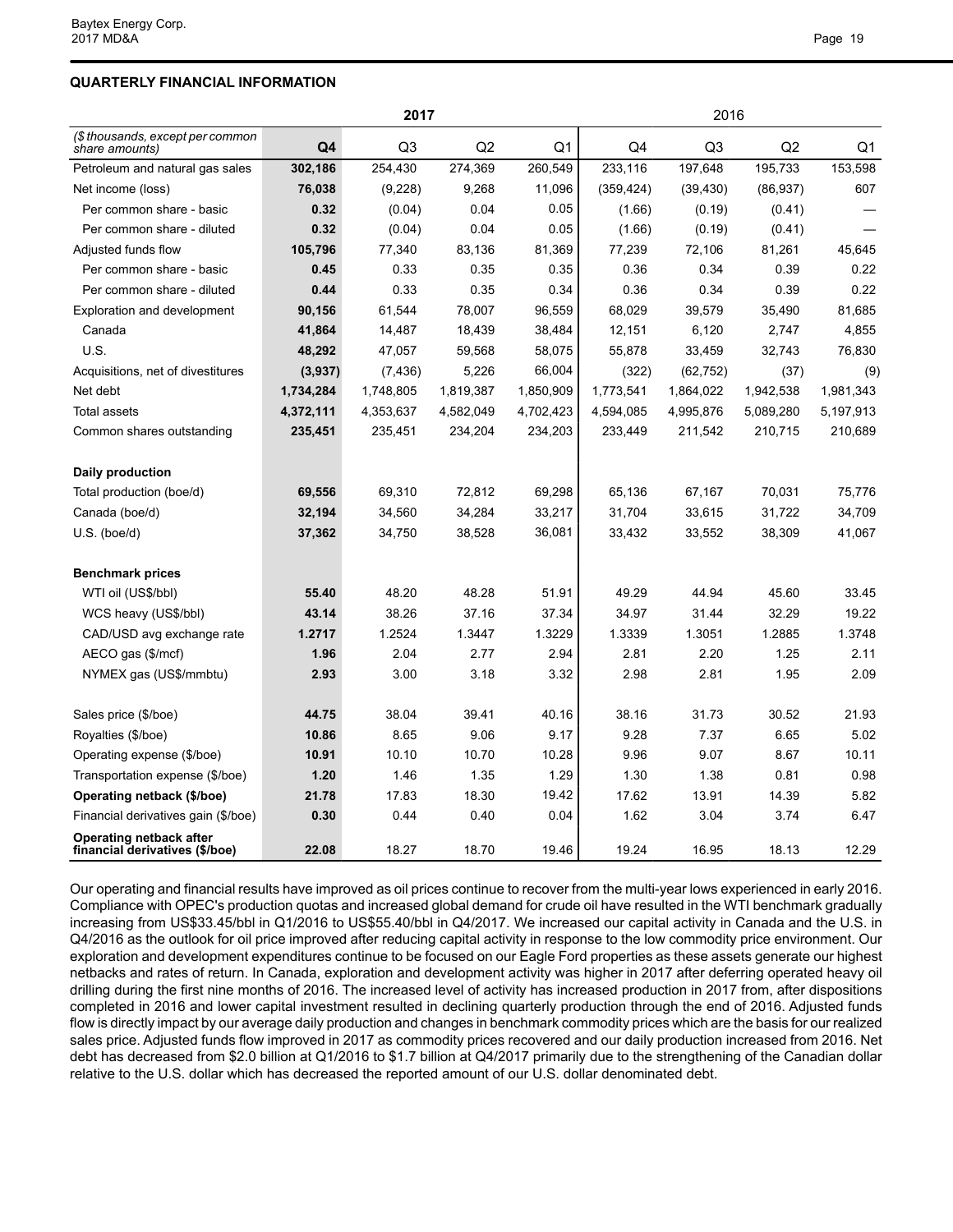## **FOURTH QUARTER OF 2017**

We delivered strong operating and financial results in Q4/2017. Production averaged 69,556 boe/d in Q4/2017 and contributed to our annual production of 70,242 boe/d which exceeded the high end of our annual guidance range of 69,500-70,000 boe/d. Average daily production in Q4/2017 was 7% higher than 65,136 boe/d reported for Q4/2016 due to our successful 2017 capital program and strong production results. Adjusted funds flow of \$105.8 million for Q4/2017 increased relative to \$77.2 million in Q4/2016 as a result of our solid operating results and an improvement in commodity prices.

In the Eagle Ford, production averaged 37,362 boe/d in Q4/2017 which is an increase of 12% from 33,432 boe/d in Q4/2016. Continued strong well results from enhanced completion techniques resulted in higher initial production rates from wells that commenced production in 2017 compared to 2016 which contributed to the higher average production relative to Q4/2016. In addition, the pace of development slowed in Q2/2016 and Q3/2016 which contributed to a decline in production in the last half of 2016 before the pace of development increased again in Q4/2016. Capital expenditures in the Eagle Ford were \$48.3 million in Q4/2017 as we maintained the pace of development and drilled 37 (7.6 net) wells and placed 25 (5.4 net) wells on production during the quarter.

In Canada, production for Q4/2017 averaged 32,194 boe/d which is 2% higher than 31,704 boe/d in Q4/2016. The acquisition of the Peace River properties in Q1/2017 along with the positive well results from our 2017 capital program contributed to the increased production which offset natural declines. Capital expenditures were \$41.9 million in Q4/2017 and included \$24.6 million on drilling and completion costs for 26 (13.4 net) wells and \$15.3 million on pipelines and facilities which included initial costs for construction of a gas plant which will support growth in our expanded position in Peace River.

Operating netback per boe increased to \$21.78/boe for Q4/2017 from \$17.62/boe in Q4/2016 primarily due to the increase in commodity prices. The WTI benchmark price averaged US\$55.40/bbl in Q4/2017 compared to US\$49.29/bbl in 2016 and the LLS benchmark increased to US\$60.50/bbl in Q4/2017 compared to US\$49.95/bbl in Q4/2016. The increase in oil prices increased our realized sales price, net of blending by \$6.59/boe which was offset by higher royalties per boe and an increase in operating costs per boe from the Q1/2017 Peace River acquisition and from the reactivation of higher operating costs wells that were shut-in for a portion of 2016.

We generated adjusted funds flow of \$105.8 million in Q4/2017 which is \$28.6 million higher than \$77.2 million in Q4/2016. The increase relative to Q4/2016 was primarily driven by higher commodity prices and average daily production in Q4/2017 relative to the comparative period. The increase in total sales, net of blending in was offset by higher royalties associated with higher revenues and higher operating costs from the additional production volumes. Higher operating netback in Q4/2017 was offset by smaller hedging gains and certain other expenses relative to the fourth quarter of 2016 and resulted in a \$28.6 million increase in adjusted funds flow.

We recorded net income of \$76.0 million in Q4/2017 compared to a net loss of \$359.4 million in Q4/2016. The change in net income is primarily related to \$396.6 million of impairment expense recorded in Q4/2016 as compared to no impairment expense recorded during 2017. The change in net income was also due to lower foreign exchange gains and lower gains on disposition of oil and gas properties in Q4/2017 relative to the comparative period.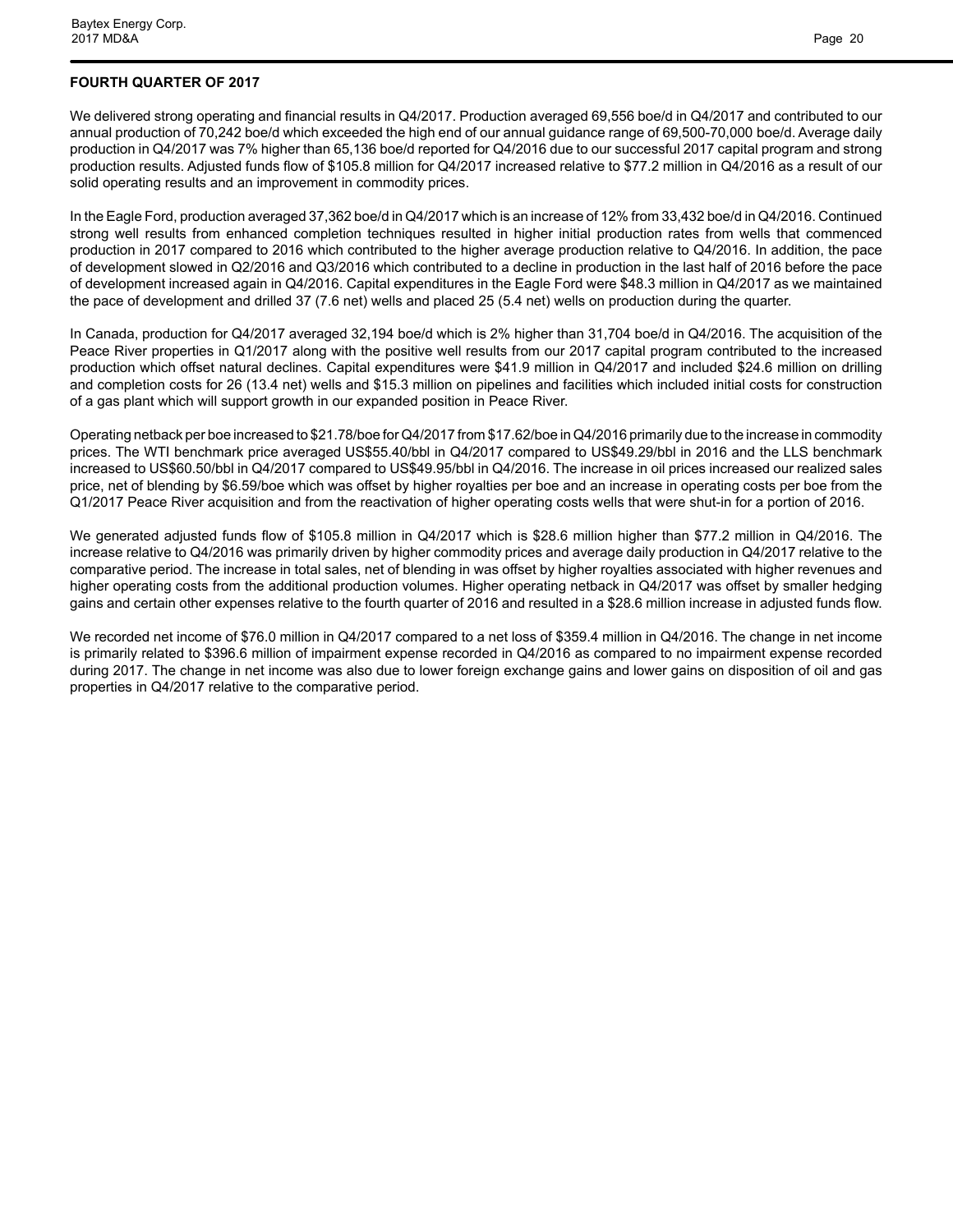The following table provides select operating results for Q4/2017.

|                                               | Three Months Ended December 31 |              |  |             |    |              |  |             |      |            |        |
|-----------------------------------------------|--------------------------------|--------------|--|-------------|----|--------------|--|-------------|------|------------|--------|
|                                               |                                |              |  | 2017        |    |              |  |             |      | 2016       |        |
| (\$ thousands, except as noted)               |                                | Canada       |  | <b>U.S.</b> |    | <b>Total</b> |  | Canada      |      | U.S.       | Total  |
| <b>Daily Production</b>                       |                                |              |  |             |    |              |  |             |      |            |        |
| Heavy oil (bbl/d)                             |                                | 24,945       |  |             |    | 24,945       |  | 22,982      |      |            | 22,982 |
| Light oil and condensate (bbl/d)              |                                | 882          |  | 20,347      |    | 21,229       |  | 1,281       |      | 18,882     | 20,163 |
| NGL (bbl/d)                                   |                                | 987          |  | 8,885       |    | 9,872        |  | 1,307       |      | 7,012      | 8,319  |
| Natural gas (mcf/d)                           |                                | 32,284       |  | 48,779      |    | 81,063       |  | 36,804      |      | 45,228     | 82,032 |
| Total production (boe/d)                      |                                | 32,194       |  | 37,362      |    | 69,556       |  | 31,704      |      | 33,432     | 65,136 |
|                                               |                                |              |  |             |    |              |  |             |      |            |        |
| <b>Baytex Average Sales Prices</b>            |                                |              |  |             |    |              |  |             |      |            |        |
| Canadian heavy oil (\$/bbl) <sup>(1)</sup>    | \$                             | 42.03 \$     |  |             | \$ | 42.03 \$     |  | 34.33 \$    |      | - \$       | 34.33  |
| Light oil and condensate (\$/bbl)             |                                | 62.47        |  | 73.08       |    | 72.64        |  | 55.16       |      | 60.45      | 60.12  |
| NGL (\$/bbl)                                  |                                | 28.89        |  | 29.16       |    | 29.14        |  | 18.50       |      | 23.41      | 22.64  |
| Natural gas (\$/mcf)                          |                                | 1.72         |  | 3.67        |    | 2.89         |  | 2.78        |      | 4.28       | 3.61   |
| Weighted average (\$/boe) <sup>(2)</sup>      | \$                             | 36.89 \$     |  | 51.53 \$    |    | 44.75 \$     |  | $31.10$ \$  |      | 44.84 \$   | 38.16  |
|                                               |                                |              |  |             |    |              |  |             |      |            |        |
| Operating netback (\$/boe)                    |                                |              |  |             |    |              |  |             |      |            |        |
| Sales, net of blending expense                | \$                             | 36.89 \$     |  | $51.53$ \$  |    | 44.75 \$     |  | $31.10$ \$  |      | 44.84 \$   | 38.16  |
| Less:                                         |                                |              |  |             |    |              |  |             |      |            |        |
| Royalties                                     |                                | 5.72         |  | 15.30       |    | 10.86        |  | 4.82        |      | 13.52      | 9.28   |
| Operating expenses                            |                                | 16.57        |  | 6.04        |    | 10.91        |  | 13.10       |      | 6.98       | 9.96   |
| Transportation expenses                       |                                | 2.59         |  |             |    | 1.20         |  | 2.67        |      |            | 1.30   |
| Operating netback                             | \$                             | $12.01$ \$   |  | $30.19$ \$  |    | 21.78 \$     |  | 10.51 \$    |      | 24.34 \$   | 17.62  |
| Financial derivatives gain                    | \$                             | $-$ \$       |  | — \$        |    | $0.30$ \$    |  |             | - \$ | - \$       | 1.62   |
| Operating netback after financial derivatives | \$                             | $12.01$ \$   |  | $30.19$ \$  |    | 22.08 \$     |  | 10.51 \$    |      | 24.34 \$   | 19.24  |
|                                               |                                |              |  |             |    |              |  |             |      |            |        |
| <b>Capital Expenditures</b>                   |                                |              |  |             |    |              |  |             |      |            |        |
| Exploration and development                   | \$                             | 41,864 \$    |  | 48,292 \$   |    | 90,156 \$    |  | $12,151$ \$ |      | 55,878 \$  | 68,029 |
| Acquisitions, net of divestitures             | \$                             | $(3,937)$ \$ |  | — \$        |    | $(3,937)$ \$ |  | $(218)$ \$  |      | $(104)$ \$ | (322)  |

*(1) Baytex's risk management strategy employs both oil and natural gas financial and physical forward contracts (fixed price forward sales and collars) and heavy oil differential physical delivery contracts (fixed price and percentage of WTI). The pricing information in the table excludes the impact of financial derivatives.* 

*(2) Realized heavy oil prices are calculated based on sales volumes, net of blending costs.* 

## **2018 GUIDANCE**

We announced our 2018 capital budget of \$325 to \$375 million and production guidance of 68,000 to 72,000 boe/d in December 2017. The 2018 capital budget is approximately 60% weighted to the first half of the year and we have the operational flexibility to adjust our spending plans based on changes in the commodity price environment. This budget is weighted to drilling and completion activities (approximately 83%) with the balance for facilities (approximately 16%) and land and seismic (approximately 1%).

Based on the mid-point of our production guidance range of 70,000 boe/d, approximately 51% of our production is expected to be generated in the Eagle Ford with the remaining 49% from Canada. Our production mix is forecast to be 80% liquids (38% heavy oil, 30% light oil and condensate and 12% natural gas liquids) and 20% natural gas.

Our 2018 capital plans include approximately \$30 million of non-recurring infrastructure investment in Peace River and Lloydminster to support future development and growth. This includes costs related to our 50% working interest in a 18 mmcf/d natural gas plant and related pipeline infrastructure in Peace River as part of our gas conservation strategy. It also includes pipelines, compression and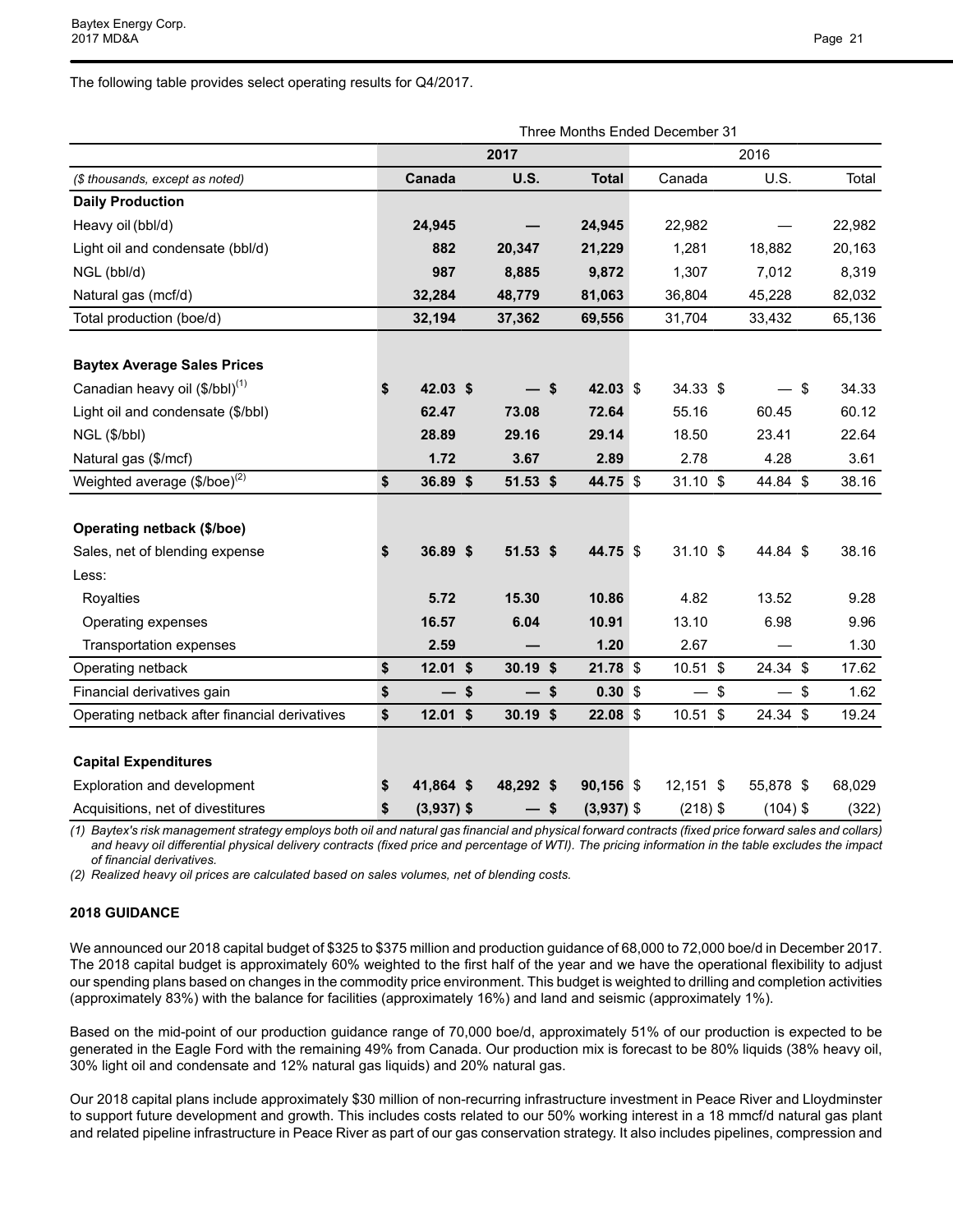road construction on our acquired Peace River lands where we expect to drill multi-lateral horizontal wells in the Seal region. We have also planned an expansion of our Kerrobert thermal facility to accommodate a steam-assisted gravity drainage program in 2018 and 2019.

## **2018 Guidance**

| Exploration and development capital | \$325-\$375 million                       |
|-------------------------------------|-------------------------------------------|
| Production                          | 68,000 to 72,000 boe/d                    |
|                                     |                                           |
| Expenses:                           |                                           |
| Royalty rate                        | approximately 23%                         |
| Operating                           | \$10.50-\$11.25/boe                       |
| Transportation                      | \$1.35-\$1.45/boe                         |
| General and administrative          | approximately \$44 million or \$1.72/boe  |
| Interest                            | approximately \$100 million or \$3.95/boe |

## **OFF BALANCE SHEET TRANSACTIONS**

We do not have any financial arrangements that are excluded from the consolidated financial statements as at December 31, 2017, nor are any such arrangements outstanding as of the date of this MD&A.

## **CRITICAL ACCOUNTING ESTIMATES AND JUDGMENTS**

The preparation of the consolidated financial statements requires management to make judgments, estimates and assumptions that affect the application of accounting policies and reported amounts of assets, liabilities, revenues and expenses. These judgments, estimates and assumptions are based on all relevant information available to the Company at the time of financial statement preparation. Actual results can differ from those estimates as the effect of future events cannot be determined with certainty. The key areas of judgment or estimation uncertainty that have a significant risk of causing material adjustment to the reported amounts of assets, liabilities, revenues, and expenses are discussed below.

## Reserves

The Company uses estimates of oil, NGL reserves in the calculation of depletion and in the determination of fair value estimates for non-financial assets. The estimation of reserves is a complex process requiring significant judgment. Estimates of the Company's reserves are reviewed annually by independent reserves evaluators and represent the estimated recoverable quantities of crude oil, natural gas and NGLs and the related net cash flows. This evaluation of reserves is prepared in accordance with the reserves definition contained in National Instrument 51-101 "Standards of Disclosure for Oil and Gas Activities" and the Canadian Oil and Gas Evaluation Handbook.

Estimates of economically recoverable oil, natural gas and NGLs and their future net cash flows are based on a number of variable factors and assumptions. Changes to estimates and assumptions such as forward price forecasts, production rates, ultimate reserve recovery, timing and amount of capital expenditures, production costs, marketability of oil and natural gas, royalty rates and other geological, economic and technical factors could have a significant impact on reported reserves. Changes in the Company's reserves estimates can have a significant impact on the carrying values of the Company's oil and gas properties, the calculation of depletion, the timing of cash flows for asset retirement obligations, asset impairments and estimates of fair value determined in accounting for business combinations.

#### Cash Generating Units

The Company's capital oil and gas properties are aggregated into CGUs which are the smallest identifiable group of assets that generates cash flows that are largely independent of the cash flows from other assets or groups of assets. The aggregation of assets in CGUs requires management judgment and is based on geographical proximity, shared infrastructure and similar exposure to market risk.

## Identification of Impairment Indicators

Judgment is required to assess when indicators of impairment or impairment reversal exist and when calculation of recoverable amount is required. The CGUs comprising oil and gas properties are reviewed at each reporting date to assess whether there is any indication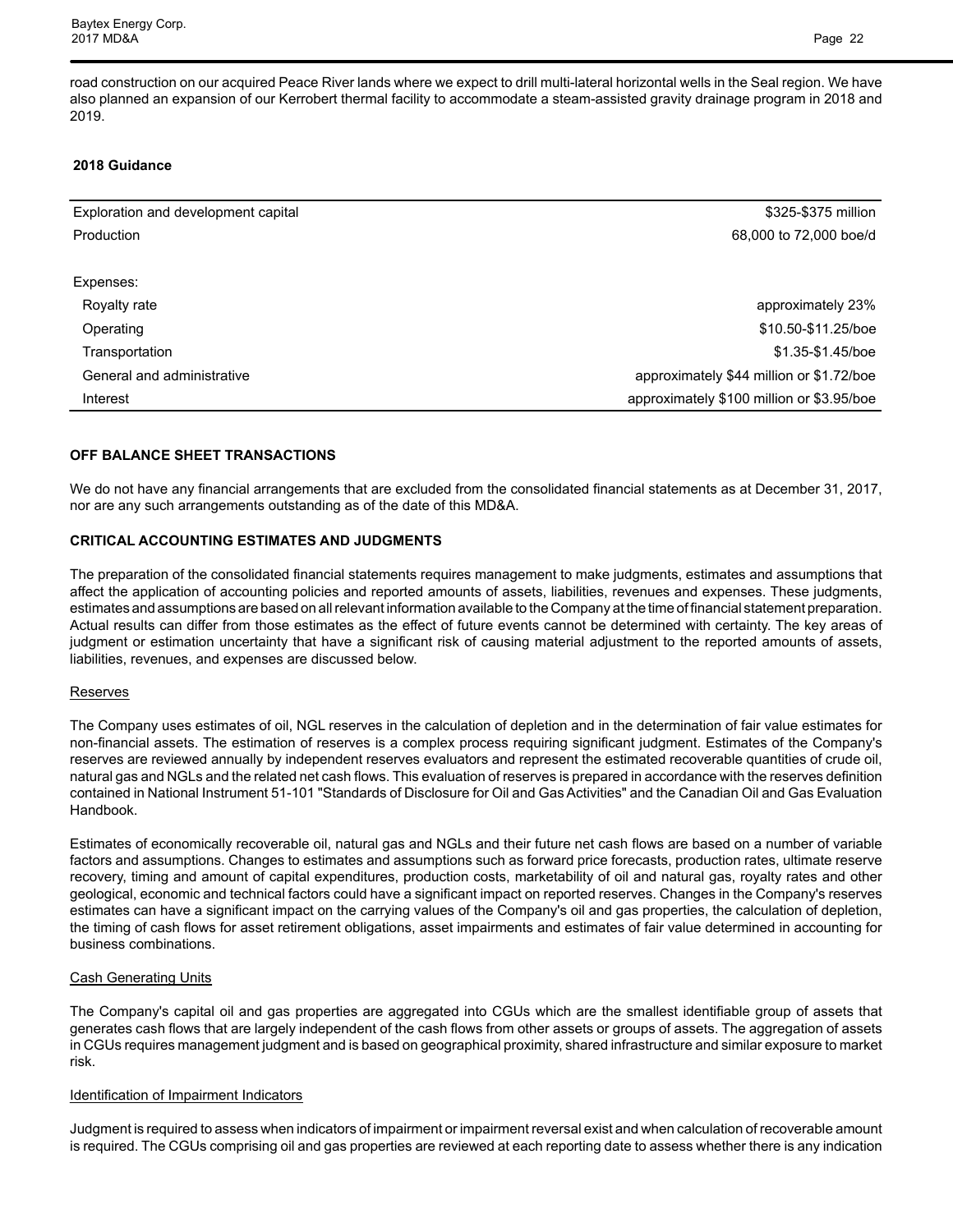of impairment or impairment reversal. When completing this assessment, management considers internal and external sources of information including changes in future commodity prices, changes in industry regulations or royalty rates, asset performance and changes in the Company's estimates of economically recoverable reserves.

If indicators of impairment or impairment reversal are determined to exist, the recoverable amount of an asset or CGU is calculated based on the higher of value-in-use ("VIU") and fair value less cost of disposal ("FVLCD"). These calculations require the use of estimates and assumptions including estimates of reserve quantities, the discount rates used to present value future cash flows, future commodity prices and future abandonment and reclamation obligations. Any changes to these estimates and assumptions could impact the calculation of recoverable amount and the carrying value of assets.

### Exploration and Evaluation Assets ("E&E")

Costs associated with acquiring oil and natural gas licenses and exploratory drilling are accumulated as E&E assets pending determination of technical feasibility and commercial viability. The determination of technical feasibility and commercial viability of E&E assets for the purposes of reclassifying such assets to oil and gas properties is subject to management judgment. Management uses the establishment of commercial reserves as the basis for determining technical feasibility and commercial viability. Upon determination of commercial reserves, E&E assets are tested for impairment and reclassified to oil and natural gas properties.

#### Business Combinations

Business combinations are accounted for using the acquisition method of accounting when the assets acquired meet the definition of a business in accordance with International Financial Reporting Standards ("IFRS"). The determination of fair value assigned to assets acquired and liabilities assumed often requires management to make assumptions and estimates about future events. The assumptions and estimates with respect to determining the fair value of oil and gas properties and E&E assets acquired include estimates of reserves acquired, forecast benchmark commodity prices and discount rates used to present value future cash flows. Changes in any of the assumptions or estimates used in determining the fair value of assets acquired and liabilities assumed could impact the amounts assigned to assets, liabilities and goodwill.

#### Joint Arrangements

Judgment is required to determine when the Company has joint control over an arrangement. In establishing joint control, management considers whether the decisions regarding the capital and operating activities of the arrangement require unanimous consent.

Classification of a joint arrangement once joint control has been established also requires judgment. The type of joint arrangement is determined by assessing the rights and obligations arising from the arrangement given the structure, legal form, and terms agreed upon by the parties sharing control. Arrangements where the controlling parties have rights to the net assets of the arrangement are classified as joint ventures. Arrangements where the controlling parties have rights to the assets and revenues, and obligations for the liabilities and expenses, are classified as joint operations.

## Financial Derivatives

Financial derivatives are measured at fair value on each reporting date. The Company uses estimates of future commodity prices available at period end to determine the fair value of outstanding financial derivatives. Changes in market pricing between period end and settlement of the derivative contracts could have a significant impact on financial results related to the financial derivatives.

#### **Asset Retirement Obligations**

The amounts recorded for asset retirement obligations are based on the Company's net ownership interest in wells and facilities, estimated costs to abandon and reclaim the wells and the facilities, the estimated time period during which these costs will be incurred in the future and discount and inflation rates. The provision for asset retirement obligations represents management's best estimate of the present value of the future abandonment and reclamation costs required under current regulatory requirements. Actual abandonment and reclamation costs could be materially different from estimated amounts.

#### Foreign Operations

The functional currency of the Company's subsidiaries is the currency of the primary economic environment in which the entity operates. Certain subsidiaries of the Company operate and transact primarily in currencies other than the Canadian dollar. The designation of a subsidiary's functional currency is a management judgment based on the currency of the primary economic environment in which the subsidiary operates.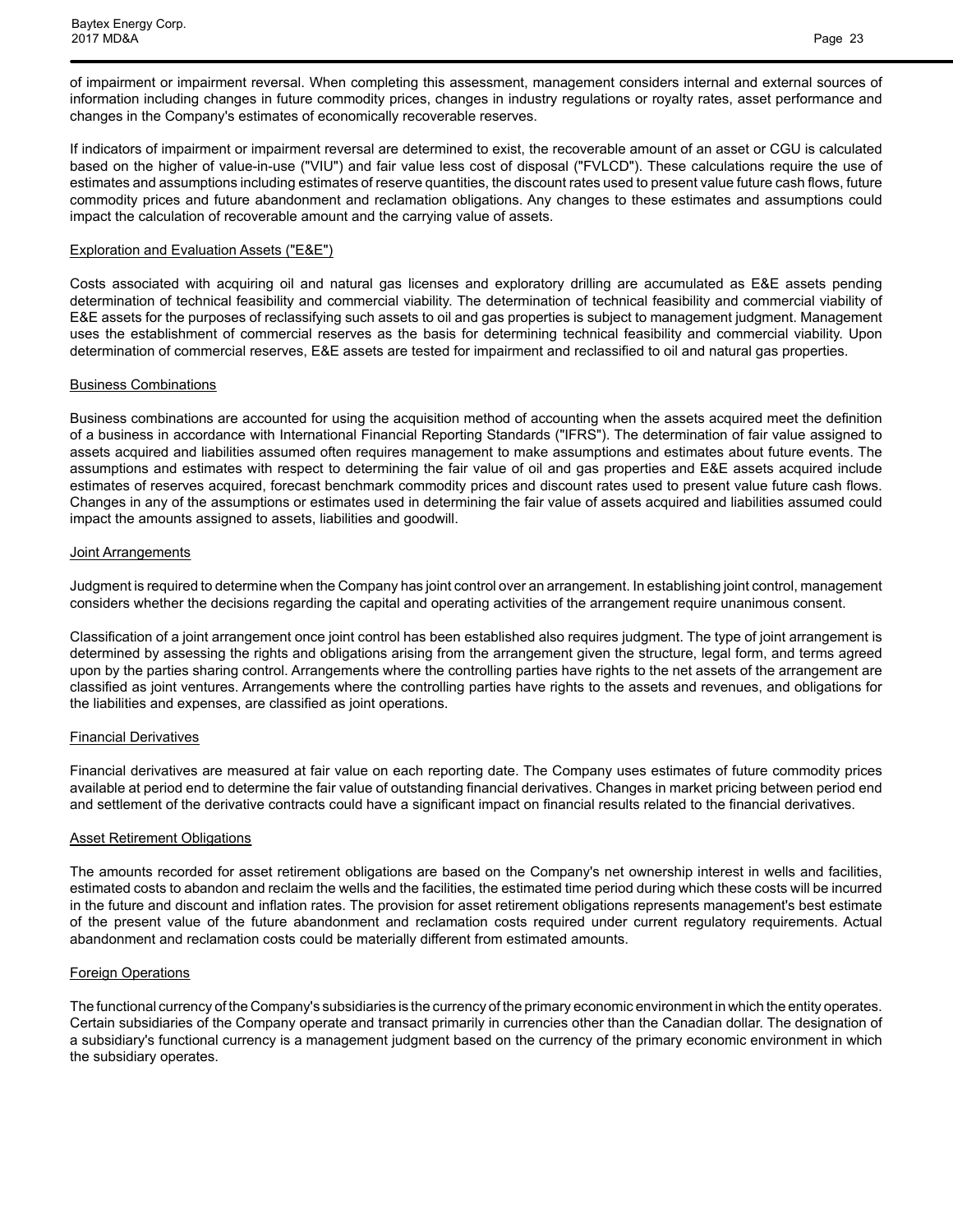#### Legal

The Company is engaged in litigation and claims arising in the normal course of operations where the actual outcome may vary from the amount recognized in the consolidated financial statements. None of these claims are expected to materially affect the Company's financial position or reported results of operations.

## Income Taxes

Regulations and legislation in the various jurisdictions in which the Company and its subsidiaries operate are subject to change. Interpretation and application of existing regulation and legislation requires management judgment. Income tax filings are subject to audit and re-assessment and changes in facts, circumstances and interpretations of the standards may result in a material change in the Company's provision for income taxes. Estimates of future income taxes are subject to measurement uncertainty.

## **CURRENT AND FUTURE CHANGES IN ACCOUNTING POLICIES**

## **Revenue from Contracts with Customers**

In April 2016, the International Accounting Standards Board ("IASB") issued its final amendments to IFRS 15 *Revenue from Contracts with Customers,* which will replace IAS 11 *Construction Contracts* and IAS 18 *Revenue* and the related interpretations on revenue recognition. The new standard moves away from a revenue recognition model based on an earnings process to an approach that is based on transfer of control of a good or service to a customer. The standard also requires extensive new disclosures, as to the nature, amount, timing and uncertainty of revenues and cash flows arising from contracts with customers. IFRS 15 can be applied retrospectively to each period presented or retrospectively as a cumulative-effect adjustment as of the date of adoption. The new standard is effective for annual periods beginning on or after January 1, 2018 with early adoption permitted. The Company has substantially completed its review of the various revenue streams and underlying contracts with customers and does not anticipate a material impact to the Company's net income. The Company will expand the disclosures in the notes to the financial statements as prescribed by IFRS 15 to provide additional information on the Company's various revenue streams and contractual arrangements.

## **Financial Instruments**

In July 2014, the IASB issued IFRS 9 *Financial Instruments* which is intended to replace IAS 39 *Financial Instruments: Recognition and Measurement*. The new standard replaces the current multiple classification and measurement models for financial assets and liabilities with a single model that has only two classifications: amortized cost and fair value. Under IFRS 9, where the fair value option is applied to financial liabilities, any change in fair value resulting from an entity's own credit risk is recorded through other comprehensive income (loss) rather than net income (loss). The new standard also introduces a credit loss model for evaluating impairment of financial assets. In addition, IFRS 9 provides a hedge accounting model that is more in line with risk management activities. The Company currently does not apply hedge accounting to its derivative contracts nor does it intend to apply hedge accounting upon adoption of IFRS 9. The standard is effective for annual periods beginning on or after January 1, 2018 with early adoption permitted. The Company will adopt IFRS 9 in its financial statements for the annual period beginning on January 1, 2018. The Company has concluded that the standard will not have a material impact on the consolidated financial statements.

## **Leases**

In January 2016, the IASB issued IFRS 16 *Leases* which replaces IAS 17 *Leases.* IFRS 16 introduces a single recognition and measurement model for lessees, which will require recognition of lease assets and lease obligations on the balance sheet. Shortterm leases and leases for low value assets are exempt from recognition and may be treated as operating leases and recognized through net income (loss). The standard is effective for annual periods beginning on or after January 1, 2019 with early adoption permitted if IFRS 15 has been adopted. The standard shall be applied retrospectively to each period presented or retrospectively as a cumulative-effect adjustment as of the date of adoption. IFRS 16 will be applied by Baytex on January 1, 2019. The Company is developing a plan to identify and review its various lease agreements in order to determine the impact that adoption of IFRS 16 will have on the consolidated financial statements.

## **CONTROLS AND PROCEDURES**

## **Disclosure Controls and Procedures**

As of December 31, 2017, an evaluation was conducted of the effectiveness of our "disclosure controls and procedures" (as defined in the United States by Rules 13a-15(e) and 15d-15(e) under the Securities Exchange Act of 1934 (the "Exchange Act") and in Canada by National Instrument 52-109, Certification of Disclosure in Issuers' Annual and Interim Filings ("NI 52-109")) under the supervision of and with the participation of management, including the Chief Executive Officer and the Chief Financial Officer of Baytex (collectively the "certifying officers"). Based on that evaluation, the certifying officers concluded that our disclosure controls and procedures are effective to ensure that the information required to be disclosed in the reports that we file or submit under the Exchange Act or under Canadian securities legislation is (i) recorded, processed, summarized and reported within the time periods specified in the applicable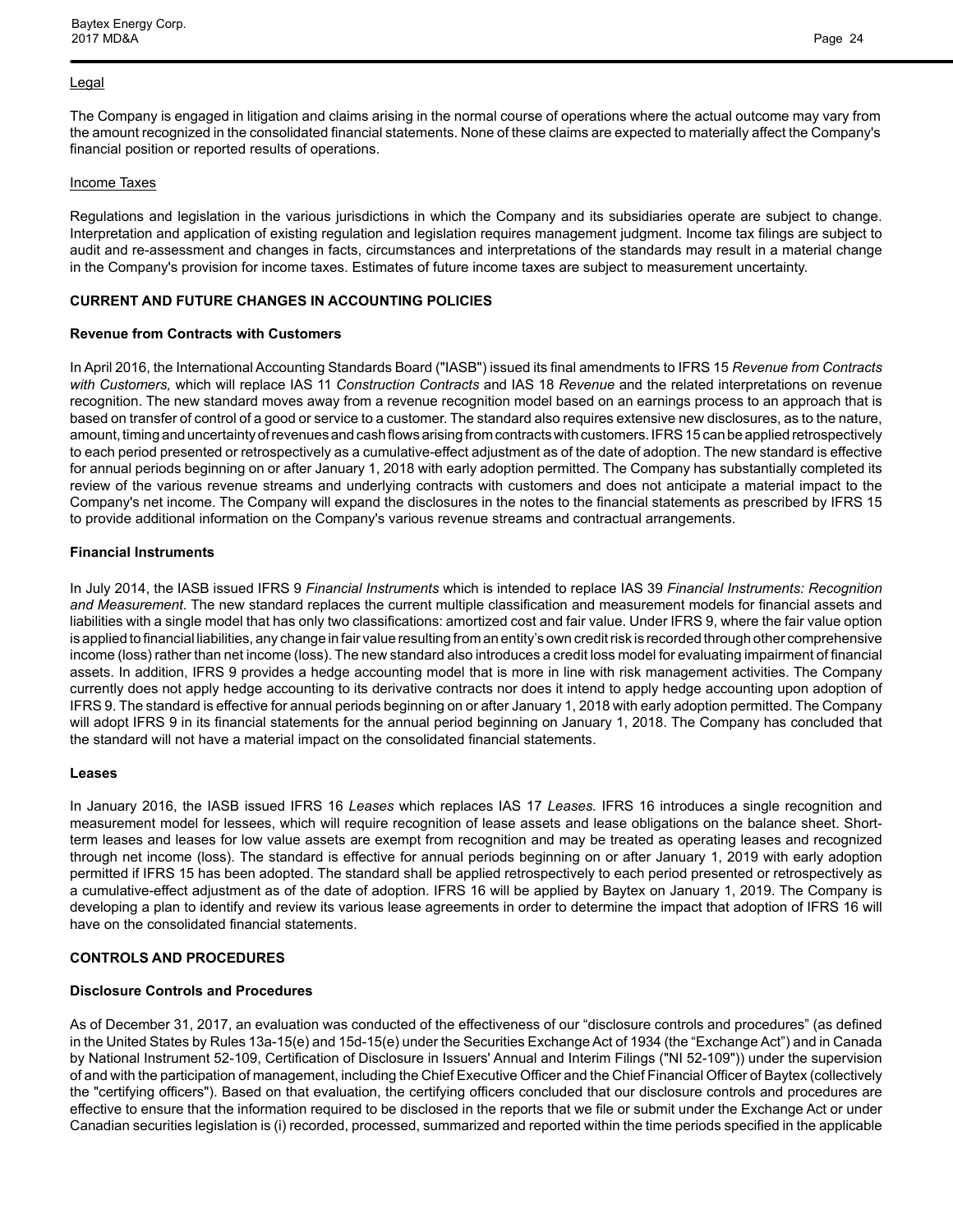rules and forms and (ii) accumulated and communicated to our management, including the certifying officers, to allow timely decisions regarding the required disclosure.

It should be noted that while the certifying officers believe that our disclosure control and procedures provide a reasonable level of assurance that they are effective, they do not expect that our disclosure controls and procedures will prevent all errors and fraud. A control system, no matter how well conceived or operated, can provide only reasonable, not absolute assurance that the objectives of the control system are met.

### **Internal Control Over Financial Reporting**

Management is responsible for establishing and maintaining adequate internal control over the Company's financial reporting. Internal control over our financial reporting is a process designed under the supervision of and with the participation of management, including the certifying officers, to provide reasonable assurance regarding the reliability of financial reporting and the preparation of financial statements.

Because of inherent limitations, internal control over financial reporting may not prevent or detect misstatements and even those systems determined to be effective can provide only reasonable assurance with respect to the financial statement preparation and presentation.

Management has assessed the effectiveness of our "internal control over financial reporting" as defined in the Exchange Act and as defined by NI 52-109. The assessment was based on the framework in Internal Control - Integrated Framework (2013) issued by the Committee of Sponsoring Organizations of the Treadway Commission. Management concluded that our internal control over financial reporting was effective as of December 31, 2017. The effectiveness of our internal control over financial reporting as of December 31, 2017 has been audited by KPMG LLP, as reflected in their report for 2017.

#### *Changes in Internal Control Over Financial Reporting*

No changes were made to our internal control over financial reporting during the year ended December 31, 2017 that have materially affected, or are reasonably likely to materially affect, the internal controls over financial reporting.

#### **RISK FACTORS**

We are focused on long-term strategic planning and have identified key risks, uncertainties and opportunities associated with our business that can impact the financial results. Listed below is a description of these risk and uncertainties. Further information regarding risks and uncertainties affecting our business is contained in our Annual Information Form for the year ended December 31, 2017 under the "Risk Factors" section.

## **Volatility of Oil and Natural Gas Prices**

Our financial condition is substantially dependent on, and highly sensitive to, the prevailing prices of crude oil and natural gas. Low prices for crude oil and natural gas produced by us could have a material adverse effect on our operations, financial condition and the value and amount of our reserves.

Prices for crude oil and natural gas fluctuate in response to changes in the supply of, and demand for, crude oil and natural gas, market uncertainty and a variety of additional factors beyond our control. Crude oil prices are primarily determined by international supply and demand. Factors which affect crude oil prices include the actions of OPEC, the condition of the Canadian, United States, European and Asian economies, government regulation, political stability in the Middle East and elsewhere, the foreign supply of crude oil, the price of foreign imports, the ability to secure adequate transportation for products, the availability of alternate fuel sources and weather conditions. Natural gas prices realized by us are affected primarily in North America by supply and demand, weather conditions, industrial demand, prices of alternate sources of energy and developments related to the market for liquefied natural gas. All of these factors are beyond our control and can result in a high degree of price volatility. Fluctuations in currency exchange rates further compound this volatility when commodity prices, which are generally set in U.S. dollars, are converted to Canadian dollars.

Our financial performance also depends on revenues from the sale of commodities which differ in quality and location from underlying commodity prices quoted on financial exchanges. Of particular importance are the price differentials between our light/medium oil and heavy oil (in particular the light/heavy differential) and quoted market prices. Not only are these discounts influenced by regional supply and demand factors, they are also influenced by other factors such as transportation costs, capacity and interruptions, refining demand, the availability and cost of diluents used to blend and transport product and the quality of the oil produced, all of which are beyond our control. The supply of Canadian crude oil with demand from the refinery complex and access to those markets through various transportation outlets is currently finely balanced and, therefore, very sensitive to pipeline and refinery outages, which contributes to this volatility.

Decreases to or a prolonged period of low commodity prices, particularly for oil, may negatively impact our ability to meet guidance targets, maintain our business and meet all of our financial obligations as they come due. It could also result in the shut-in of currently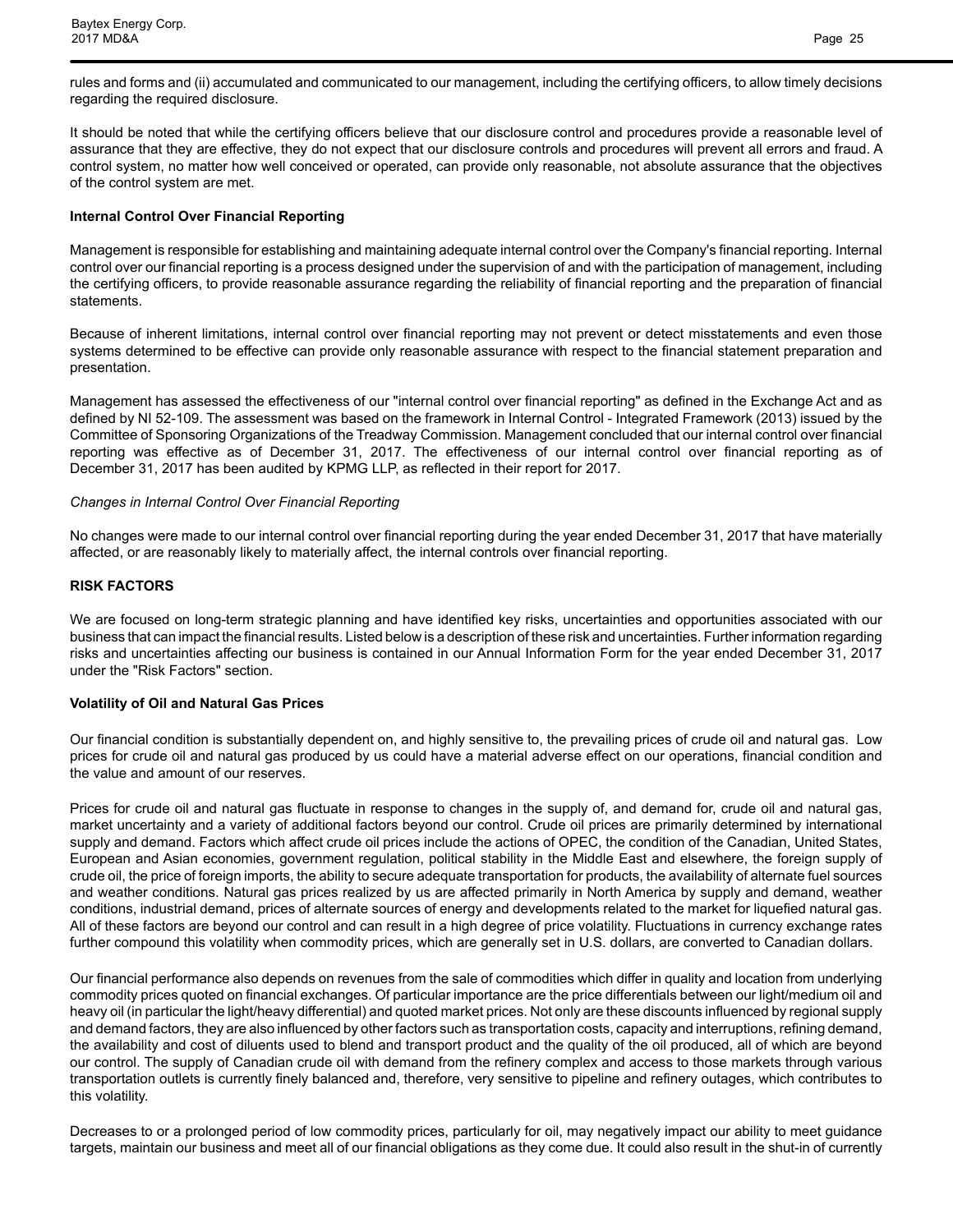producing wells without an equivalent decrease in expenses due to fixed costs, a delay or cancellation of existing or future drilling, development or construction programs, un-utilized long-term transportation commitments and a reduction in the value and amount of our reserves.

We conduct assessments of the carrying value of our assets in accordance with Canadian GAAP. If crude oil and natural gas forecast prices decline further, it could result in downward revisions to the carrying value of our assets and our net earnings could be adversely affected.

## **Access to Capital Markets**

The future development of our business may be dependent on our ability to obtain additional capital including, but not limited to, debt and equity financing. Unpredictable financial markets and the associated credit impacts may impede our ability to secure and maintain cost effective financing and limit our ability to achieve timely access to capital markets on acceptable terms and conditions. If external sources of capital become limited or unavailable, our ability to make capital investments, continue our business plan, meet all of our financial obligations as they come due and maintain existing properties may be impaired. Should the lack of financing and uncertainty in the capital markets adversely impact our ability to refinance debt, additional equity may be issued resulting in a dilutive effect on current and future shareholders.

Our ability to obtain additional capital is dependent on, among other things, investor interest in the energy industry in general, interest in our securities in particular and our ability to maintain our credit ratings. If we are unable to maintain our indebtedness and financial ratios at levels acceptable to our credit rating agencies, or should our business prospects deteriorate, our credit ratings could be downgraded, which would adversely affect the value of our outstanding securities and existing debt and our ability to obtain new financing and may increase our borrowing costs.

## **Debt Service and Refinancing**

We are required to comply with covenants under the Revolving Facilities and our long-term notes. In the event that we do not comply with these covenants, our access to capital (including our ability to make borrowings under the Revolving Facilities) could be restricted or repayment could be required on an accelerated basis by our lenders.

Our existing Revolving Facilities and any replacement facilities may not provide sufficient liquidity. We currently have Revolving Facilities in the amount of US\$575 million. The amounts available under our existing Revolving Facilities may not be sufficient for future operations, or we may not be able to obtain additional financing on economic terms attractive to us, if at all. There can be no assurance that the amount of our Revolving Facilities will be adequate for our future financial obligations, including our future capital expenditure program, or that we will be able to obtain additional funds. In the event we are unable to refinance our debt obligations, it may impact our ability to fund our ongoing operations. In the event that the Revolving Facilities are not extended before June 2019, indebtedness under the Revolving Facilities will be repayable at that time. In addition, we are required to repay the long-term notes on maturity. There is a risk that the Revolving Facilities will not be renewed for the same amount or on the same terms.

## **Debt Covenant Compliance**

We are required to comply with the covenants in our Revolving Facilities and long-term notes. If we fail to comply with our debt covenants, are unable to pay the debt service charges or otherwise commit an event of default, such as bankruptcy, it could result in the seizure and/or sale of our assets by our secured creditors. The proceeds from any sale of our assets would be applied to satisfy amounts owed to the secured creditors and then unsecured creditors. Only after the proceeds of that sale were applied towards our debt would the remainder, if any, be available for the benefit of our shareholders.

## **Non-operating Agreements in the U.S.**

Marathon Oil EF LLC ("Marathon Oil"), a wholly-owned subsidiary of Marathon Oil Corporation, is the operator of our Eagle Ford acreage and we will be reliant upon Marathon Oil to operate successfully. Marathon Oil will make decisions based on its own best interests and the collective best interests of all of the working interest owners of this acreage, which may not be in our best interests. We have a limited ability to exercise influence over the operational decisions of Marathon Oil, including the setting of capital expenditure budgets and determination of drilling locations and schedules. The success and timing of development activities operated by Marathon Oil will depend on a number of factors that will largely be outside of our control, including:

- the timing and amount of capital expenditures;
- Marathon Oil's expertise and financial resources;
- approval of other participants in drilling wells;
- selection of technology; and
- the rate of production and development of reserves, if any.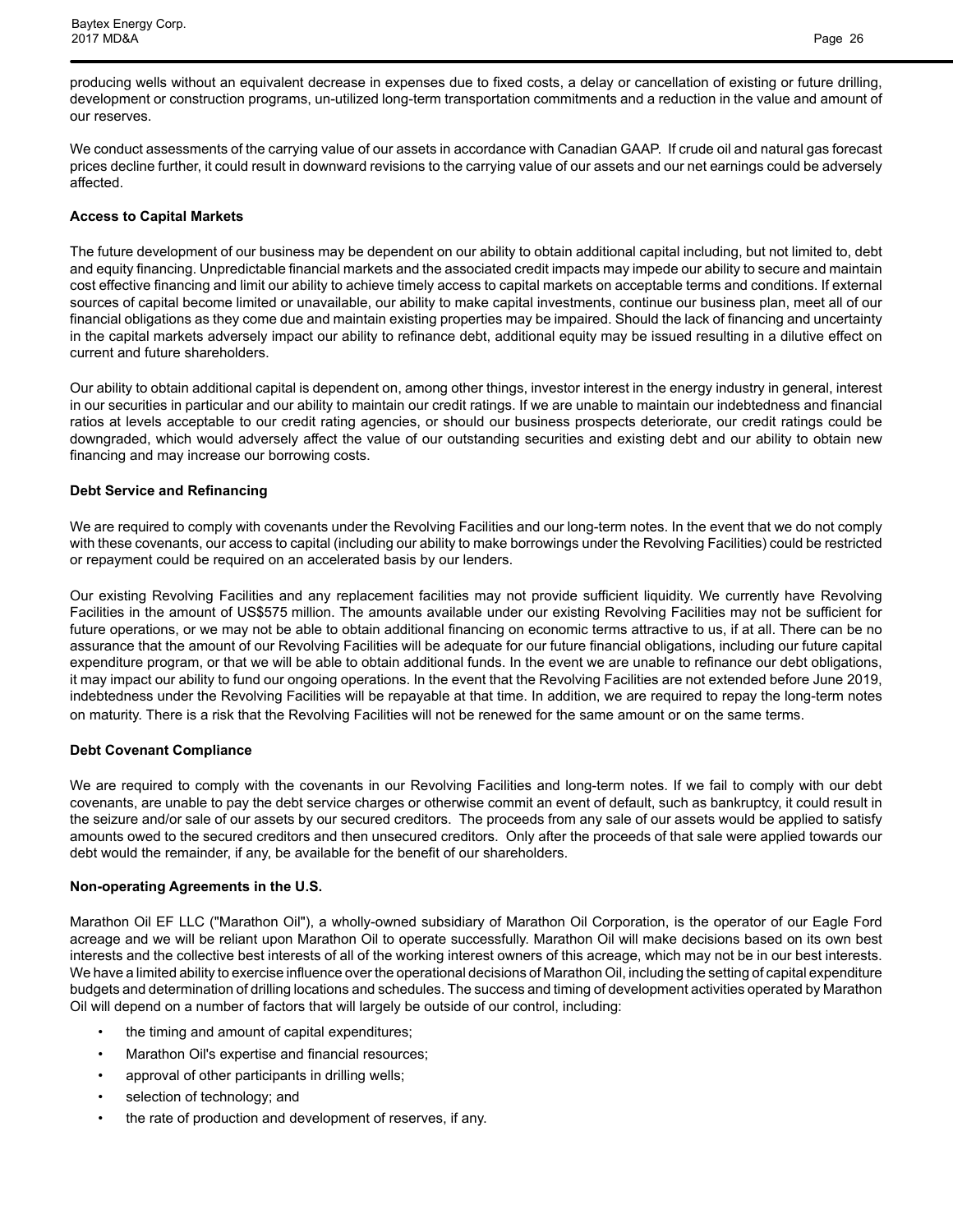To the extent that the capital expenditure requirements related to our Eagle Ford acreage exceeds our budgeted amounts, it may reduce the amount of capital we have available to invest in our other assets. We have the ability to elect whether or not to participate in well locations proposed by Marathon Oil on an individual basis. If we elect to not participate in a well location, we forgo any revenue from such well until Marathon Oil has recouped, from our working interest share of production from such well, 300% to 500% of our working interest share of the cost of such operation.

## **Access to Transportation Capacity**

We deliver our products through gathering, processing and pipeline systems which we do not own and purchasers of our products rely on third party infrastructure to deliver our products to market. The lack of access to capacity in any of the gathering, processing and pipeline systems could result in our inability to realize the full economic potential of our production or in a reduction of the price offered for our production. Alternately, a substantial decrease in the use of such systems can increase the cost we incur to use them. Any significant change in market factors or other conditions affecting these infrastructure systems and facilities, as well as any delays in constructing new infrastructure systems and facilities, could harm our business and, in turn, our financial condition.

Access to the pipeline capacity for the transport of crude oil into the United States has become inadequate for the amount of Canadian production being exported to the United States and has resulted in significantly lower prices being realized by Canadian producers compared with the WTI price for crude oil. Although pipeline expansions are ongoing, the lack of pipeline capacity continues to affect the oil and natural gas industry in Canada and limit the ability to produce and to market oil and natural gas production. In addition, the pro-rationing of capacity on inter-provincial pipeline systems also continues to affect the ability to export oil and natural gas from Canada. There can be no certainty that investment in pipelines, which would result in additional long-term take-away capacity, will be made by applicable third party pipeline providers or that any requisite applications will receive regulatory approval. There is also no certainty that short-term operational constraints on pipeline systems, arising from pipeline interruption and/or increased supply of crude oil, will not occur.

There is no certainty that crude-by-rail transportation and other alternative types of transportation for our production will be sufficient to address any gaps caused by operational constraints on pipeline systems. In addition, our crude-by-rail shipments may be impacted by service delays, inclement weather or derailment and could adversely impact our crude oil sales volumes or the price received for our product. Crude oil produced and sold by us may be involved in a derailment or incident that results in legal liability or reputational harm.

A portion of our production may, from time to time, be processed through facilities controlled by third parties. From time to time these facilities may discontinue or decrease operations either as a result of normal servicing requirements or as a result of unexpected events. Adiscontinuance or decrease of operations could materially adversely affect our ability to process our production and to deliver the same for sale.

## **Public perception and influence on regulatory regime**

Concern over the impact of oil and gas development on the environment and climate change has received considerable attention in the media and recent public commentary, and the social value proposition of resource development is being challenged. Additionally, certain pipeline leaks, major weather events and induced seismicity events have gained media, environmental and other stakeholder attention. Future laws and regulation may be impacted by such incidents, which could impede our business or make our operations more expensive.

## **Environmental Regulation and Risk**

The oil and natural gas industry is currently subject to environmental regulations pursuant to a variety of federal, provincial and state legislation, all of which is subject to governmental review and revision from time to time. Such legislation provides for restrictions and prohibitions on the release or emission of various substances produced in association with certain oil and gas industry operations. In addition, such legislation sets out the requirements with respect to oilfield waste handling and storage, habitat protection and the satisfactory operation, maintenance, abandonment and reclamation of well and facility sites. Compliance with such legislation can require significant expenditures and a breach of such requirements may result in suspension or revocation of necessary licenses and authorizations, civil liability for pollution damage and the imposition of material fines and penalties. Further, environmental legislation is evolving in a manner expected to result in stricter standards and enforcement, larger fines and liability and potentially increased capital expenditures and operating costs. Although we believe that we will be in material compliance with current applicable environmental legislation, no assurance can be given that environmental laws will not result in a curtailment of production or a material increase in the costs of production, development or exploration activities or otherwise have a material adverse effect on our business, financial condition, results of operations and prospects.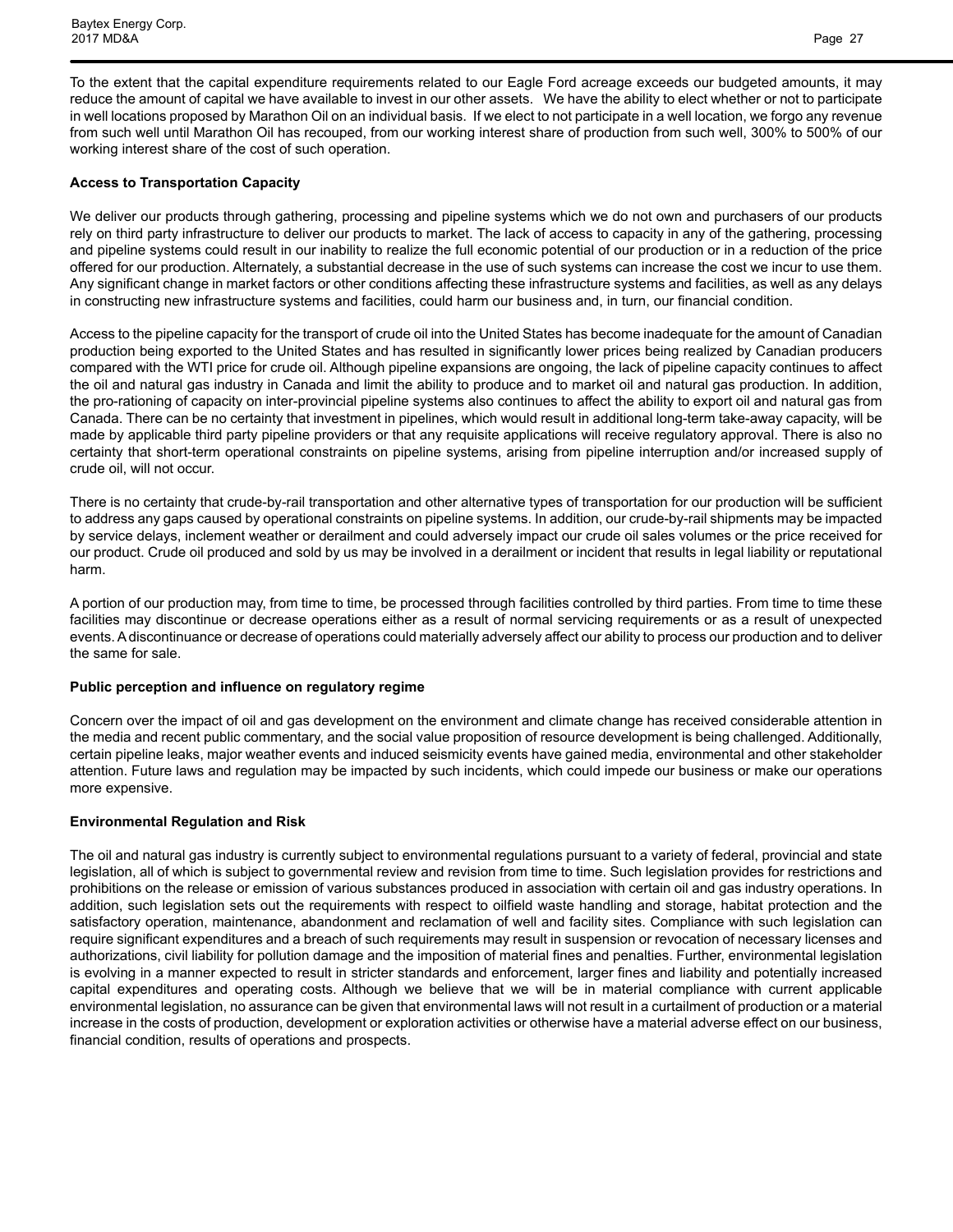## **Climate Change Regulation**

Both Canada and the United States are signatories to the United Nations Framework Convention on Climate Change (the "UNFCCC") and are participants in the Copenhagen Accord (a non-binding agreement created by the UNFCCC which represents a broad political consensus and reinforces commitments to reducing greenhouse gas ("GHG") emissions). Both governments agreed to an economywide target to reduce GHG emissions by 17% from 2005 levels. Both governments also signed the Paris Agreement in December of 2015, which included a commitment to keep any increase in global temperatures below two degrees Celsius. Canada pledged to reduce GHG emissions by 30% by 2030 from 2005 levels. The United States has since announced it intends to withdraw from the Paris Agreement.

The Government of Canada has announced that it intends to implement a carbon tax in 2018 starting at \$10/tonne and rising by \$10/ tonne a year to \$50/tonne by 2022. This federal carbon tax is intended to be implemented in concert with the provinces and territories and would only be implemented in those provinces and territories that do not have their own carbon tax.

The Province of Alberta announced and implemented a broad range of plans targeting GHG emissions that include: a carbon levy of \$20/tonne effective January 1, 2017, which increased to \$30/tonne on January 1, 2018; a cap on GHG emissions from the oil sands of 100 mega tonnes per year; and a plan to introduce regulations that will reduce methane emissions from oil and gas operations by 45% by 2025. The Province of Saskatchewan has set forth similar legislation that is not yet in force for facilities that emit more than 50,000 tonnes of GHGs per year. At present, we do not operate any facilities in Alberta or Saskatchewan that exceed these thresholds.

## **Variations in Interest Rates**

There is a risk that the interest rates will increase given the current historical low level of interest rates. An increase in interest rates could result in a significant increase in the amount we pay to service debt and could have an adverse effect on our financial condition, results of operations and future growth, potentially resulting in a decrease to the market price of our common shares.

## **Variations in Foreign Exchange Rates**

World oil prices are quoted in U.S. dollars and the price received by Canadian producers is therefore affected by the Canada/U.S. foreign exchange rate that may fluctuate over time. A material increase in the value of the Canadian dollar may negatively impact our revenues. A substantial portion of our operations and production are in the United States and, as such, we are exposed to foreign currency risk on both revenues and costs to the extent the value of the Canadian dollar decreases relative to the U.S. dollar. In addition, we are exposed to foreign currency risk as our Revolving Facilities and a large portion of our long-term notes are denominated in U.S. dollars and the interest and principal payable thereon is payable in U.S. dollars. Future Canada/U.S. foreign exchange rates could also impact the future value of our reserves as determined by our independent evaluator.

## **Risk Management**

In response to fluctuations in commodity prices, foreign exchange and interest rates, we may utilize various derivative financial instruments and physical sales contracts to manage our exposure under a risk management program. We also use derivative instruments in various operational markets to optimize our supply or production chain. The terms of these arrangements may limit the benefit to us of favourable changes in these factors, including receiving less than the market price for our production, and may also result in royalties being paid on a reference price which is higher than the hedged price. We may also suffer financial loss due to hedging arrangements if we are unable to produce oil or natural gas to fulfill our delivery obligations. There is also increased exposure to counterparty credit risk due to the volatile commodity environment.

## **Changes to Income tax and other laws**

We file all required income tax returns and believe that we are in full compliance with the applicable tax legislation. However, such returns are subject to audit and reassessment by the applicable taxation authority. Any such reassessment may have an impact on current and future taxes payable. At present, the Canadian tax authorities have reassessed the returns of certain of our subsidiaries. For further details see "*Income Taxes*".

## **Reserve Estimates**

There are numerous uncertainties inherent in estimating quantities of reserves, including many factors beyond our control. In general, estimates of economically recoverable oil and natural gas reserves and the future net revenues therefrom are based upon a number of factors and assumptions made as of the date on which the reserves estimates were determined, such as geological and engineering estimates which have inherent uncertainties, the assumed effects of regulation by governmental agencies, historical production from the properties, initial production rates, production decline rates, the availability, proximity and capacity of oil and gas gathering systems, pipelines and processing facilities and estimates of future commodity prices and capital costs, all of which may vary considerably from actual results.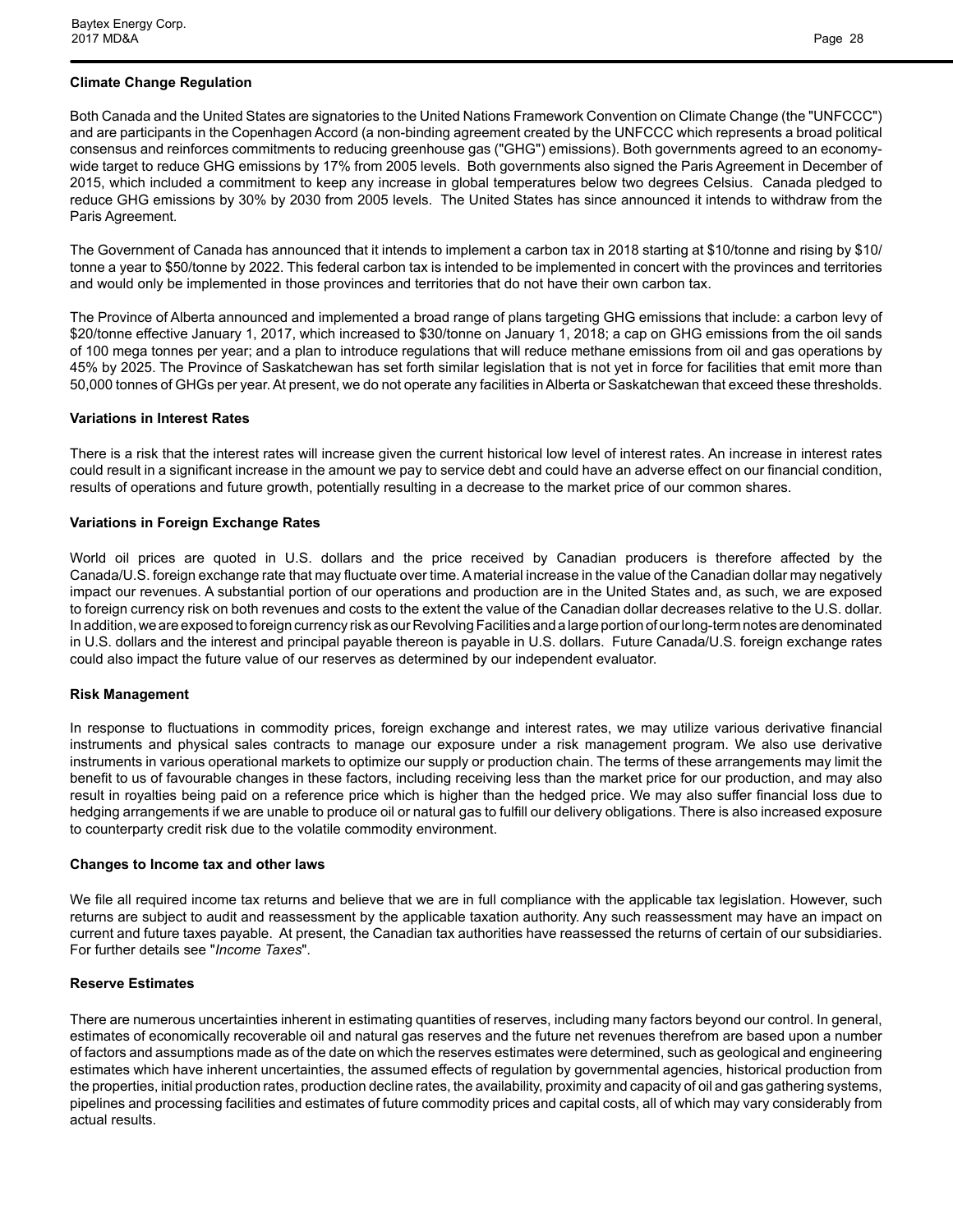All such estimates are, to some degree, uncertain and classifications of reserves are only attempts to define the degree of uncertainty involved. For these reasons, estimates of the economically recoverable oil and natural gas reserves attributable to any particular group of properties, the classification of such reserves based on risk of recovery and estimates of future net revenues expected therefrom, prepared by different engineers or by the same engineers at different times, may vary substantially. Our actual production, revenues, royalties, taxes and development, abandonment and operating expenditures with respect to our reserves will likely vary from such estimates, and such variances could be material.

Estimates of reserves that may be developed and produced in the future are often based upon volumetric calculations and upon analogy to similar types of reserves, rather than upon actual production history. Subsequent evaluation of the same reserves based upon production history will result in variations in the previously estimated reserves.

#### **Credit Risk**

We are subject to the risk that counterparties to our risk management contracts, marketing arrangements and operating agreements and other suppliers of products and services may default on their obligations under such agreements or arrangements, including as a result of liquidity requirements or insolvency. Furthermore, low oil and natural gas prices increase the risk of bad debts related to our joint venture and industry partners. A failure by such counterparties to make payments or perform their operational or other obligations to us may adversely affect our results of operations, cash flows and financial position.

#### **Information Technology Risks**

We utilize a number of information technology systems for the administration and management of our business. If our ability to access and use these systems is interrupted and cannot be quickly and easily restored then such event could have a material adverse effect on us. Furthermore, although our information technology systems are considered to be secure, if an unauthorized party is able to access the systems then such unauthorized access may compromise our business in a materially adverse manner.

#### **Additional Business Risks**

Our business involves many operating risks related to acquiring, developing and exploring for oil and natural gas which even a combination of experience, knowledge and careful evaluation may not be able to overcome. Our operational risks include, but are not limited to: operational and safety considerations; pipeline transportation and interruptions; reservoir performance and technical challenges; partner risks; competition; technology; land claims; our ability to hire and retain necessary skilled personnel; the availability of drilling and related equipment; information systems; seasonality and access restrictions; timing and success of integrating the business and operations of acquired assets and companies; phased growth execution; risk of litigation, regulatory issues, increases in government taxes and changes to royalty or mineral/severance tax regimes; and risk to our reputation resulting from operational activities that may cause personal injury, property damage or environmental damage.

## **FORWARD-LOOKING STATEMENTS**

*In the interest of providing our shareholders and potential investors with information regarding Baytex, including management's assessment of the Company's future plans and operations, certain statements in this document are "forward-looking statements" within the meaning of the United States Private Securities Litigation Reform Act of 1995 and "forward-looking information" within the meaning of applicable Canadian securities legislation (collectively, "forward-looking statements"). In some cases, forward-looking statements can be identified by terminology such as "anticipate", "believe", "continue", "could", "estimate", "expect", "forecast", "intend", "may", "objective", "ongoing", "outlook", "potential", "plan", "project", "should", "target", "would", "will" or similar words suggesting future outcomes, events or performance. The forward-looking statements contained in this document speak only as of the date of this document and are expressly qualified by this cautionary statement.*

*Specifically, this document contains forward-looking statements relating to but not limited to: our business strategies, plans and objectives; crude oil and natural gas prices and the price differentials between light, medium and heavy oil prices; our ability to reduce the volatility in our adjusted funds flow by utilizing financial derivative contracts; the reassessment of our tax filings by the Canada Revenue Agency; our intention to defend the reassessments; our view of our tax filing position; the length of time it would take to resolve the reassessments; that we would owe cash taxes and late payment interest if the reassessment is successful; our expectation regarding the payment of cash income taxes prior to 2022; the sufficiency of our capital resources to meet our on-going short, medium and long-term commitments; the financial capacity of counterparties to honor outstanding obligations to us in the normal course of business; the existence, operation and strategy of our risk management program; our capital budget for 2018; our annual average production rate for 2018; the portion of our 2018 capital budget to be spent in the first half of the year; the breakdown of our 2018 capital budget by expenditure type; the geographic breakdown of our 2018 production; our production mix for 2018; our plans for developing our properties; our expected royalty rate and operating, transportation, general and administrative and interest expenses for 2018; the impact of the adoption of new accounting standards on our financial results; and that we are in material compliance with current applicable environmental legislation. In addition, information and statements relating to reserves are deemed to be forward-looking statements, as they involve implied assessment, based on certain estimates and assumptions, that the reserves described exist in quantities predicted or estimated, and that the reserves can be profitably produced in the future.*